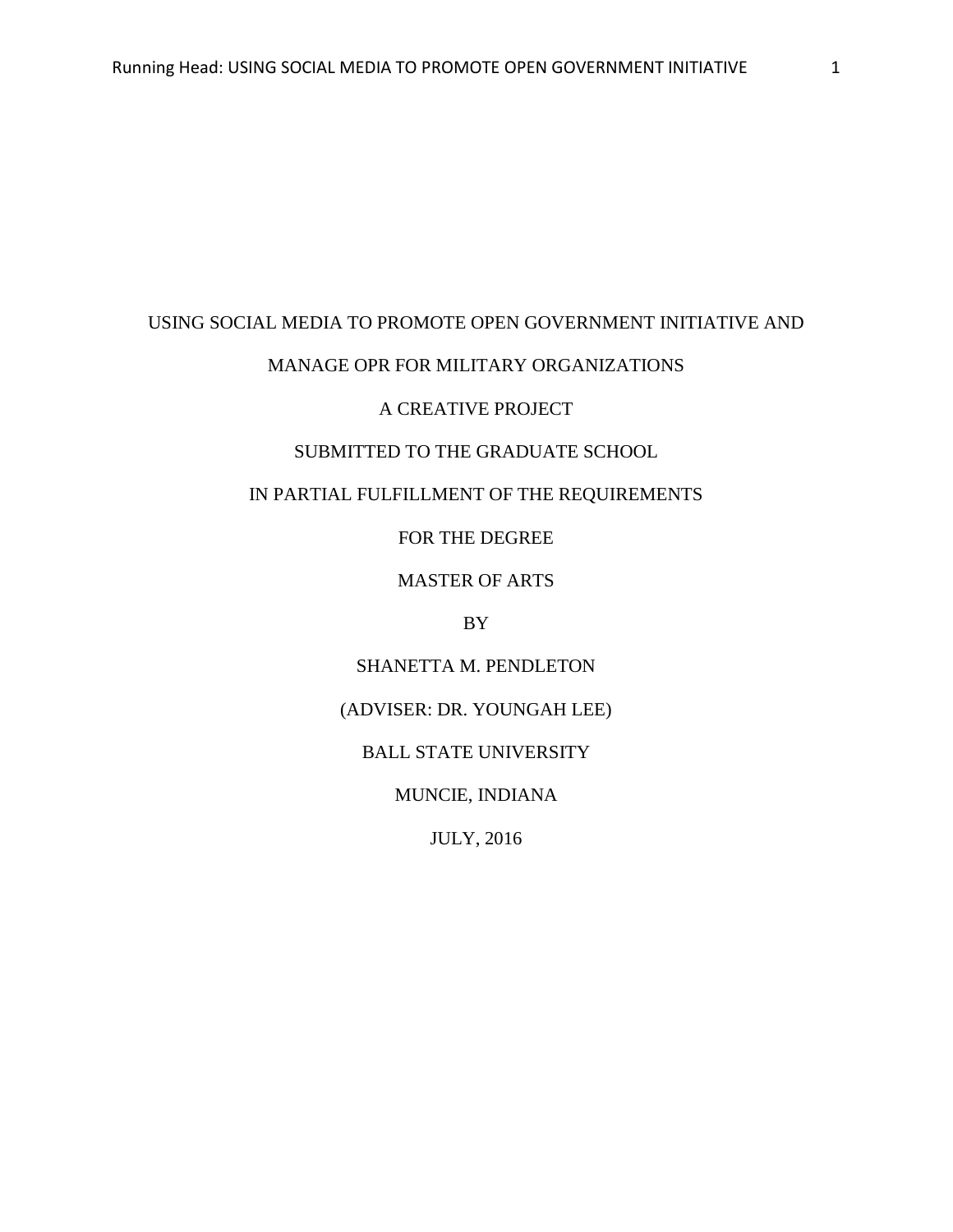# **TABLE OF CONTENTS**

| Chapter                           | Page      |
|-----------------------------------|-----------|
| 1. INTRODUCTION/RATIONAL          | $3 - 4$   |
| 2. LITERATURE REVIEW              | $4 - 18$  |
| 3. METHODOLOGY                    | 18-21     |
| 4. RESULTS                        | $21 - 25$ |
| 5. SOCIAL MEDIA PLAN              | $25 - 33$ |
| 6. IMPLICATIONS & FUTURE RESEARCH | $35 - 36$ |
| 7. OUTSIDE EVALUATIONS            | 36-38     |
| <b>REFERENCES</b><br>8.           | 39-43     |
| APPENDICES<br>9.                  | 44-54     |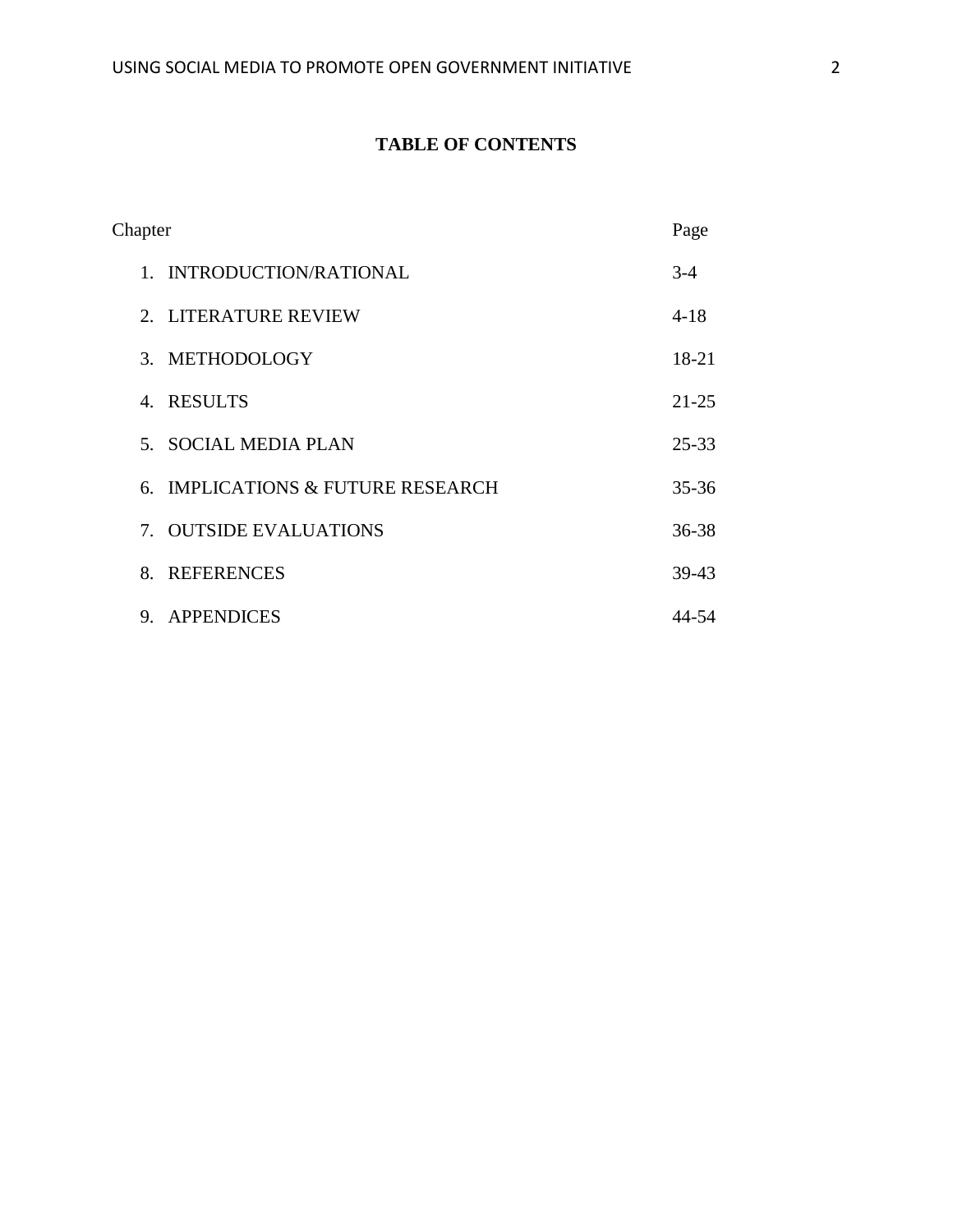# **Introduction**

The benefits of social media in relationship building has long been a topic of discussion among public relations scholars and many organizations (Distaso & Mccorkindale, 2012). Most recently, government agencies have begun to understand the importance of social media due to President Obama's Open Government Initiative and the social pressure for transparency. The purpose of the Open Government Initiative was to "strengthen democracy and promote efficiency and effectiveness in the workplace," (The White House 2011, p. 4). According to The Obama Administration's Commitment to Open Government: A Status Report (2011), the Open Government initiative emphasized three themes which were transparency, participation and collaboration. This initiative and the increasing pressure for federal organizations to be more transparent has further made the use of social media for relationship building more appealing. Military organizations, in particular, stand to benefit a great deal by using social media effectively in building relationships. According to Zalewski (2009) the military's relationship with civilians is progressing, from one-way communication to more interactive methods. The ability to use social media to engage an audience and promote two-way dialogue makes it an ideal outlet to test dimensions of organization-public relationship scales and how they can be used along with social media in fulfilling the emphases of the Open Government Initiative.

This study seeks to assess how social media, particularly Facebook, Twitter and YouTube, can be used to build relationships between government organizations, such as the military, and their target publics including future and current military personnel and their families. Currently there is little to no research on the use of social media for relationship building and reputation management particularly for military organizations. The results of this study will help fill that gap while providing public affairs officers with scientific knowledge to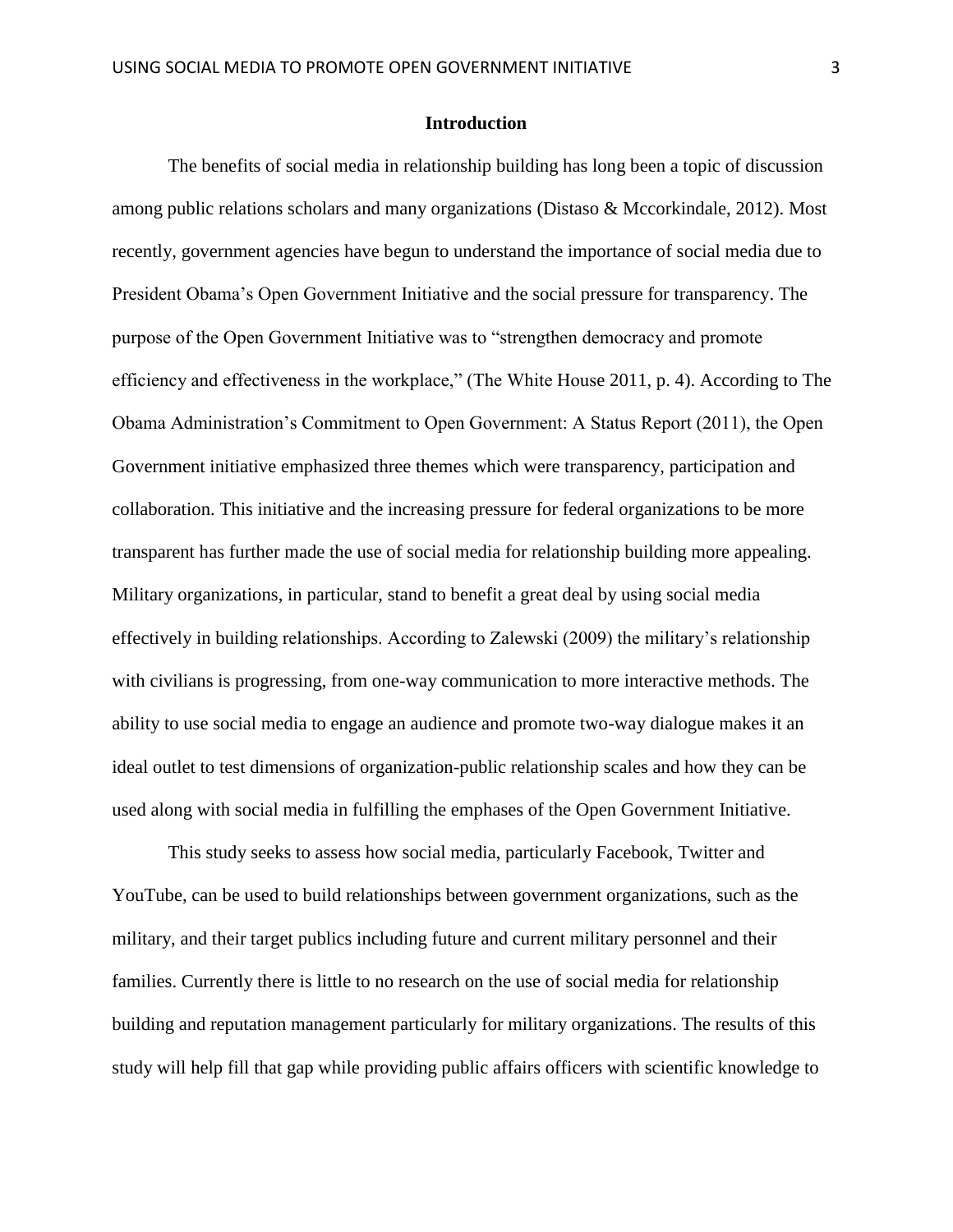formulate theoretically and practically sound social media plans that will improve the quality of relationships with their publics. Based on the findings from the current research, I created a social media plan for the 2016 Cadet Summer Training for a military base located in the southern region of the United States.

The research methods used to conduct the current study included in-depth interviews and textual analyses. In order to create a social media relationship management plan for 2016 Cadet Summer Training (CST), first, I conducted in-depth interviews with three high ranking public affairs officers whose identification was kept strictly confidential. A textual analysis of the 2015 Communication Plan for Cadet Summer Training and the 2016 Communication Strategy was conducted to identify if any of the themes emerged to support conceptual dimensions of organizational-public relationship scales and the Open Government Initiative. Lastly, a textual analysis of current social media content between the dates of May 1, 2015 and August 13, 2015 for the United States Army ROTC Cadet Summer Training Facebook, Twitter and YouTube page was conducted.

#### **Literature Review**

#### *The Theory of Relationship Management*

Although early public relations practitioners viewed communication through disseminating messages as the main focus of public relations, today's practitioners consider relationship management as the core of the profession; using communication through messages as merely a tool used to manage and facilitate those relationships (Heath 2009). According to Heath (2009) relationship management refers to "the process of managing the relationships between an organization and its internal and external publics" (p. 271). It also defines the organization-public relationship as "the state which exists between an organization and its key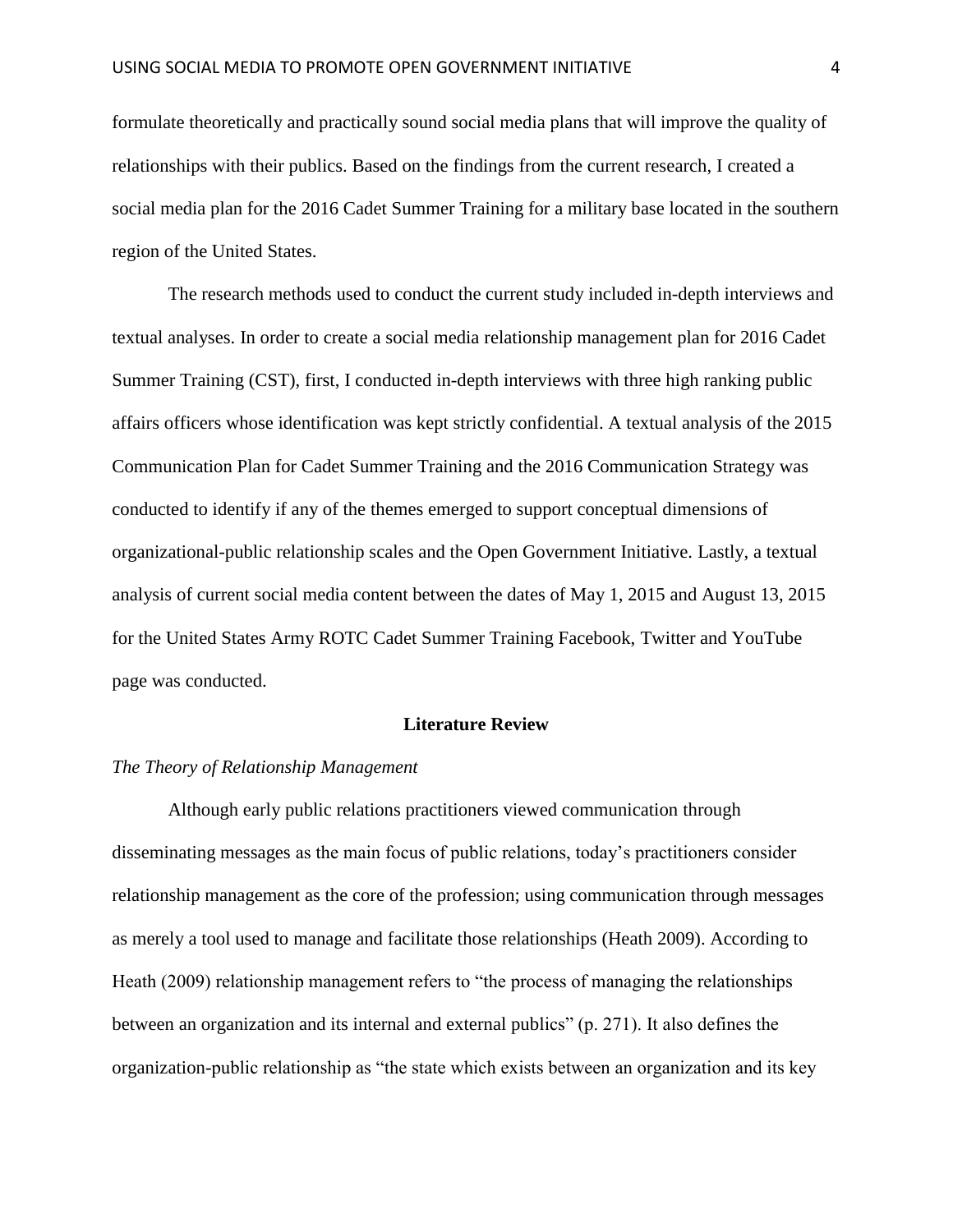public in which the actions of either can impact the economic, social, cultural or political wellbeing of the other" (p. 271). According to Botan and Hazleton (2006), "an organization with effective public relations will attain positive public relationships" (p. 466). There are three types of organization-public relations, personal, professional and community (Bruning & Ledingham, 1999). Most of the research surrounding relationship management theory explored how the management of relationships with the organization's publics can build relationships with primary publics, enhance reputation, increase behavioral intentions and influence actual behaviors (Lee & Park, 2013). For the purpose of this current research study, the term "organization-public relationship" refers to an exchange of needs, expectations and fulfillment that is beneficial for both the organization and its publics.

## *Managing Organization-Public Relationships*

Much research has been presented over the years by scholars, including Heath (2009), discussing the types of organization-public relationships, dimensions, as well as strategies to develop and maintain those relationships. In addition to the definition of organization-public relationships provided by Heath; researchers Broom, Casey, and Ritchie (2000) also provided another definition that focuses more on transactional component of relationship management. According to their definition, "Relationships consist of the transactions that involve the exchange of resources between organizations… and lead to mutual benefit, as well as mutual achievement" (p. 91).

Because organization-public relationships can and will change overtime and could possibly take some time to build, it is important that organizations work to maintain current relationships along with building new ones. This includes tracking these relationships throughout the "life cycle" and insuring that all expectations are being met. "A relationship is defined not so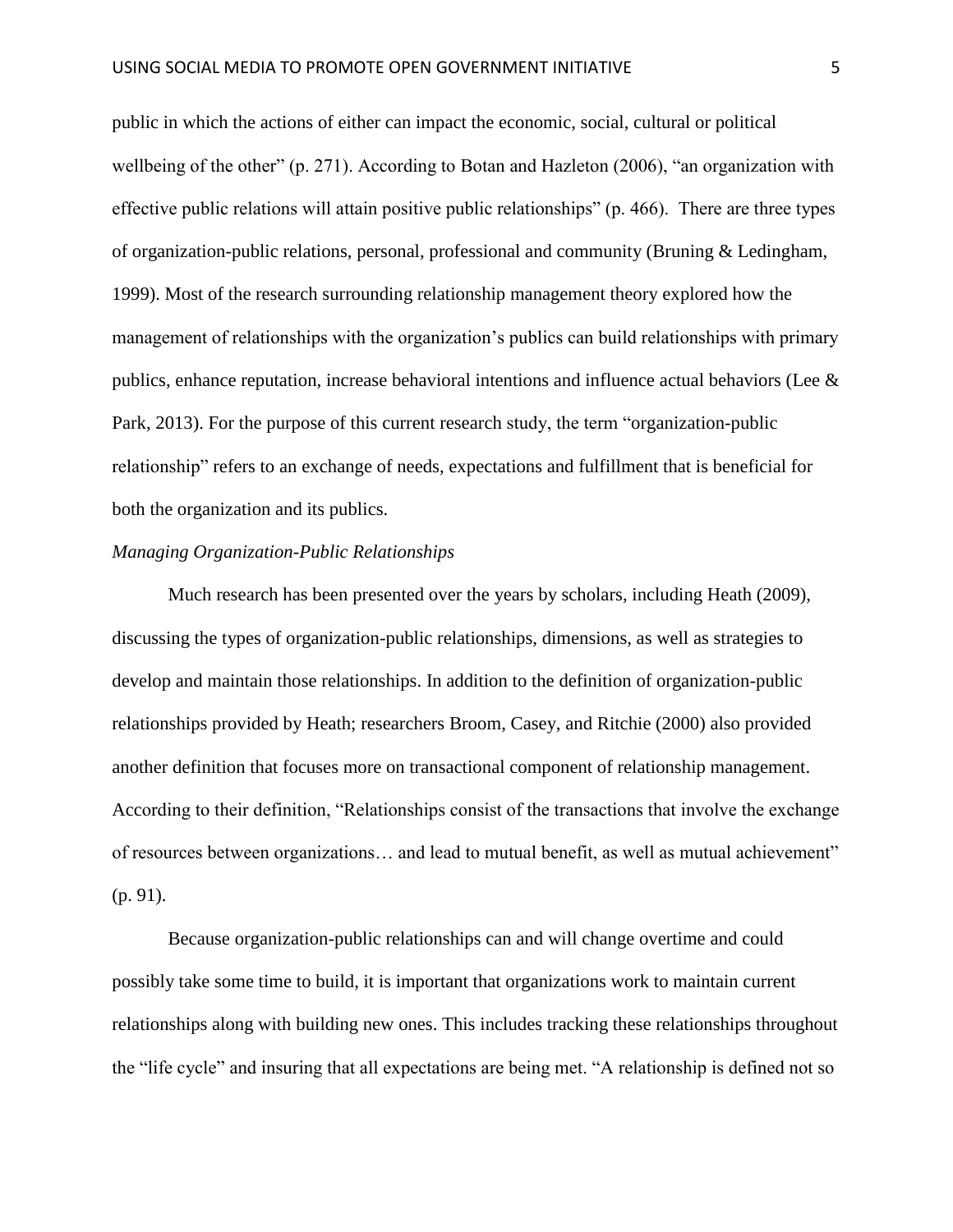much by what is said as by the partner's expectations for behavior," according to Littlejohn (1992, p. 262). Therefore, when organizations do not meet the expectations of their publics, those people look elsewhere to fulfill those expectations. Damage to a relationship can be a result of an incongruence between public and private definition of the relationship or different expectations between the two parties within the relationship. It is important that public relations practitioners continue to meet those expectations in order to maintain organization-public relationships and the benefits that come with it.

#### *Measuring Organization-Public Relationships*

"As important as it can be for an organization to measure PR outputs and outcomes, it is even more important for an organization to measure relationships" (Hon & Grunig, 1999). While measuring outcomes can provide information on the success or failure of a specific public relations activity, measuring the OPR relationships can provide insight to an organizations' public relations strategies as a whole. Hon and Grunig (1999) found that relationships can best be measured through focusing on six key elements of relationships; control mutuality, trust, satisfaction, commitment, exchange relationship and communal relationship. According to Hon and Grunig (1999), each element was defined as followed:

Control Mutuality – The degree to which parties agree on who has the rightful power to influence one another. Although some imbalance is natural, stable relationships require that organizations and publics each have some control over the other.

Trust – One party's level of confidence in and willingness to open oneself to the other party. There are three dimensions to trust: integrity: the belief that an organization is fair and just … dependability: the belief that an organization will do what it says it will do …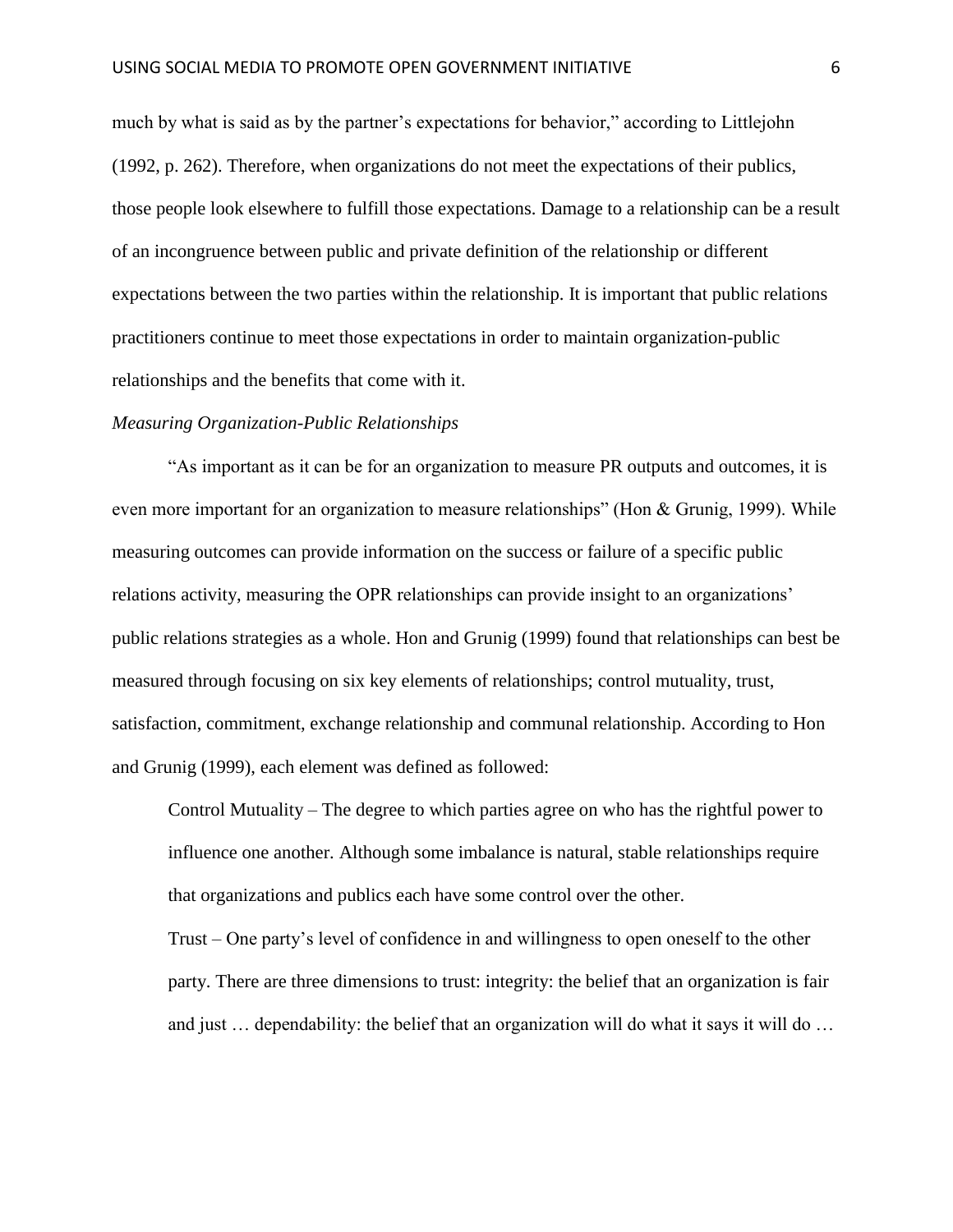and, competence: the belief that an organization has the ability to do what it says it will do.

Satisfaction – The extent to which each party feels favorably toward the other because positive expectations about the relationship are reinforced. A satisfying relationship is one in which the benefits outweigh the costs.

Commitment – The extent to which each party believes and feels that the relationship is worth spending energy to maintain and promote. Two dimensions of commitment are continuance commitment, which refers to a certain line of action, and affective commitment, which is an emotional orientation.

Exchange Relationship – In an exchange relationship, one party gives benefits to the other only because the other has provided benefits in the past or is expected to do so in the future.

Communal Relationship – In a communal relationship, both parties provide benefits to the other because they are concerned for the welfare of the other – even when they get nothing in return. For most public relations activities, developing communal relationships with key constituencies is much more important to achieve than would be developing exchange relationships. (p. 3)

According to Bruning, Dials, and Shirka (2007), evaluation of public relations should be centered around measuring mutual benefit because quantifying those outcomes can help illustrate advantages that are associated with effective public relations tactics. This study sought to prove this statement by investigating the ways that relationship attitudes influence specific behaviors. The results of this study suggested that relationships are best facilitated through the organization engaging with the public in two-way communication and designing their public relations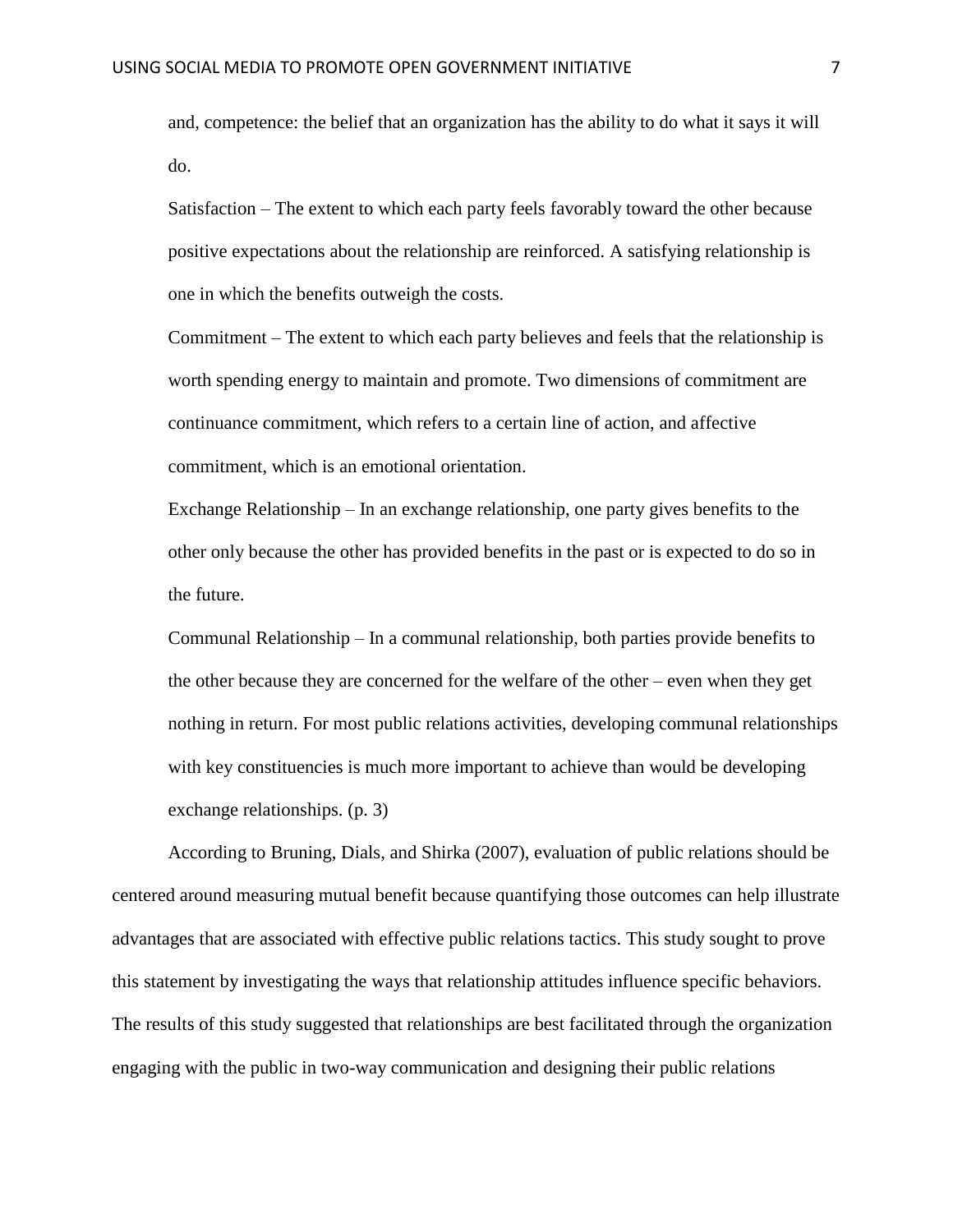initiatives around those conversations. It also suggested that organizations explore techniques that can personalize organization-public interaction.

Another organization-public relationship management scale proposed by Bruning and Ledingham (1999) examined eight dimensions of organization-public relationships that were proposed by scholars. These dimensions included the following, "trust, openness, involvement, investment, commitment, reciprocity, mutual legitimacy, and mutual understanding," (p. 162). Bruning and Ledingham (1999) identified three different types of relationship scales: professional, community and personal. According to this study, when an organization is managing professional relationships it is important that the organization conducts itself in a professional manner and meets the needs and expectations of a customer. In order to manage personal relationships, the organization must build a sense of trust between the organizations and its publics by investing time, energy and feelings through their interactions with publics. When an organization is managing community relationships it is important that the organization is transparent with community members and engage in activities that are beneficial to the community such as sponsoring or hosting events and promoting community involvement (Bruning & Ledingham, 1999, p. 165).

This current research focuses on only one of the relationship quality dimensions, satisfaction, as defined by Hon and Ki (2007). Satisfaction was chosen because according to the results of Hon and Ki's study, satisfaction among members of the target audience has a direct effect on the degree of trust the members feel towards the organization and that degree of trust in turn will positively influence the public's commitment to the organization, leaving satisfaction to be the determining factor in the other two dimensions (p.430). Satisfaction also has a direct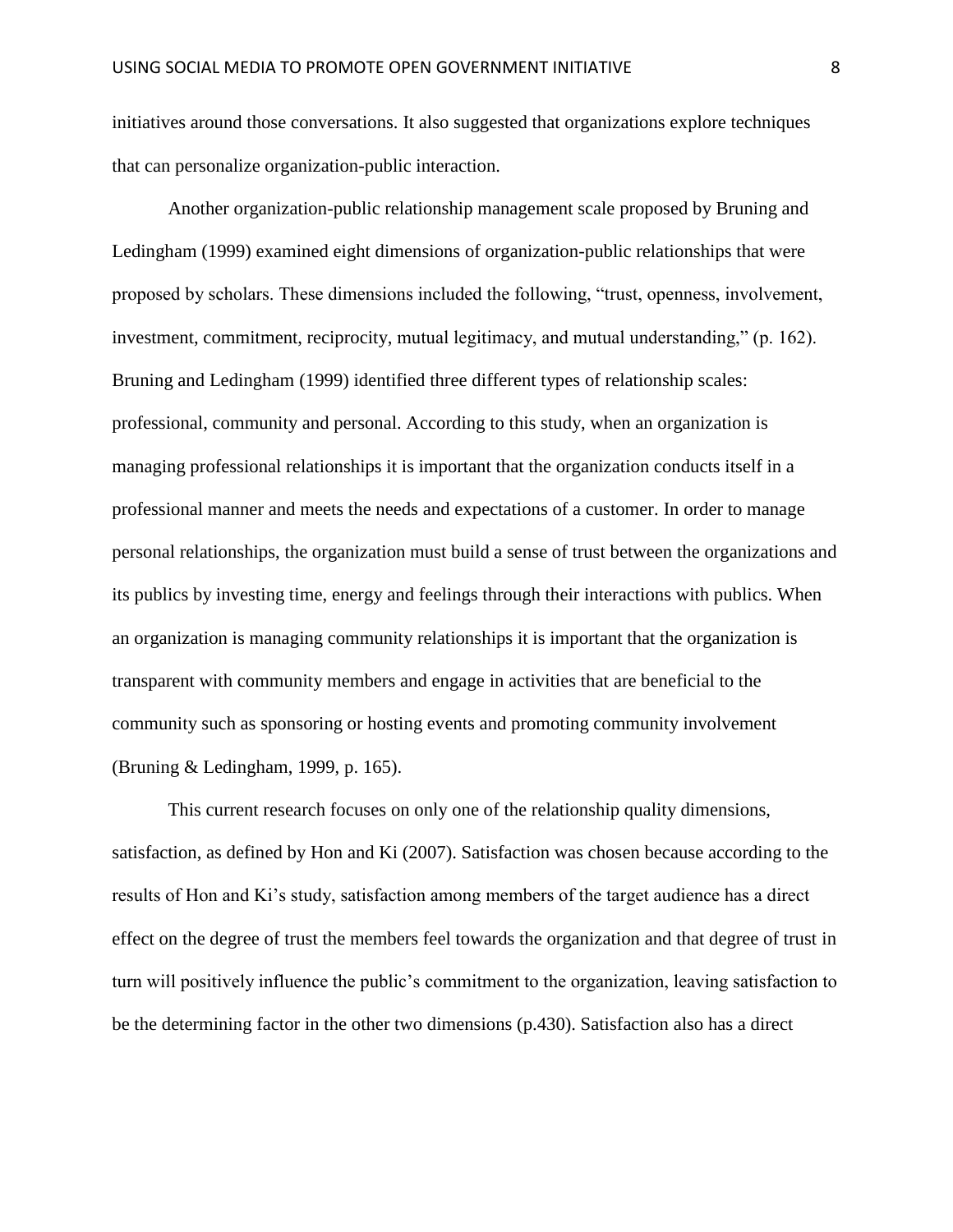relationship to the key themes of the Open Government Initiative as it is a direct outcome of transparency, participation and collaboration.

#### *Relationships in Cyberspace*

With the adoption of online communication vastly increasing, it is important for public relations practitioners to consider the benefits and challenges of building organization-public relationships using the web (Hanson-Horn & Neff, 2008). Public relations is one of many different disciplines concerned with using technology to establish and maintain relationships. Organizations typically use technology three ways, to promote interaction, administer back-room support and as a research tool (Springston, 2001). Research conducted in other fields has contradicted earlier reports that technology reduces the quality of interpersonal relationships and social involvement (Lea & Spears, 1995). Therefore, it has been shown possible to manage quality relationships through online communication. It is suggested that the reason for lack of quality is due to the fact that organizations fail to provide content that users deem useful, fall short in engaging and involving their audience, and fail to take advantage of user feedback (Hanson-Horn & Neff, 2008). According to Hanson-Horn and Neff (2008) "the use of technology is important in organization-public relationships because organizations must rely on a variety of different communications media to maintain relationships effectively and efficiently"  $(p.52)$ .

#### *Social Media and Organization-Public Relationships*

Studies have shown that the emergence of social media has changed the way public relations practitioners operate and engage with their desired audience (Alsulaiman, 2013). Social media allow the organization/client to connect with their audience in a matter of seconds without the interference of a third party. "The majority of public relations professionals state that the use of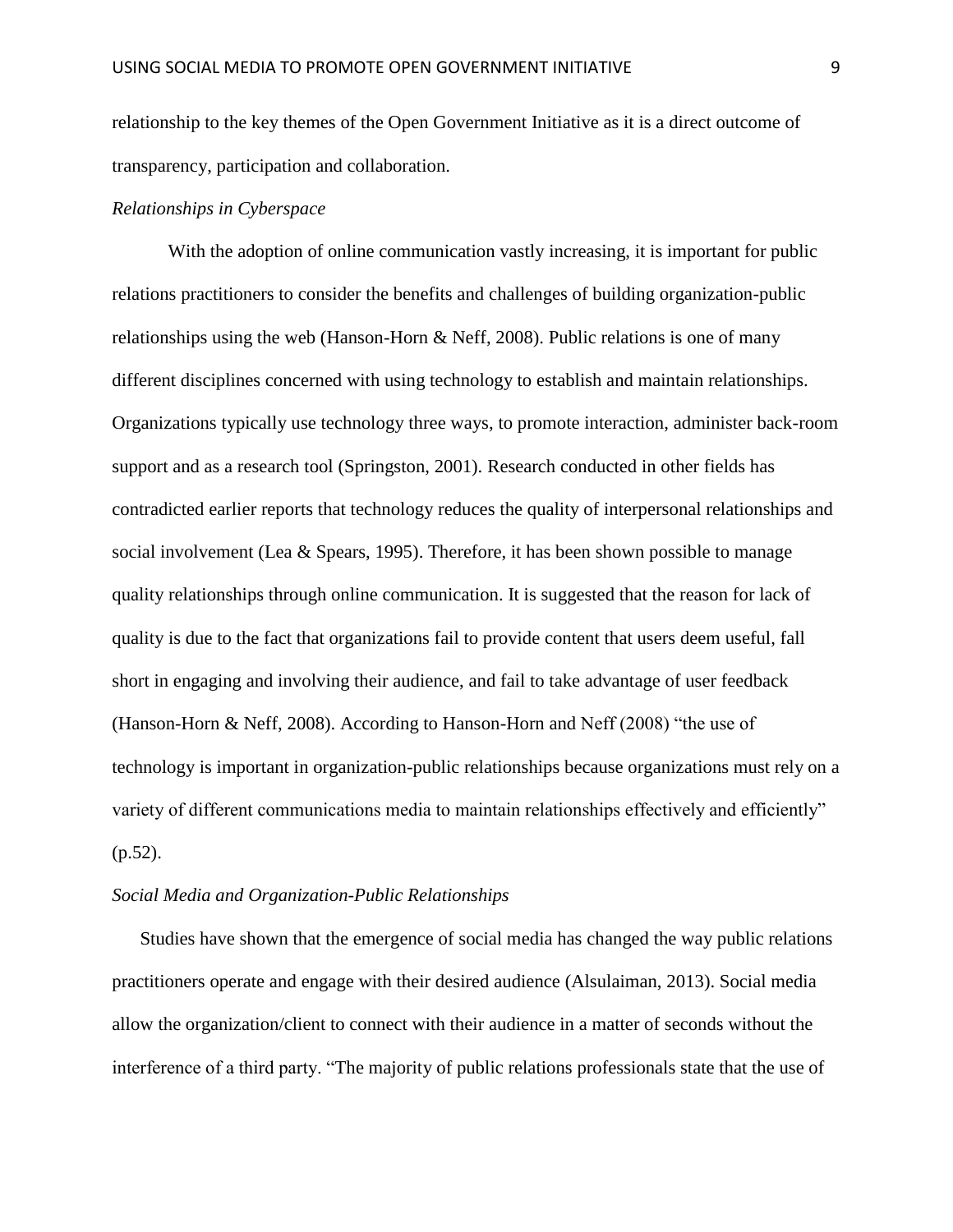communication technology has made their job easier by expediting the circulation of information to reach broader audiences" (Eyrich, Padman, & Sweetser, 2008). Dennis (2013) recommends that public relations practitioners do the following in order preserve online reputation:

- Engage in proactive reputation management by developing positive online content. It states that building a strong online presence could lead to a reduction in negative information.
- Monitor and respond to online criticism appropriately. Responses should not only appease the customer but also alleviate the damage of the reputation.
- Maintain a company social media policy that requires employees to be respectful, honest, and appropriate when posting on social media.
- Consult with legal counsel in egregious circumstances in which negative false statements can cause economic loss. (p.18-19)

Social media has also been seen as a valuable tool for organizations and executives because the person-to-person nature of the social media platform helps to avoid being misquoted by traditional media (Alexander, 2013). Public relations is considered an integral department in handling a crisis in the organization because practitioners can strategically control the flow of information and disseminate appropriate messages to the organization's key publics (Alsulaimaan, 2013). Unfortunately, many organizations lack the ability to use social media as an effective form of two-way communication (Distaso & McCorkindale, 2012). It is documented that the key elements in building relationships between an organization and its public is trust, credibility, openness, reciprocity, mutual satisfaction and understanding (Bruning, Dials & Shirka, 2008). These are some of the aspects this paper will explain as it is related to process of managing relationships using social media in public relations.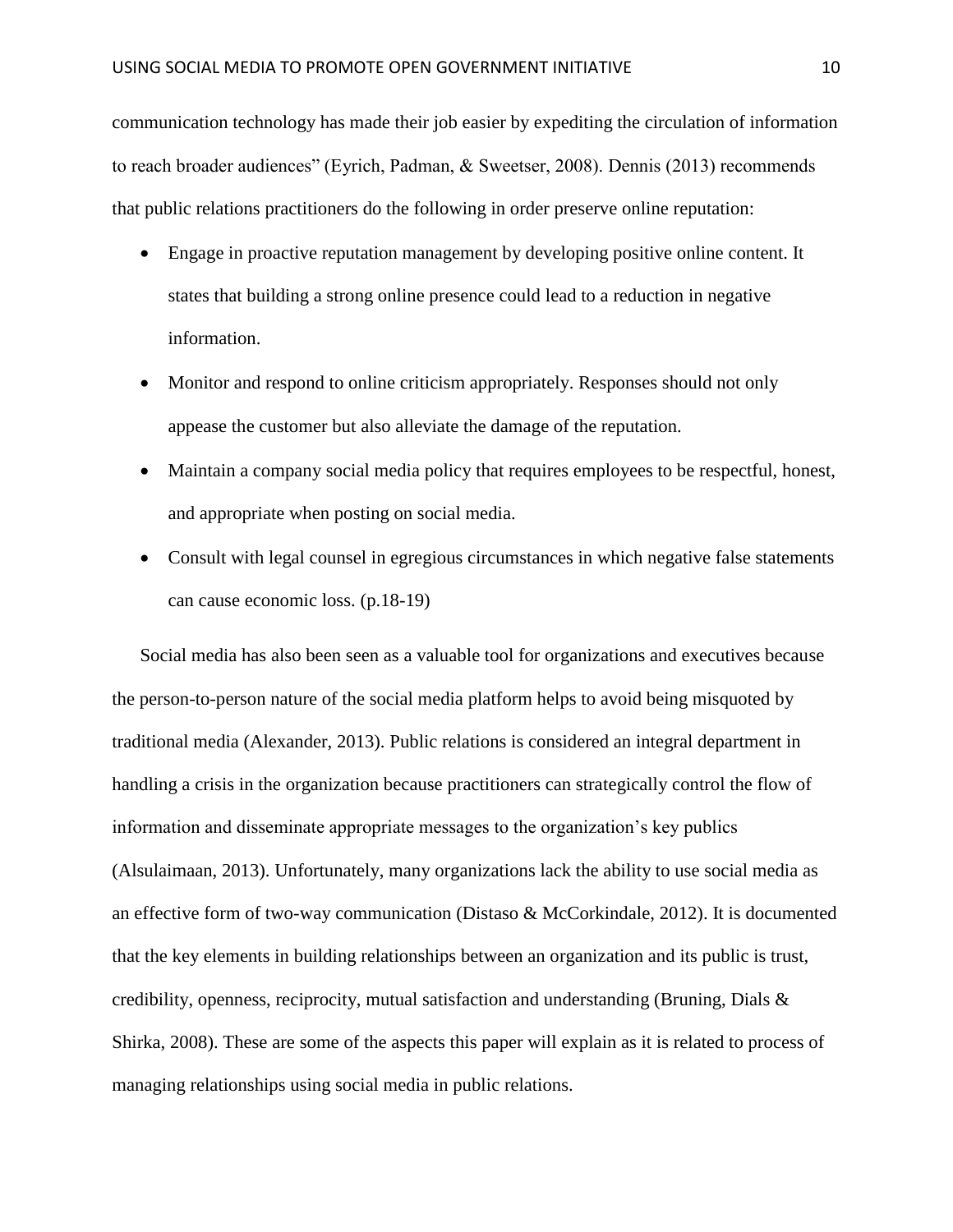## *Social Media and Transparency*

It is stated that, "In public relations, communication that conveys constructs such as trust, openness to dialogue and credibility help lay the groundwork for relationships" (Sweetser, 2010, p. 292). One of the benefits previously mentioned of using social media to manage relationships is that it allows the organization to practice transparency and build trust within its publics. According to Reitz (2012) organizations are more successful in building and managing relationships when they function as an open system. Open systems respond to environmental changes and adjust and adapt through two-way communication and mutual understanding. Practicing transparency while using social media can allow you to manage the identity of the organization, leading to a positive reputation, which in turn, will eventually lead to better relationships between the organization and its publics (Reitz, 2012).

A study conducted by Chinthakayala, Kong, Zhao and Zhang (2013) found Facebook to be the most transparent social networking source when compared to Twitter and MySpace in regard to conversation tracking. Facebook allows an organization to display all of their posts, including posts from their audience on one page and conversations can be tracked on one post without any character limitations. Facebook also offers the client a broader reach due to the site hosting 71 of the 73 percent of online adults who use some form of social media, the highest percentage of any other social networking site according to a Pew Center research survey entitled "The demographics of social media users-2012" (Duggan & Brenner, 2013). Research documenting the credibility of Instagram is limited due to the recent popularity of the social networking site.

An article by Park & Cameron (2014) described "conversational human voice" as the most effective way to positively increase the publics' responses to organizations, stating that it "generates perceptions of transparency and openness in the organizational dialogue with its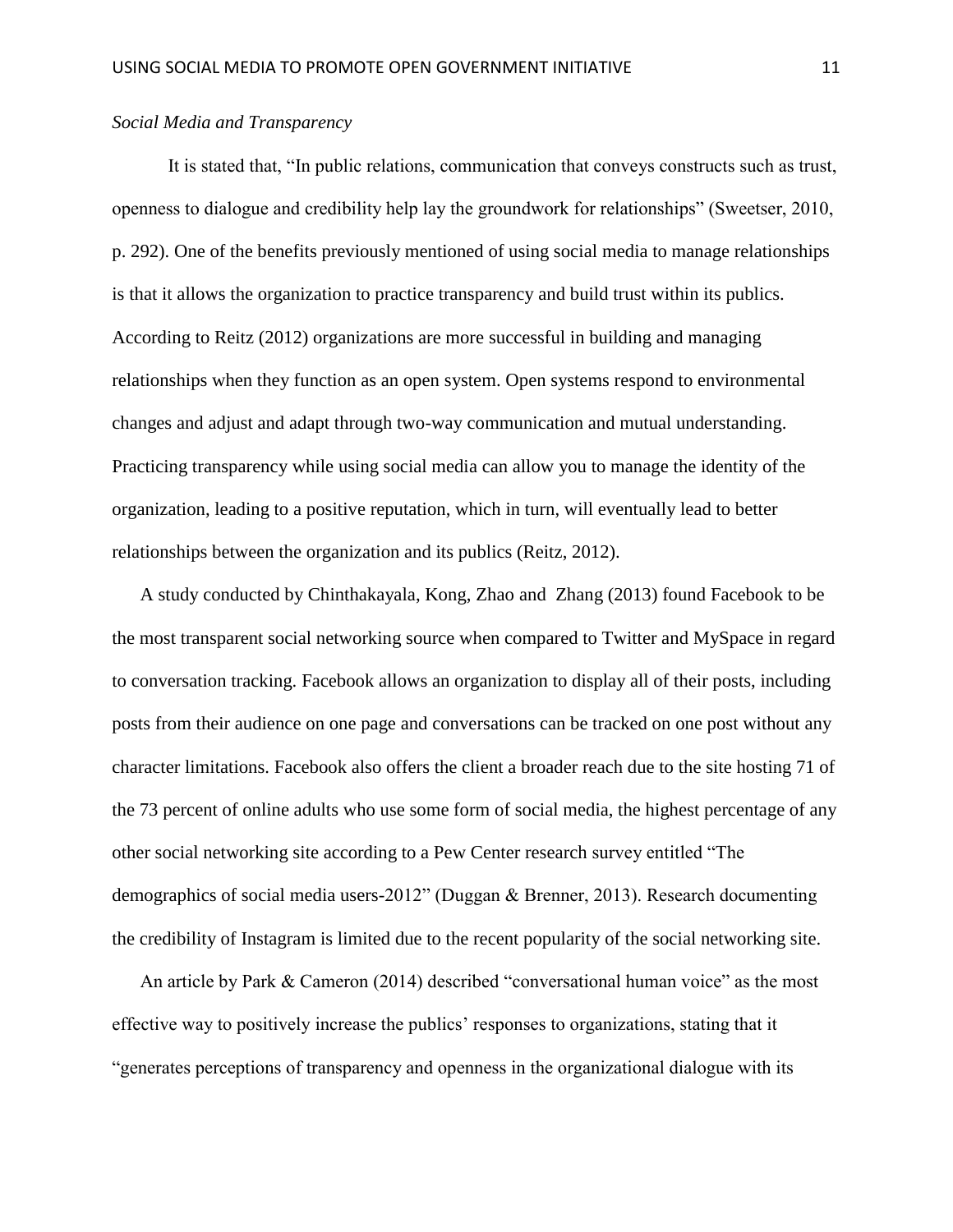publics" (p. 489). The reasoning behind this idea is that messages written in plain language and in first person narrative style increases the public's understanding of the messages and reduces uncertainty. This sense of personalization can also instill a sense of personal contact between the organization and its publics. Because the goal of effectively building relationships through social media is through engaging our audiences and facilitating two-way communication this "voice" would be more effective than posting the same official responses you would issue to traditional media. This tone also helps to build and maintain trust with your audience (Park & Cameron, 2014).

According to Park and Cameron (2014) public relations practitioners have been perceived by the public as less credible, dishonest and less dishonest in comparison to other members of the organization and external sources (p. 491). Therefore, upholding ethical values through disclosure while engaging on social media is also essential in instilling a sense of transparency while building and maintaining relationships between organizations and their publics. According to Sweetser (2010) ethical actions by public relations practitioners will lead to building positive relationships and in contrast, unethical behavior such as lack of disclosure was proven to damage an organization's relationship with their public.

#### *Source Credibility*

As the use of social media by the public and organizations during crises and for informational purposes becomes more prominent, issues concerning source credibility and reputation become more of an importance (Diaz, Hiltz & Mark, 2011). Credibility is an important part of using social networking for relationship management and engagement. Studies have shown that social media users will only continue to access the messages and engage in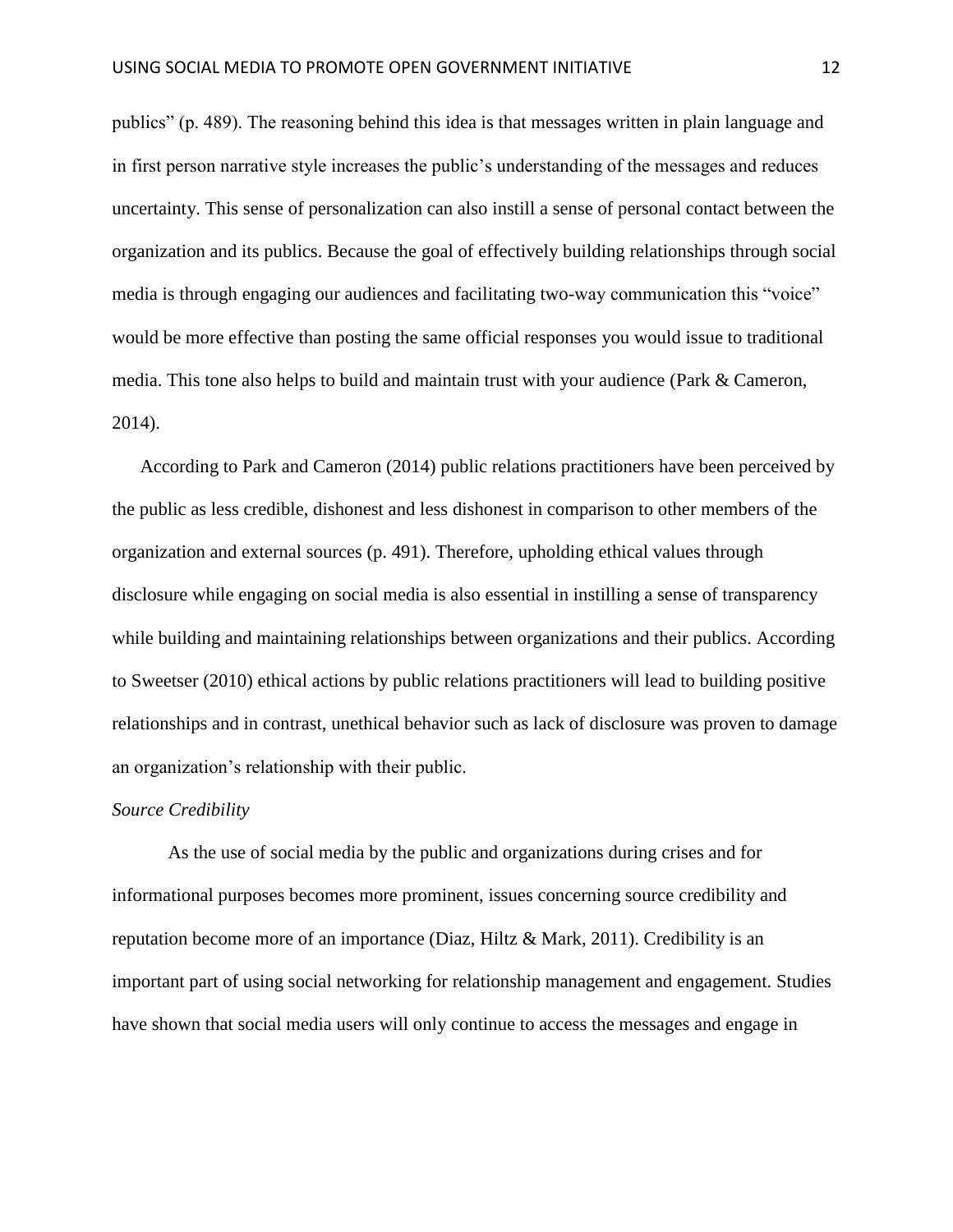conversation if they view the source providing the message as credible (Chinthakayala Chinthakayala, Kong, Zhao & Zhang, 2013).

It is important to know that despite the popularity and open format of social media, research has proven that harmful and inaccurate posts are not enhanced by the use of social media. The mass participation of social media users allow false information to easily be corrected by a more credible and knowledgeable source (Alexander, 2013). The source mentioned could be a representative of the client/organization or a group of individuals who are considered to be the social media influencers (Freberg et al., 2010). Social media influencers are considered a third-party endorser who can add credibility to an organization through their use of social media (p. 90). These third-party endorsers can be essential enforcing credibility due to the negative perception of public relations practitioners described in the previous section.

The channel of social media used can also have an influence on an organization's perceived credibility and have an effect on relationship management. According to a previous study that was conducted by Sweetser and Metzgar (2007), it was proven that there is an inverse relationship between the perception of an organization being in a crisis and credibility of the social media medium; participants who rated the credibility of the medium low rated the perception that an organization was in crisis higher (p. 341). Sweetser explained in the follow-up research (2010) that this emphasizes the importance of maintaining credibility, especially in relationship management, because it is essential in rebounding from a crisis" (p. 294). *Engagement's Role in Relationship Management*

Engagement is described as a critical role in online communication because it helps build relationships, promote the brand, and improve the product. Existing research in public relations considers "engagement" as a dialogue or interaction with an organization to help build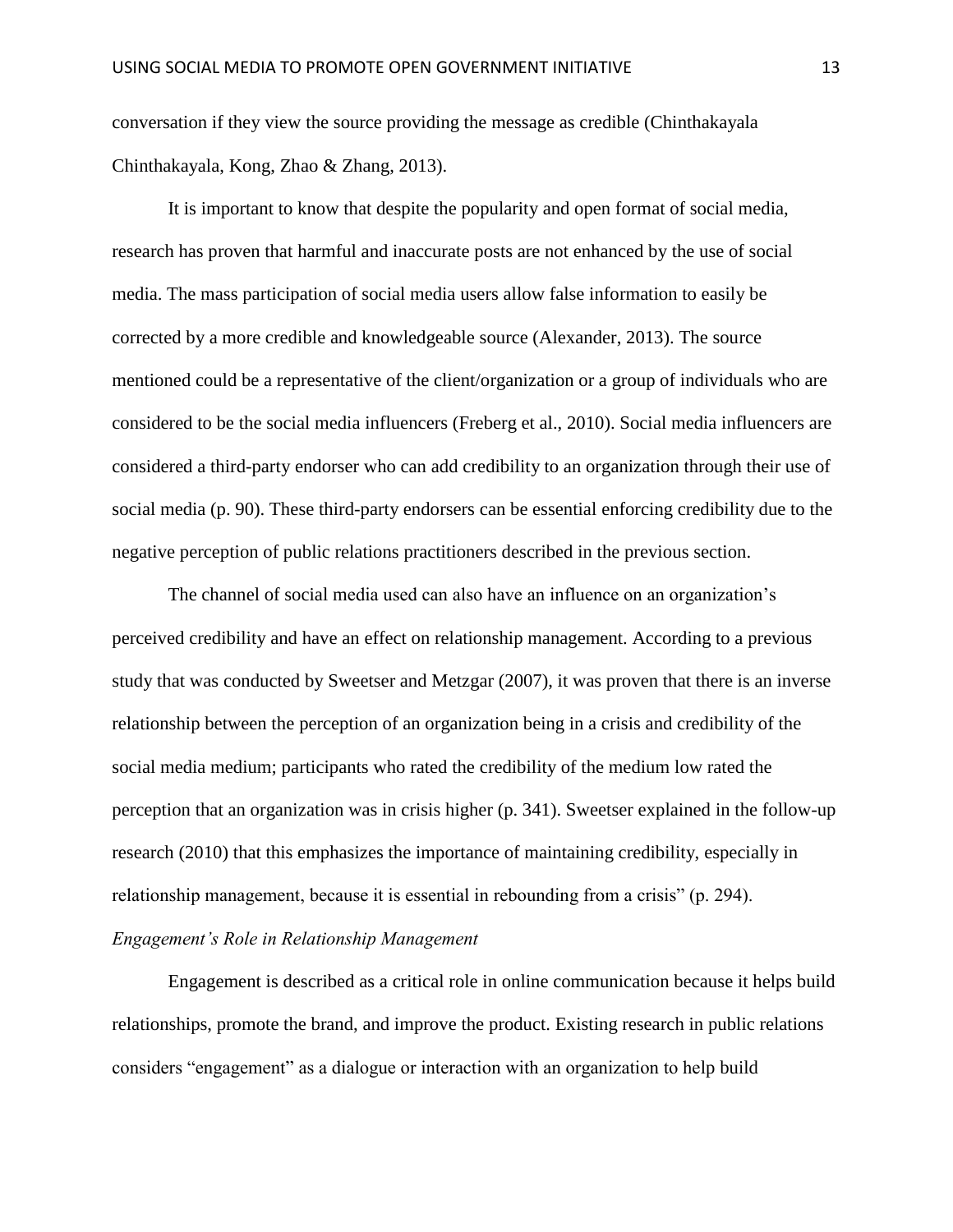relationships with the organization's publics (DisTaso  $\&$  McCorkindale, 2012). It is stated that relationships are best facilitated through a dialogic process that requires the organization to actively engage the public during communication (Bruning, Dials & Shirka, 2008). Results of a study conducted by Lee and Park (2013) proved that engaging with publics through social media by actively responding to comments and posts has a positive influence on the perceptions of relationship management and the reputation of the organization (p. 201). Yang (2007) found that active communication of publics are positively associated with OPR outcomes and in turn produce a more favorable organizational reputation.

#### *Open Government Initiative*

The Open Government Initiative is an effort created by the Obama administration to increase opportunities for public engagement with the government (The White House, 2011). Under this initiative, government agencies have made more information available to the public under the Freedom of Information Act through various channels such including their websites. According to "A Manager's Guide to Designing a Social Media Strategy", in response to this initiative, government agencies have decided to adopt social media as a communication and engagement tool (Mergel, 2012). According to President Obama, greater openness "will strengthen our democracy and promote efficiency and effectiveness in government," (The White House, 2011 p. 4). The reasoning behind this statement was because as the public becomes more knowledgeable of government operations, they become invested in it. This also empowers citizens by giving them the ability to express their views about government issues that may effect them.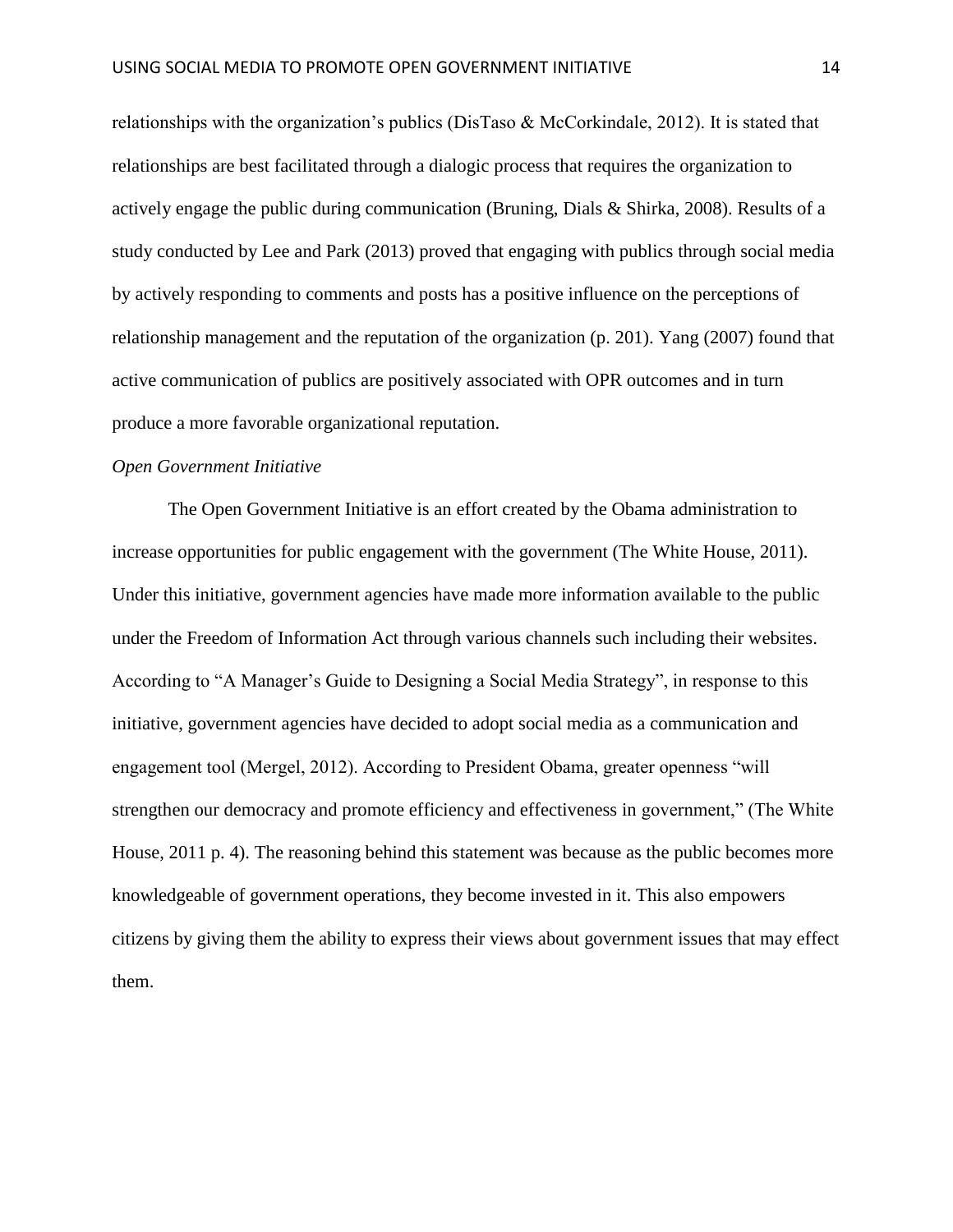Three themes were emphasized within this initiative and provided the framework for achieving a more effective government, those are: transparency, participation and collaboration according to The White House (2011).

Transparency. Transparency means providing the public with information about their government's activities. It contemplates disclosure about, for example, what federal agencies have done or will do. Transparency's premise is that citizens are entitled to know what, how, and why government does what it does.

Participation. Citizens are entitled to more, however, than a transparent view of their government from the outside looking in. Participation emphasizes citizens' voice in public affairs, recognizing that public officials stand to benefit from the perspective of expert and non- expert knowledge that resides outside of government. Participation is fostered by expanding citizens' opportunities to express their views about policy alternatives, and in ways beyond voting in elections.

Collaboration. Collaboration further erodes the us-versus-them divide between citizens and government by taking participation to another level. Citizens are capable, after all, of more than simply registering their views about policy alternatives defined in advance. They can usefully help shape the government's agenda. They can also help determine even the tools and methods by which public policy goals are pursued. Where government is collaborative, citizens become true partners with government, in both the identification and pursuit of public goals. (p. 5)

According to Macnamara & Zerfass (2007), the openness of the social media environment democratizes the voice and offers participation, dialogue and community-building. Making it the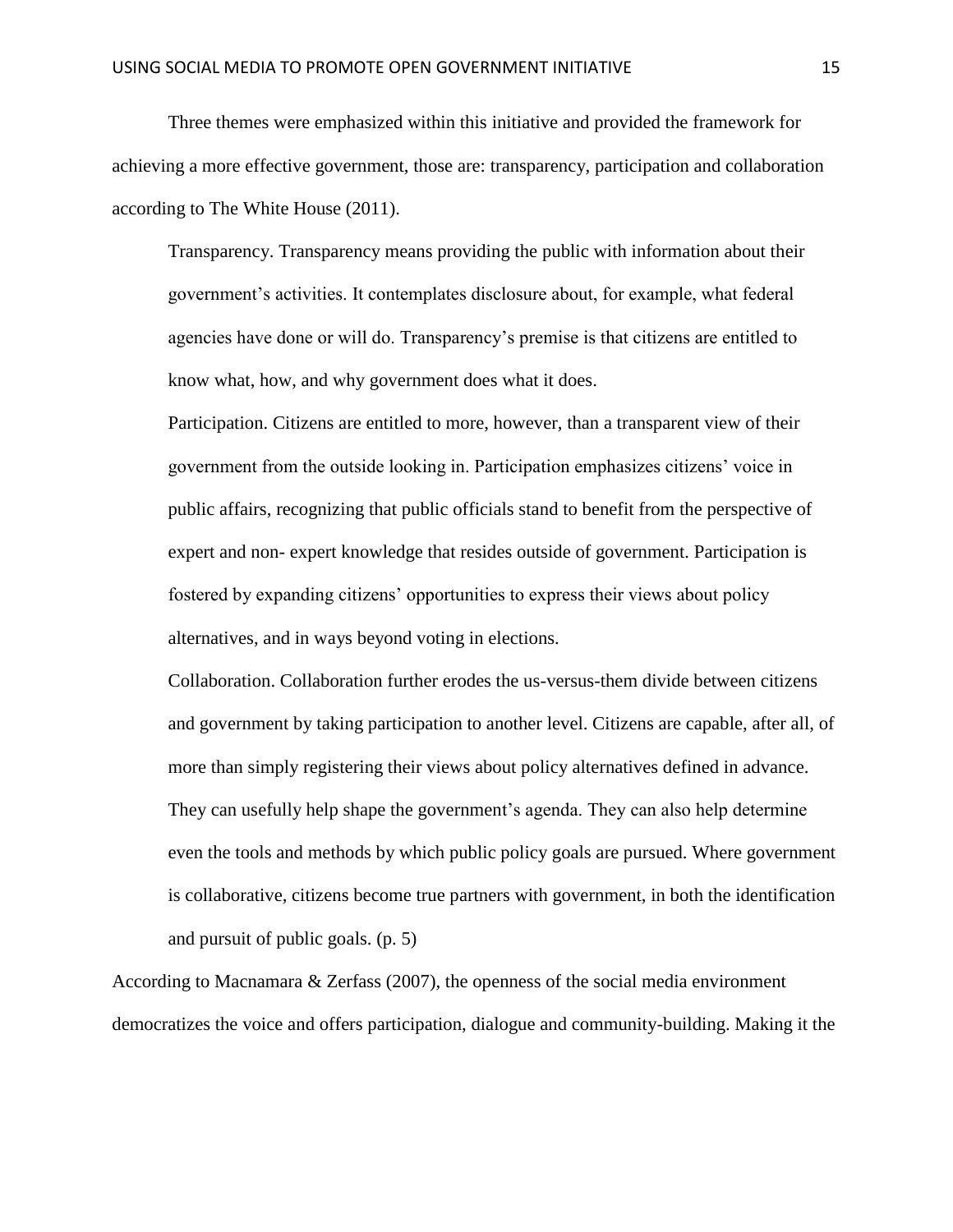perfect outlet to demonstrate the efforts of the Open Government Initiative. This leads me to my first research question:

RQ1: *Has the Open Government Initiative increased the pressure for military organizations to be more involved on social media in order to facilitate a sense of transparency, participation and collaboration?*

## *Social Media Plan Books*

With the use of social media now a priority for government organizations, the Government Accountability Office (GAO) released a report to urge federal agencies to create clear policies and procedures for managing social media platforms (Mergel, 2012). In this report, the GAO identified several ways 23 of 24 major government agencies were using Facebook, Twitter and YouTube and also discovered three main challenges that should be addressed in the organizations social media policies and procedures manual. These challenges include records management, privacy and security. Records management refers to outlining the process and policies for identifying and managing records generated by social media usage. If the usage constitutes federal records, there must be a method of preserving the information in order to adhere to the Federal Records Act under the National Archives and Records Administration (NARA) (Government Accountability Office, 2011). Privacy refers to ensuring that the collection of personal identifiable information through social media is limited and there should be clear guidelines on how that information is used. Security refers to the social media sites being safeguarded from security threats and cyber attacks. The results of this report indicated that only 12 of the 23 agencies had policies on records management and privacy in their social media policies and only 7 had documented security risks.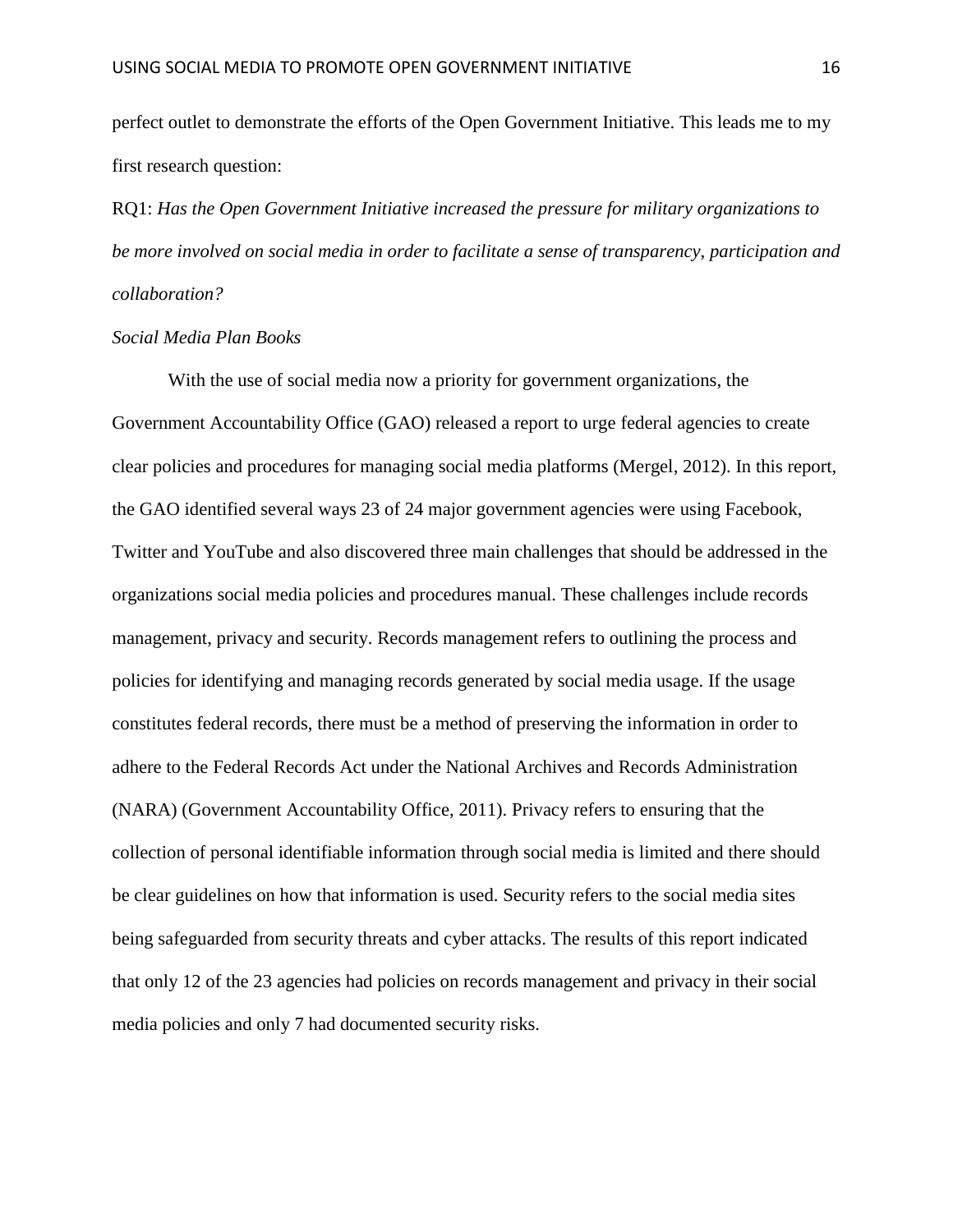According to Mergel (2012), in order to create a social media plan, you must first craft a social media strategy to ensure that the use of social media platforms is aligned with the organization's overall mission. This strategy will help provide guidance to employees and social media managers within the organization. This section will include the mission of the organization, appropriate content, roles and responsibilities, the target audience, access, online etiquette, a list of platforms, posting schedule and metrics. The second step according to Mergel is to set up daily social media tactics for pushing and pulling content, networking and relationship management. It is also suggested that an organization create a social media comment policy to show when it is necessary to respond on the organizations behalf. Finally, the organization should formulate terms of service agreements and make use government-wide resources (2011).

According to an article published by the Australian Government entitled "How to Write a Social Media Plan" (n.d.), there are six steps that are necessary when developing a social media plan. These steps are listed as followed:

- 1. Conduct your analysis of the channels, business, customers (audience), and potential competitors.
- 2. Develop your social media strategy.
- 3. Establish the rules such as policies and procedures.
- 4. Set up a social media team.
- 5. Get started using social media (implementation).
- 6. Review your social media plan.

A combination of these suggestions will be used in the creation of the social media plan for the 2016 Cadet Summer Training that is consisted with the requirements suggested by the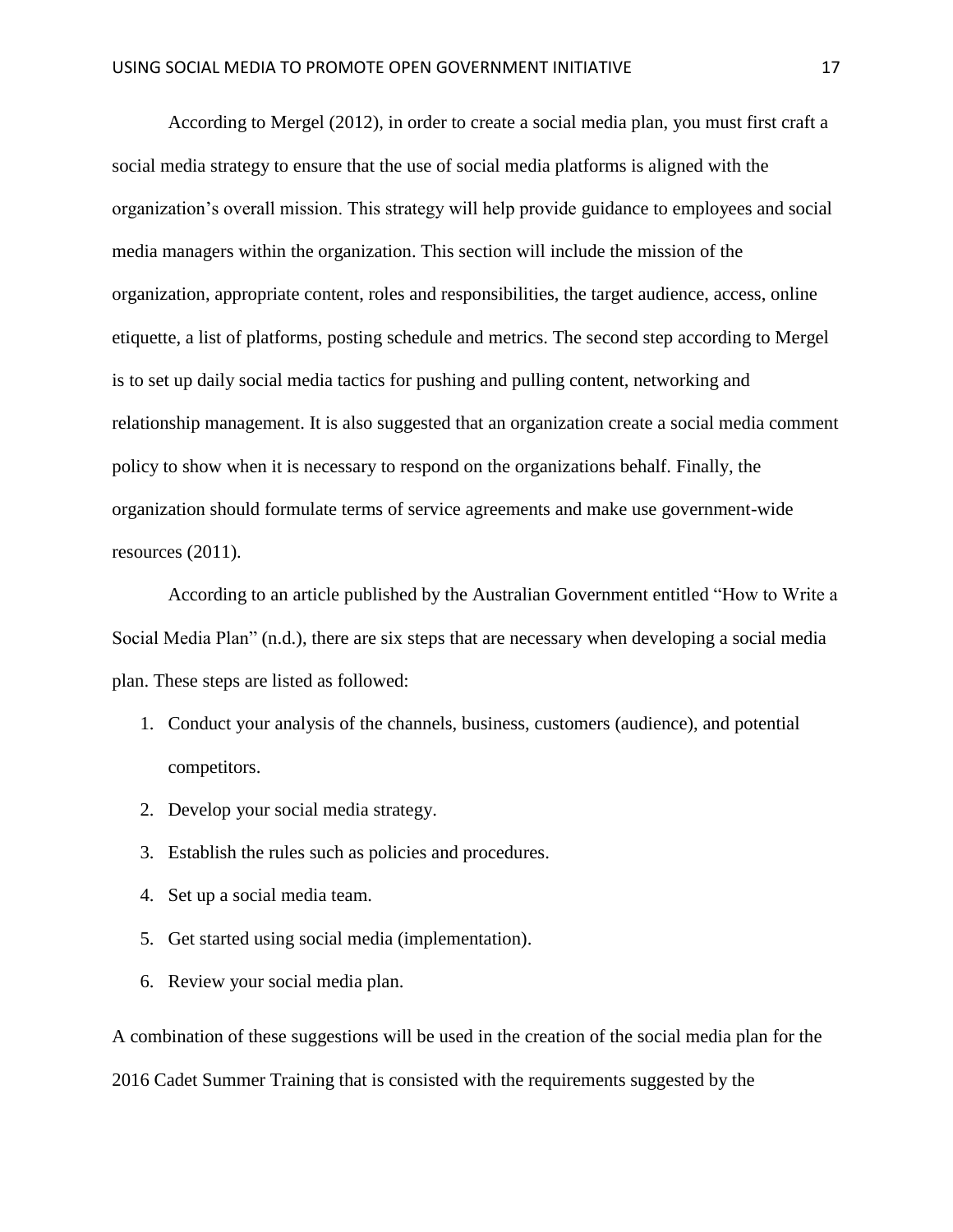Government Accountability Office (2011) report. These will also be used to answer my second research question:

RQ2: *Do current communications plan books reflect themes of satisfaction, transparency, participation and collaboration?*

#### *Government Usage for Social Media*

The Government Accountability Office (2011) document also included some identified ways that 23 out of 24 major government organizations were using Facebook, Twitter and YouTube. This information will provide insight as to how organizations are currently utilizing social media. The first use was to repost information available on agency websites. In addition to reposting information found on websites, these social networking site were also used to post information not published on the organizations website. For example, Facebook was used to post pictures and descriptions of tours or inspections, Twitter was used to post brief, time-sensitive information, and YouTube was used to publish videos of official discussing policies that might be of interest to the public. Another way that social media was used was to solicit comments and opinions from the public either through social media or the agency website. Social media was also used to respond to comments and engage with the public on content posted by the agencies on each individual social networking site. The report also discovered that Twitter was useful when providing links and reposting relevant articles on non-government websites.

#### **Methodology**

In order to create a social media plan that focuses on relationship management for the 2016 Cadet Summer Training (CST), a case study of the Army base's social media presence was developed using in-depth interviews with three high ranking public affairs officers, and a textual analysis of the 2015 Communication Plan for Cadet Summer Training and the 2016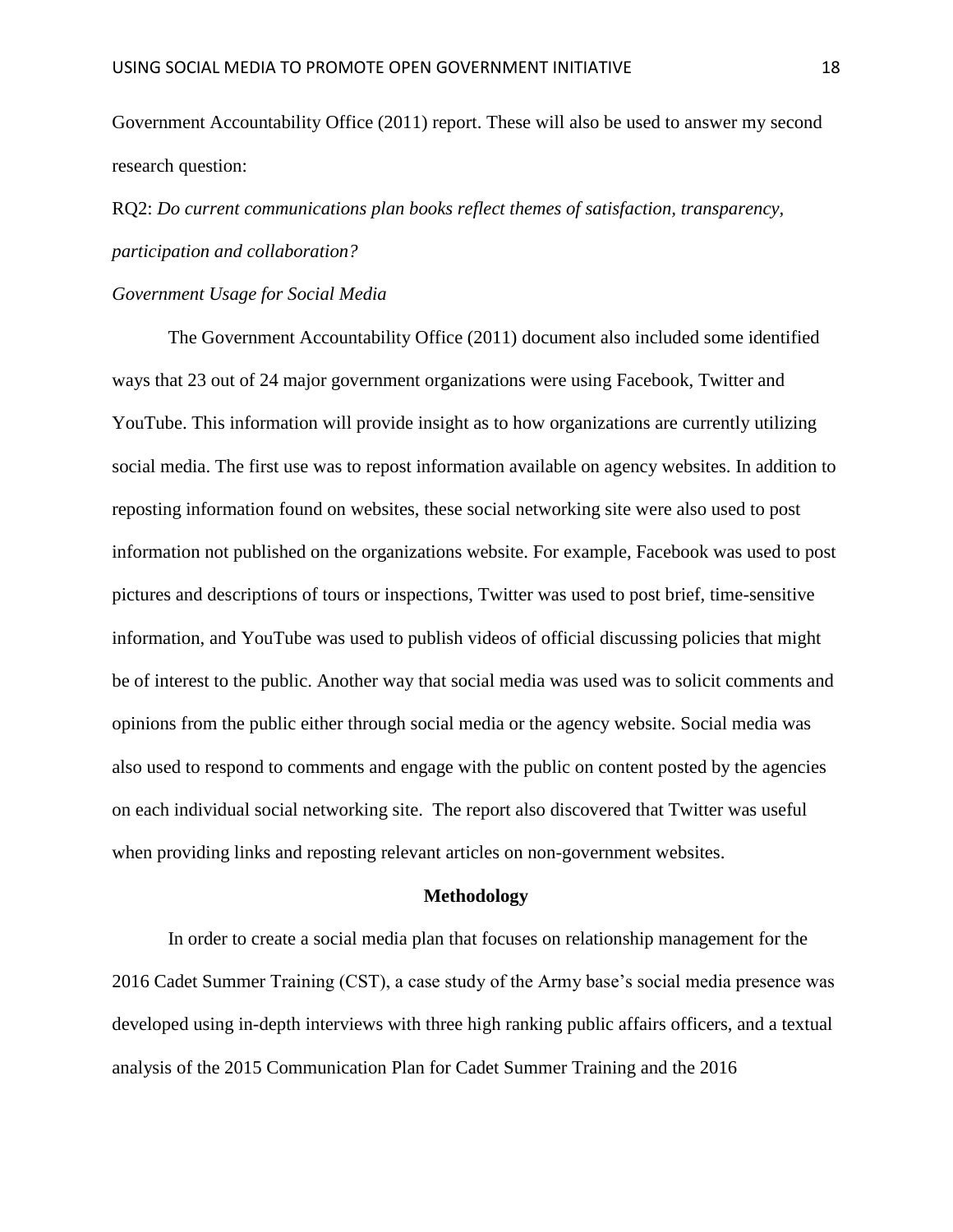Communication Strategy. A textual analysis of current social media analytics for the United States Army ROTC Cadet Summer Training Facebook, Twitter and YouTube pages was also conducted to identify types of content that produced the highest levels of engagement.

# *Data Collection*

Interviews were conducted via telephone, recorded and later transcribed. Conducting interviews over the phone allowed me to have access to individuals located in different geographical locations. Three high ranking pubic affairs officers were interviewed for this study. These individuals were chosen due to their current and past experience and knowledge managing public affairs and social media accounts for military organizations. Each of the participants had a minimum of 14 years in the public affairs industry and had been using social media in a professional setting for at least 4 years by the time of this interview. Interviewees were fully aware of the nature of this study and will remain confidential. To protect the identity of these individuals, they will be referred to as *respondents a, b and c.* Prior to the phone interviews, participants were asked to sign a consent form acknowledging that they were voluntary participants and that the interview will be recorded, transcribed and used for research purposes. The interviews consisted of eight open-ended questions (appendix, a), any elements of the questions that were not understood where thoroughly explained during the interview process. These questions were created to gain a better understanding of current and desired social media operations in the military. Each interview took an average of 30 minutes and data from the interview was transcribed by the current researcher. Data collected from the interviews provided more in-depth information that wouldn't be available by using other research methods. Interview transcriptions can be found in appendix, b.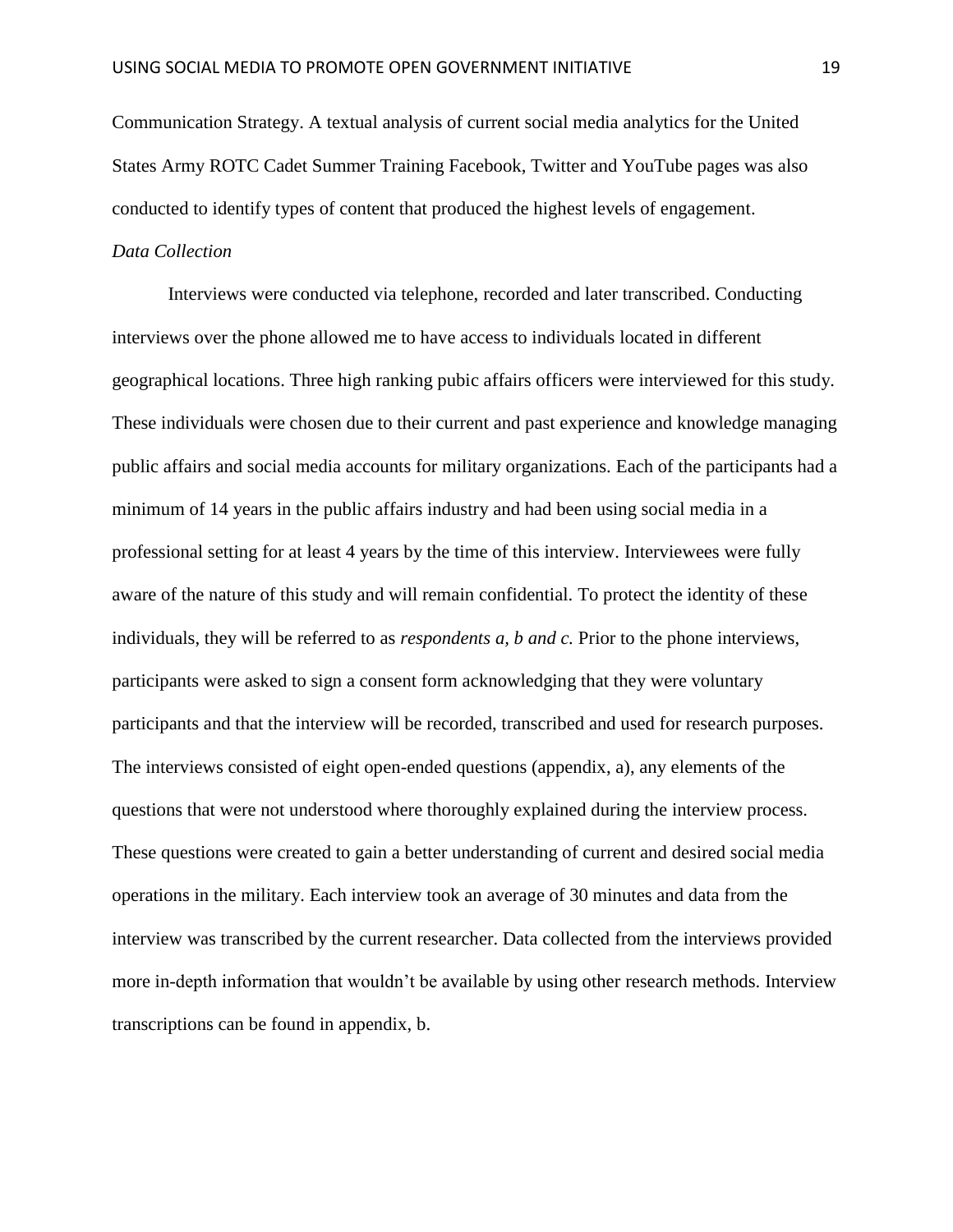A textual analysis of two documents was completed to identify the overall theme of the documents and emerging trends that focus on dimensions of satisfaction, transparency, participation and collaboration. Document "a" will be the 2015 Communication Plan for Cadet Summer Training and document "b" is the 2016 Communication Strategy. This research method was chosen because unlike quantitative methods such as a content analysis, this qualitative method helped to understand and assess the interpretations of the communication strategies of the organization. This method also allowed the text to be analyzed as a whole instead of limiting the data analysis to code words that might not be mentioned specifically in the text, but are conveyed in the overall them of the message. Each of these documents were provided directly by the office of public affairs at a military base located in the southern region.

Along with the textual analysis of the communications documents provided by the military base, another textual analysis of current social media analytics for the United States Army Cadet Summer Training Facebook, Twitter and YouTube pages was also conducted to understand what social media posts produce the most positive results and if those post align with the communications strategies mentioned in the current communications plan. The analysis on Facebook consisted of reviewing page likes, post reach and engagement analytics provided by Facebook Insights. While the Twitter page was analyzed based on post retweets and favorites. The YouTube page was analyzed by views, likes and comments. For this current study, only data found between the dates of May 1, 2015 to August 15, 2015 will be analyzed. This time period was chosen because this is the duration of Cadet Summer Training and it also is a reflection of when the pages were most active.

#### *Data Analysis*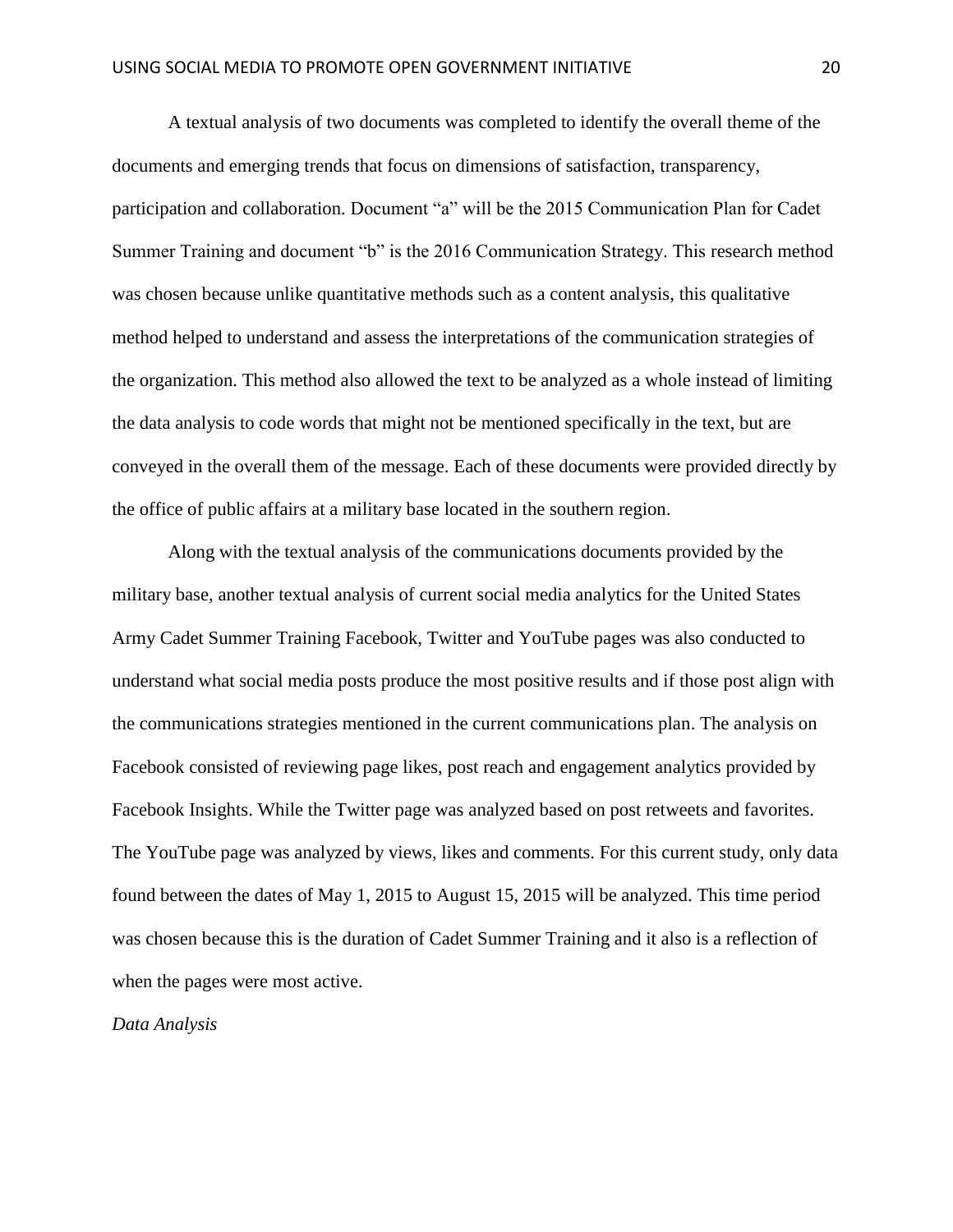Interview transcriptions and the communications documents provided for the textual analysis were analyzed by the researcher to identify common themes and responses to get a better idea of the general consensus regarding each question. Excerpts from the will be quoted and used in the results section to support the themes found in each item. Data collected assisted in understanding what elements of organization-public relationships and the open government initiative are emphasized in the current communications plans. Elements that were examined included satisfaction, transparency, participation and collaboration.

To analyze the social media pages, the top ten posts on each site were further assessed to identify any relationships among the types of posts and to further analyze the posts' reflection of current social media plans. Key themes were noted as the research read and analyzed each post. Posts were selected for the results section that strongly identified themes and reflected transparency, participation and collaboration. This data will assist in creating a concrete social media plan for the organization that focuses on engagement and relationship management.

#### **Results**

Each of the interview participants in this study had a general idea of what the Open Government Initiative was, but two out of the three felt that the initiative did not increase the pressure for the military organizations to be more involved in social media. One of the participants stated that the military was actually one of the early adopters of social media compared to other government organizations. The remainder of this section will focus on how the dimensions of satisfaction, transparency, participation and collaboration were reflected in the data collected through interviews and textual analyses.

*Satisfaction*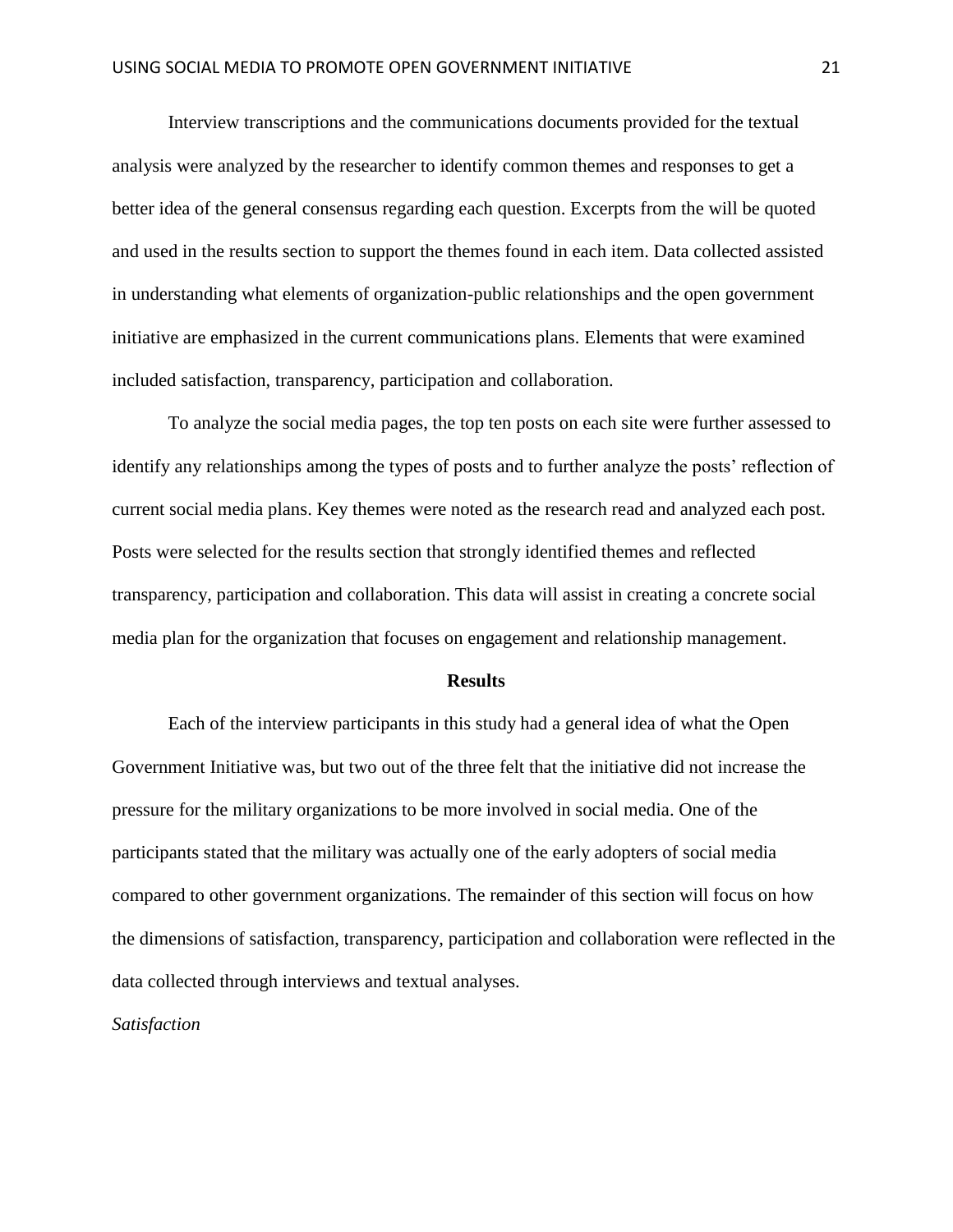All interview participants indicated that current social media goals, strategies and activities were catered to the needs of the organization's target audiences which demonstrated elements of satisfaction. The textual analysis of the 2015 Communication Plan revealed a strong emphasis on the element of satisfaction, particularly in the "desired effects" section of the document. Below are a few excerpts from the document supporting these findings:

"Will work with various groups within the USACC team on content production and ensure that the content is compelling to key audiences."

"Public trusts that USACC is providing the best hands-on training to develop leaders of character for the nation across the nation."

"Cadets are confident in their decision to join ROTC and reinforce that decision to family and friends."

An analysis of the 2016 Communication Strategy document did not find any emphasized elements of satisfaction.

#### *Transparency*

Despite the implications of the Open Government Initiative, two out of the three interview participants felt that it did not increase the pressure for military organizations to become more transparent by being more involved on social media because they were already operating under the notion of "maximum disclosure, minimum delay" according to *respondent a*. Two out of three respondents also believed that one of the biggest challenges of managing social media for a military organization was security and the lack of regulations, which could have an effect on the level of transparency. The textual analysis of the 2015 Communication Plan document also revealed an emphasis on transparency in their communication efforts and is evident in the following excerpts: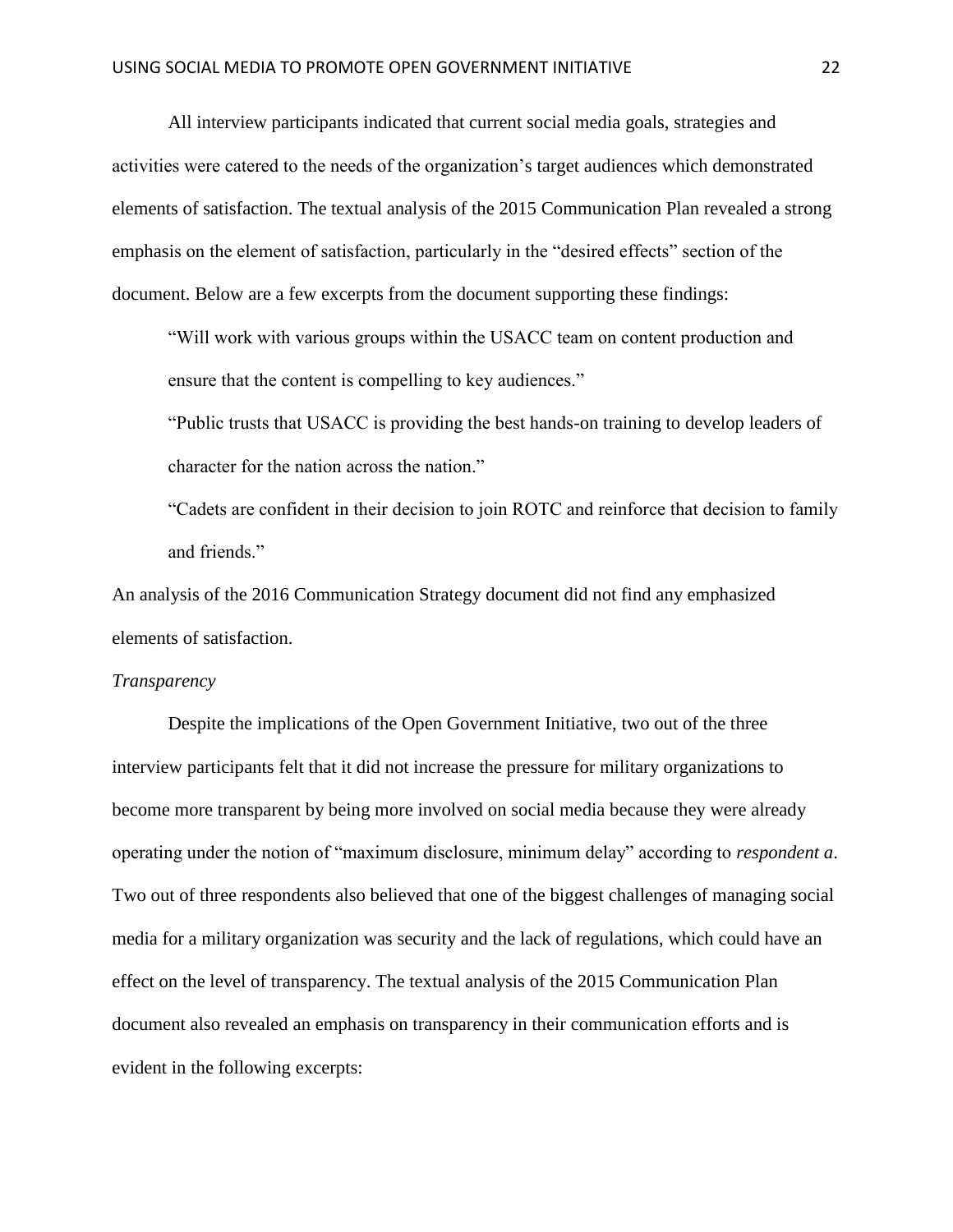"Generate publicity and provide coverage of the Cadet 2015 Summer Training at Fort Knox, KY by effectively informing and educating target audiences about the purpose and impact of Summer Training on developing future Army leaders."

"…keep people informed about what is taking place at Fort Knox; follow-on training opportunities; and to create a dialogue that leads to a positive impression of SROTC and the Army."

"Promote Cadet Summer Training with the news media to show how the training is relevant to the Army now and in the future."

The textual analysis of the 2016 Communication Strategy also document identified elements of transparency throughout the document. Some examples of themes of transparency found in the text are below.

"To communicate the story of Army ROTC to key audiences generating broad understanding, advocacy, and support for Army ROTC."

"Provide timely response to emerging events that could affect ROTC's public image."

"Communicators must also be aware of unexpected triggers to optimize opportunities.

Unexpected triggers demand our solid and speedy response."

# *Participation*

When asked about the benefits of using social media, the respondents agreed that the opportunity for two-way communication made the platform mutually beneficial because it allowed the organization to disseminate information to the public while also getting feedback from the public concerning that information. The 2015 Communication Plan document did contain a section on social media that placed a small focus on participation in their tools and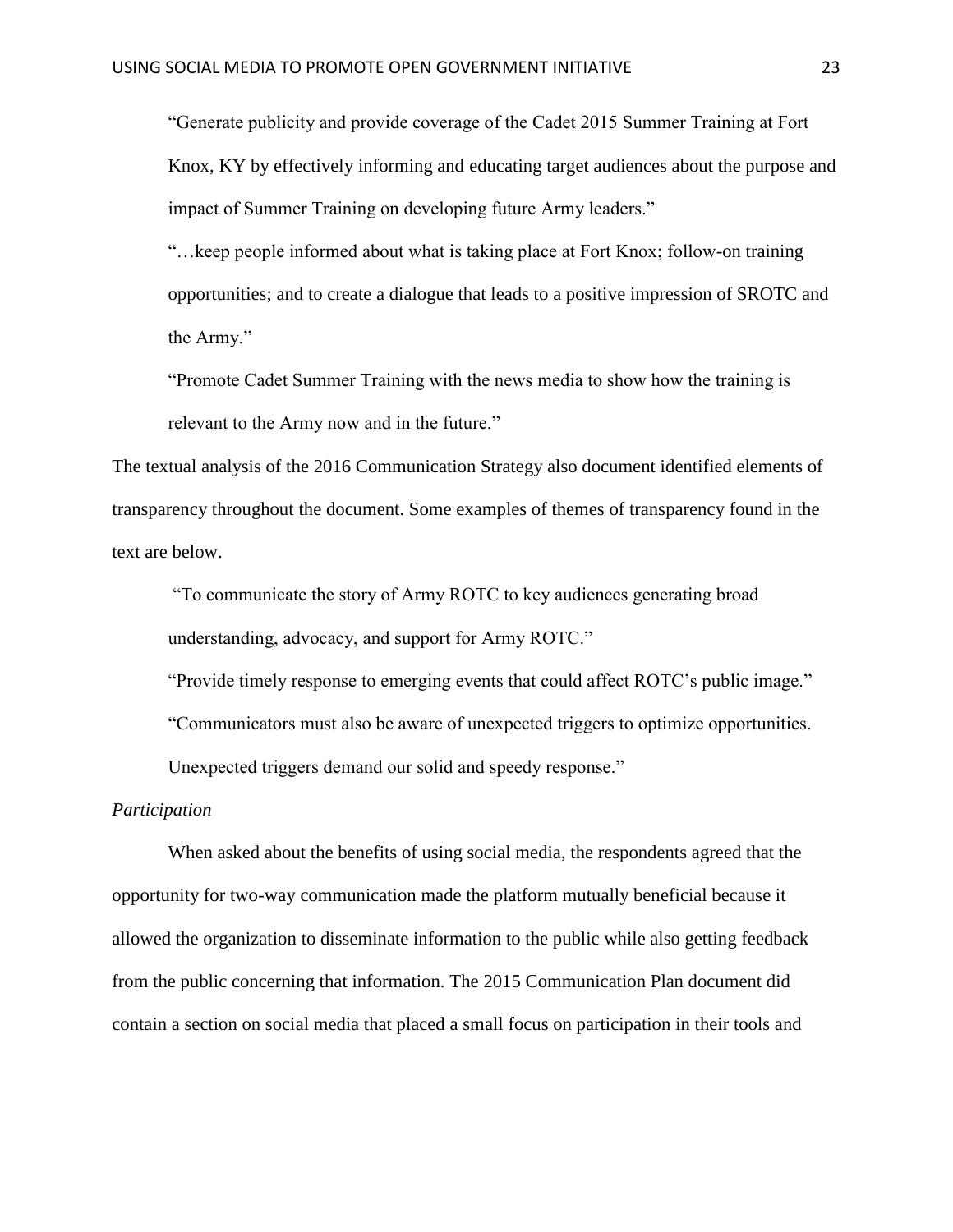tactics, but this was not reflected in the overall plan. Below are some excerpts reflecting elements of participation.

"Facebook: Social media's most popular site will serve as a main source for outreach. On it, the PAO will drive traffic to news and information on the main site, keep viewers updated and try to generate interaction."

"Commander sessions/online chats (potentially): The USACC key leaders talk for 30 minutes each week, answering questions previously fielded by PAO. The leader can also take time to address general issues, talk about the success of Cadets in training or discuss upcoming events that will be of interest to the audience."

An analysis of the 2016 Communication Strategy document did not find any emphasized elements of participation.

## *Collaboration*

Collaboration was one of the more difficult elements to define during this research. Although the term was defined in the Open Government Initiative, the lines between collaboration and participation continued to blur during the interviews and textual analysis. To better separate the two, for the purpose of this study collaboration was defined as "working with the public to determine the tools and strategies used to achieve social media goals." Under this definition, there were no signs of collaboration during interviews or the textual analyses.

# *Textual Analysis of Social Media*

A textual analysis of the organization's Facebook, Twitter, and YouTube pages showed no significant correlation between the types of posts and their popularity among social media users. However, Facebook "impressions" showed a significant increase when outside organizations were tagged in the post. YouTube videos linked to Facebook also showed a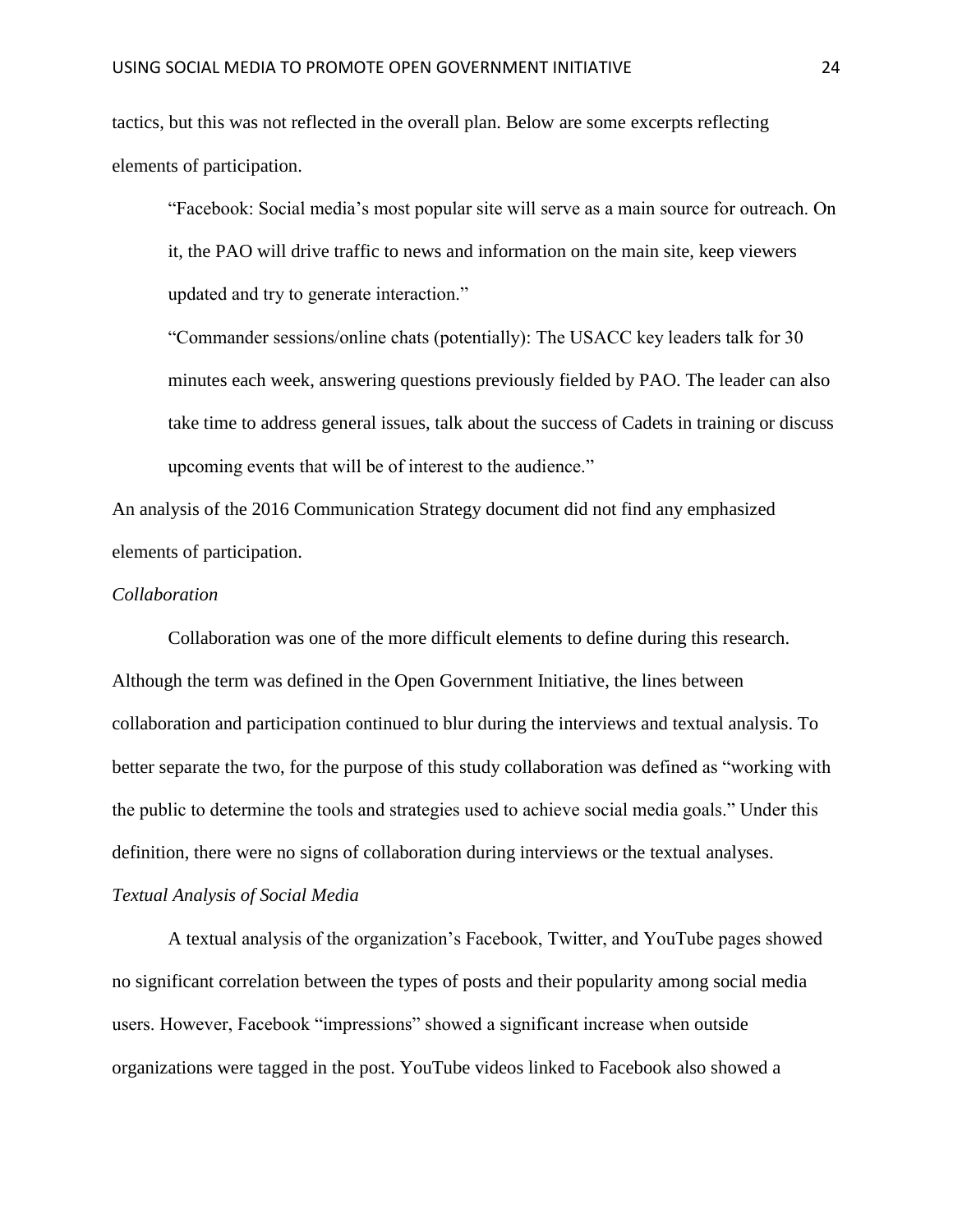significant increase in the number of views. Social media content did reflect most of the objectives listed for social media in the 2015 Communication Plan. However, although Instagram was listed as a tool in the plan document, it was not utilized during this time period.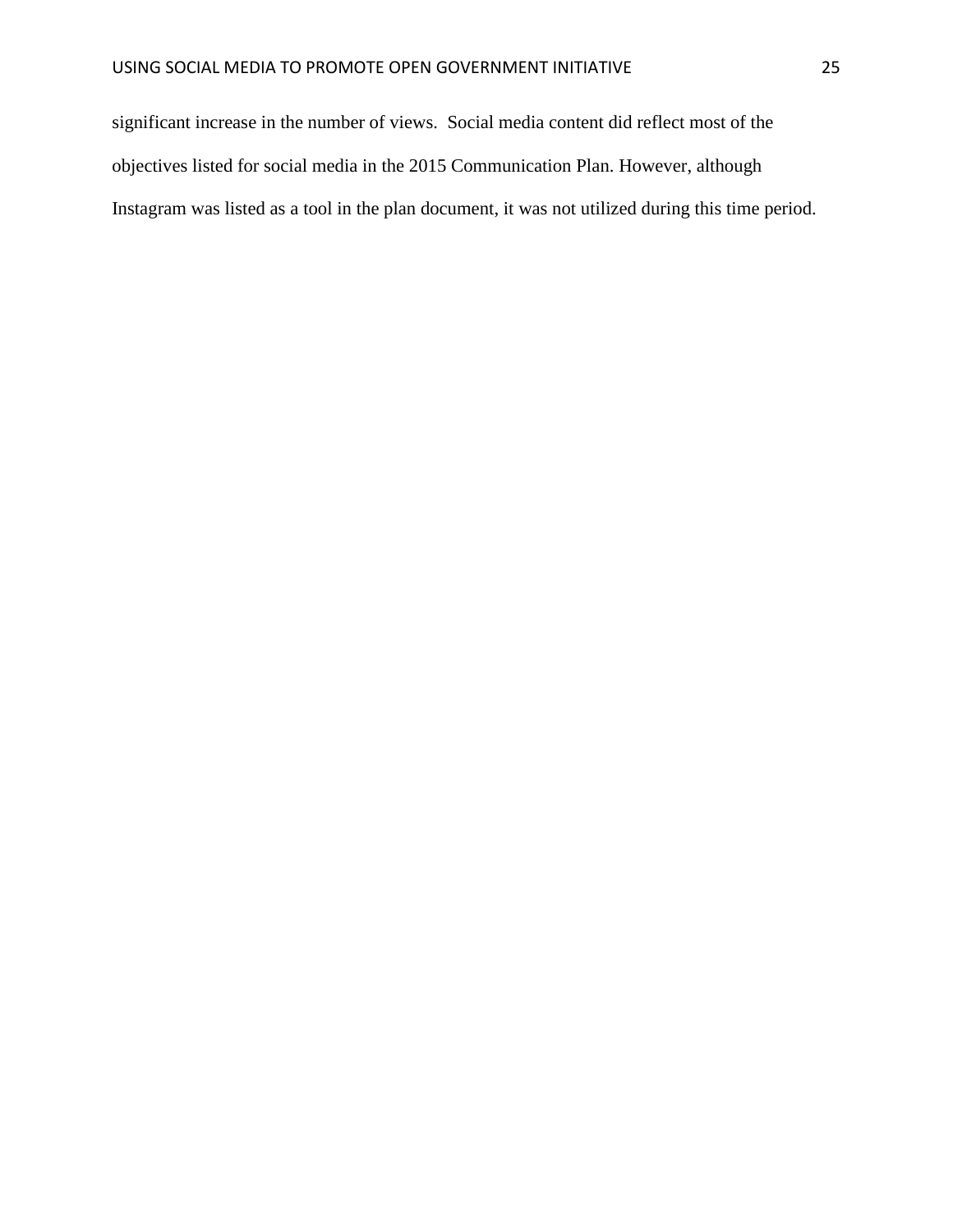

# **Summer 2016**

# U.S. Army ROTC Cadet Summer Training Social Media Plan









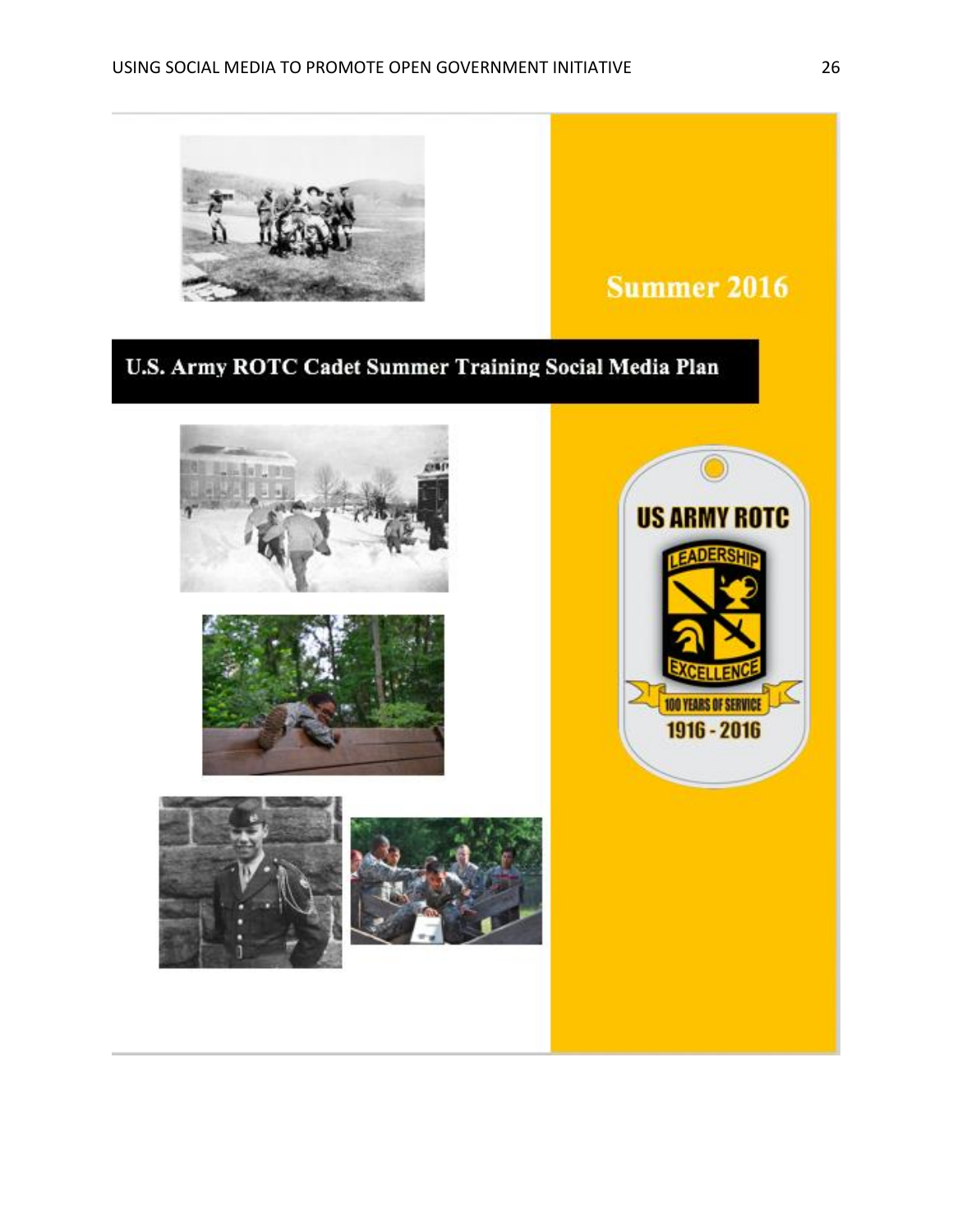# **Table of Content**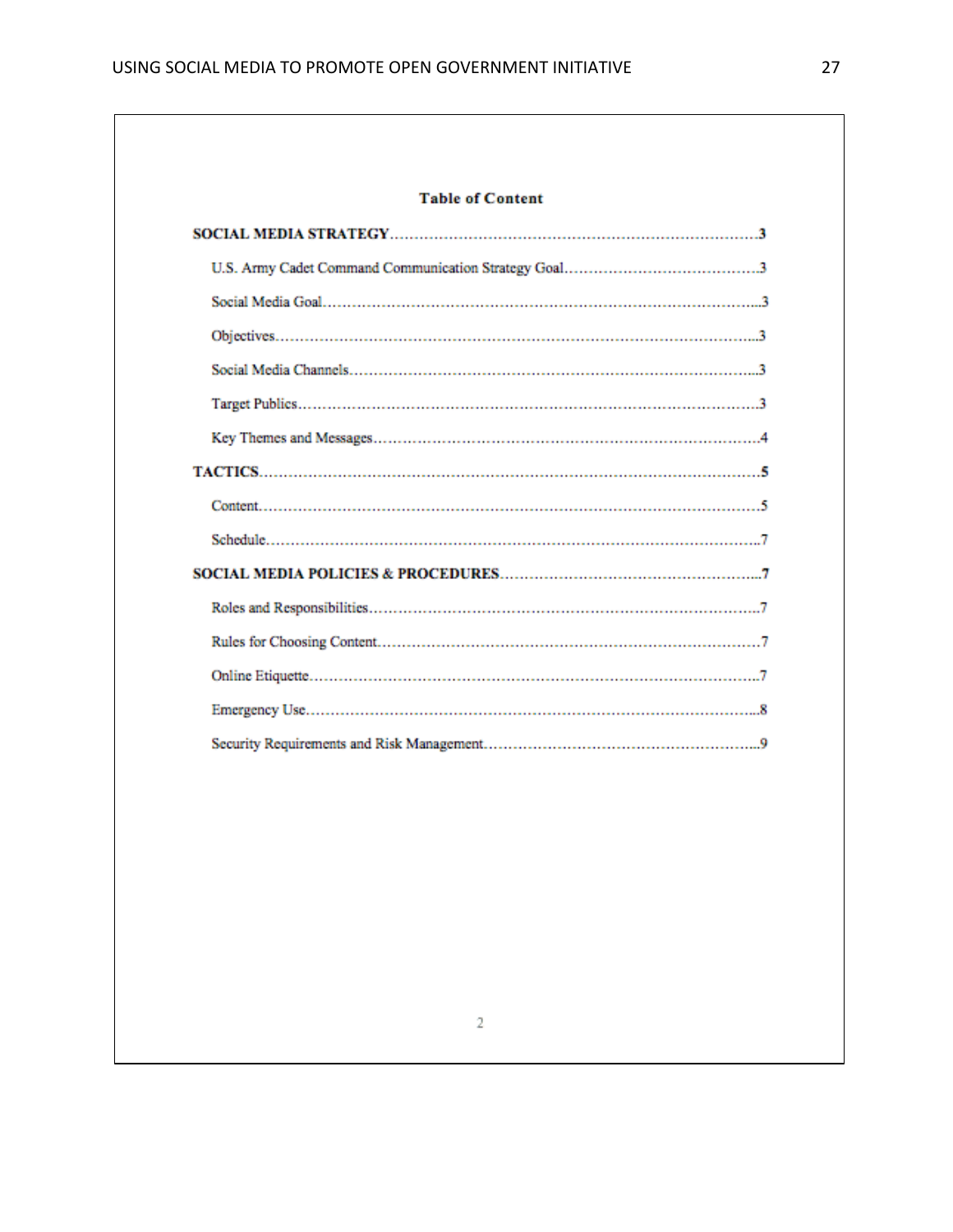#### **SOCIAL MEDIA STRATEGY**

#### **U.S. Army Cadet Command Communication Strategy Goal**

To communicate the story of Army ROTC to key audiences generating broad understanding. advocacy, and support for Army ROTC. Reinforce key themes and messages aligned with the U.S. Army Cadet Command Strategic Plan. Provide timely response to emerging events that could affect ROTC's public image.

#### **Social Media Goal**

To provide social media coverage of 2016 Cadet Summer Training to advance the reputation and generate understanding, advocacy, and support for Army ROTC. Provide insight into the operations of the U.S. Army Cadet Command through social media outreach that is aligned with the commander's vision and strategies and the organization's overall mission.

#### **Objectives**

- Connect with parents and loved ones of Cadets and prospects through social media by increasing engagement by 20% during CST.
- Post content that not only informs the public about events at Fort Knox but also welcomes feedback and participation from the public.
- Create dialogue that leads to a positive impression of ROTC and the Army.
- Meet the needs of the public, by responding to requests for information and other inquiries related to Army ROTC.

#### **Social Media Channels**

- Facebook- most popular social media site, hosting 71 of 73 percent of adults who use social media. Offers the most opportunities for transparency and participation. Current page consists of 40 percent women and 50 percent men. Audience on current page consists of mostly adults ages 18-24 with ages 45-54 being the second largest.
- Twitter- character limitations limit content to links, photos, or brief, time-sensitive information.
- YouTube- can be used to publish longer videos demonstrating training or public messages from command.
- Instagram (proposed)- limited to pictures only

#### Target Publics (top two publics analyzed)

- a. Internal
	- Cadets- average ages 18-23, 83 percent of individuals in this age range use social networking sites with Facebook having the most users in this age range.
	- Cadre
	- Faculty
- b. External
	- The American People
	- · Academia
	- Prospective ROTC Cadets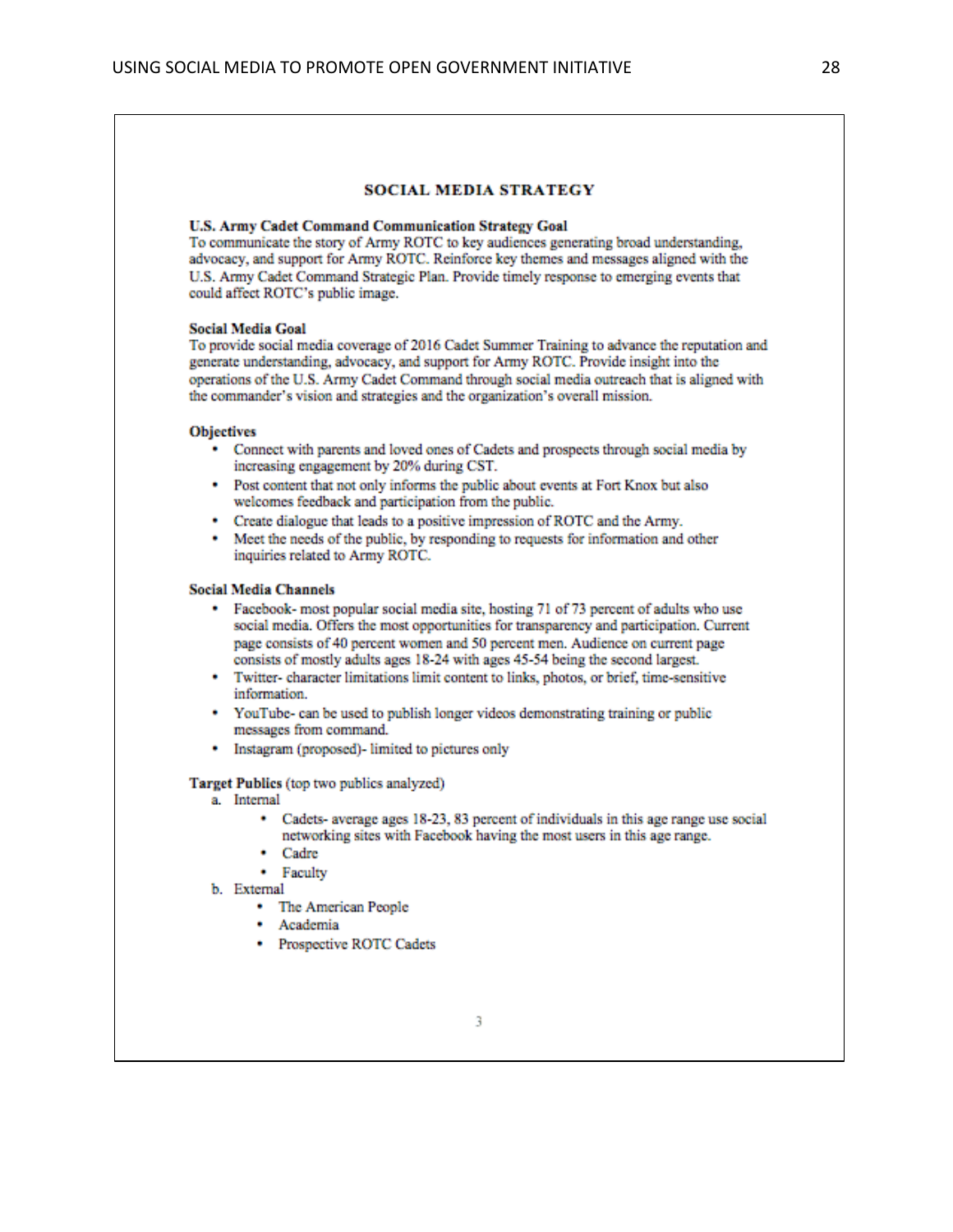- Cadet family members average ages 40-54 for parents. Also, mostly active on Facebook.
- University Leaders
- Media
- Military affiliates

#### **Key Themes and Messages**

- About Cadet Summer Training (CST)
	- o CST is one of the premier training events in the Army, and will have lasting effects as these young leaders go on to be commissioned and lead Soldiers for the next three to 30 years. These Cadets will be commissioned in the active Army, the Army National Guard, and the U.S. Army Reserve. #leadersforlife
	- o The leadership development that cadets undergo during CST helps ensure that new lieutenants understand and embrace the concept of being officers; demonstrate an appropriate level of expertise; adapt, understand and act in ambiguity; and can anticipate change and act independently.
	- o CST gives Cadets an opportunity to display and hone leadership skills in military/tactical environment, while emphasizing teamwork and teambuilding.
	- o As many as 9,000 cadets from all over the United States and its territories will come to Fort Knox to attend and train at either Cadet Initial Entry Training (CIET) or the Cadet Leadership Course (CLC).
	- o Cadre from throughout the United States bring their specialized skills and expertise to train cadets and manage the CST operation, as well as teach, coach and mentor young men and women working toward entering military service.
- Incentives for Joining
	- o ROTC offers potential financial benefits such as full-tuition scholarship, annual book allowances, tax-free stipends of up to \$500/month for up to 10 months a year.
	- o ROTC teaches decision-making processes, management skills, leadership and discipline that can be used in either military or civilian careers.
- 100<sup>th</sup> Anniversary for Army ROTC
	- o Army ROTC has commissioned over 600,000 Officers since 1916.
	- o Army ROTC started with about 35 initial programs in 1916, today it hosts 275 programs with a presence in every state as well as Guam and Puerto Rico.
	- o The training and experience gained in ROTC became the foundation for six Chiefs of Staff for the Army, two Chairmen of the Joint Chiefs of Staff, a Supreme Court Justice and other leaders in government, business, entertainment, science and sports.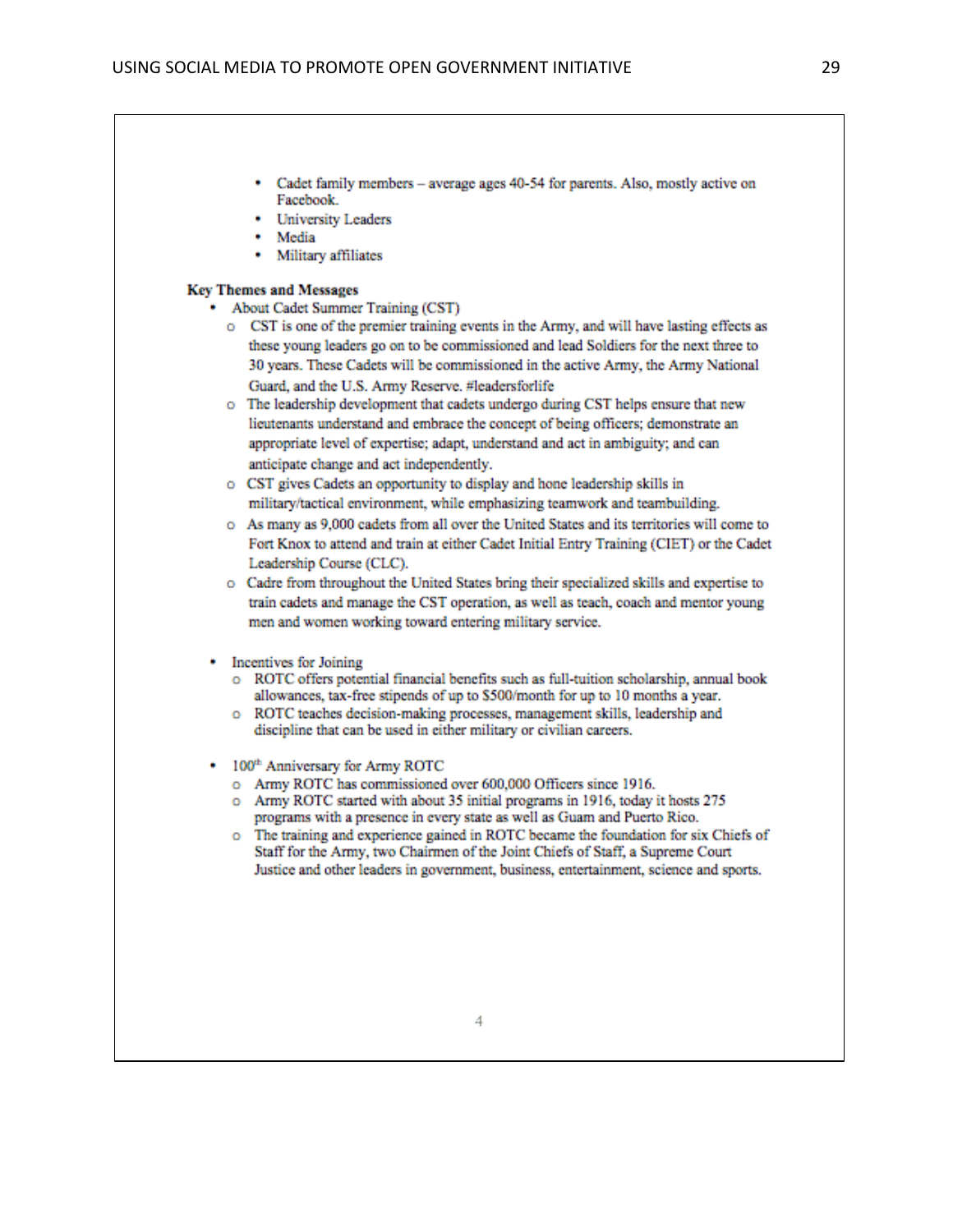#### Content

Content for social media posts will be provided by public affairs interns covering Cadet Summer Training. Content will include the following:

- · Photos
	- o Preferably action photos that depict aspects of training. Photo's must have caption and if the affiliated university of the cadet is provided it must be tagged.
	- o Photo galleries can be created to accompany stories or to provide more insight to the training. (Typically no more than 12 photos per gallery).
	- o Occasionally post links to galleries on the smugmug page.



- News Stories
	- o Cadet/Cadre Spotlight. Provide a brief overview of the story, typically the lead will suffice, and the link to the article. Always tag the university associated with the cadet o CST Events. Including in-processing, cadet training, ceremonies and on-base
	- activities.

15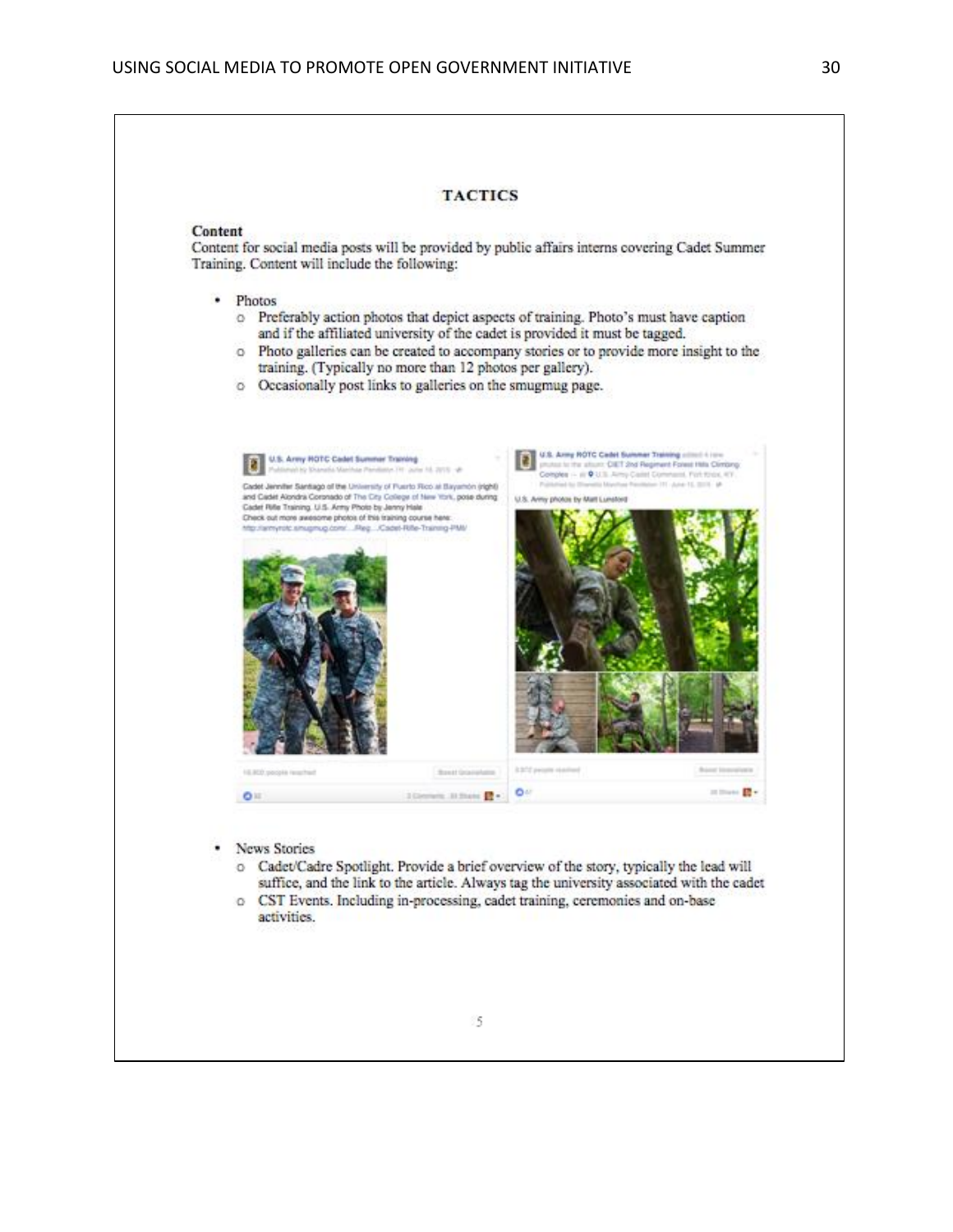|               | U.S. Army ROTC Cadel Summer Training                                                                                                                                                      | and his Struggeling Marringan Precomputer (19) Julied 27, 20125 - 68                                                                                                                                                                                                                                                                    |    |  |
|---------------|-------------------------------------------------------------------------------------------------------------------------------------------------------------------------------------------|-----------------------------------------------------------------------------------------------------------------------------------------------------------------------------------------------------------------------------------------------------------------------------------------------------------------------------------------|----|--|
|               | they shored with Cadet Command Public Affairs what they've been<br>learning. Check out this article to see what they eald:<br>http://cert.futureamiyothoels.com/  itsel-first-regiment-a/ | The first regiment CRIT cadets have been insining at Fort Knox for three<br>weeks now, and they have a lot to show for it. Prom inside the "war zone,"                                                                                                                                                                                  |    |  |
|               |                                                                                                                                                                                           |                                                                                                                                                                                                                                                                                                                                         |    |  |
|               | Training                                                                                                                                                                                  | CIET First Regiment Wrapping Up > Cadet Initial Entry<br>What I've learned mostly is teachering onlis because we don't work on that a whole<br>lot in my settool. We've been gaming new combiteries. They've put us in a lot of                                                                                                         |    |  |
|               | COT IT\T UNE ONMADER CONTINUES.                                                                                                                                                           |                                                                                                                                                                                                                                                                                                                                         |    |  |
|               | 28.291 jacquis vicaritati                                                                                                                                                                 | Bonal Lincolnship                                                                                                                                                                                                                                                                                                                       |    |  |
|               | o.                                                                                                                                                                                        | Historical Historic E.+                                                                                                                                                                                                                                                                                                                 |    |  |
| Videos<br>o   | university.<br>YouTube.                                                                                                                                                                   | o Training overview of courses. Links can be posted from YouTube channel.<br>"What did I learn today?" Cadet interviews. Must include Cadet's name and<br>o Live Stream. For official ceremonies such as Family Day, Graduation and End of<br>Camp Commissioning. Recording of the live stream should be uploaded to                    |    |  |
|               |                                                                                                                                                                                           | U.S. Army ROTC Cadel Summer Training<br>Published by Dramato Edyl-Hug. Panalassy 791 June 12, 1014 (M)<br>CIET Cadets visit the George Blair Range to work on marksmanship. Check<br>out this video to see what they learned? «thame width»"854" height»"\$10"<br>\$50x79lb/s /sinns soulube intri-terrord/OHJEAHP9A3s" flameborder="0" |    |  |
|               | altxvNalscreens=cltrame>                                                                                                                                                                  | ROTC CIET<br><b>Hitchmode come</b>                                                                                                                                                                                                                                                                                                      |    |  |
|               |                                                                                                                                                                                           |                                                                                                                                                                                                                                                                                                                                         |    |  |
|               | 3.020 people leadfull                                                                                                                                                                     | <b>Benedict Advanced Art Con-</b>                                                                                                                                                                                                                                                                                                       |    |  |
|               | $O =$<br>de Libe : IR Comment : JA Share                                                                                                                                                  |                                                                                                                                                                                                                                                                                                                                         | 目・ |  |
|               |                                                                                                                                                                                           |                                                                                                                                                                                                                                                                                                                                         |    |  |
| · Information |                                                                                                                                                                                           |                                                                                                                                                                                                                                                                                                                                         |    |  |
|               | o Acknowledge all holidays.                                                                                                                                                               |                                                                                                                                                                                                                                                                                                                                         |    |  |
|               | official ceremonies for CST.                                                                                                                                                              | o Notify the public of dates for all social events hosted by Cadet Command and                                                                                                                                                                                                                                                          |    |  |
|               |                                                                                                                                                                                           | o Respond to all inquiries in a timely manner.<br>o Notify public of any changes or updates related to CST.                                                                                                                                                                                                                             |    |  |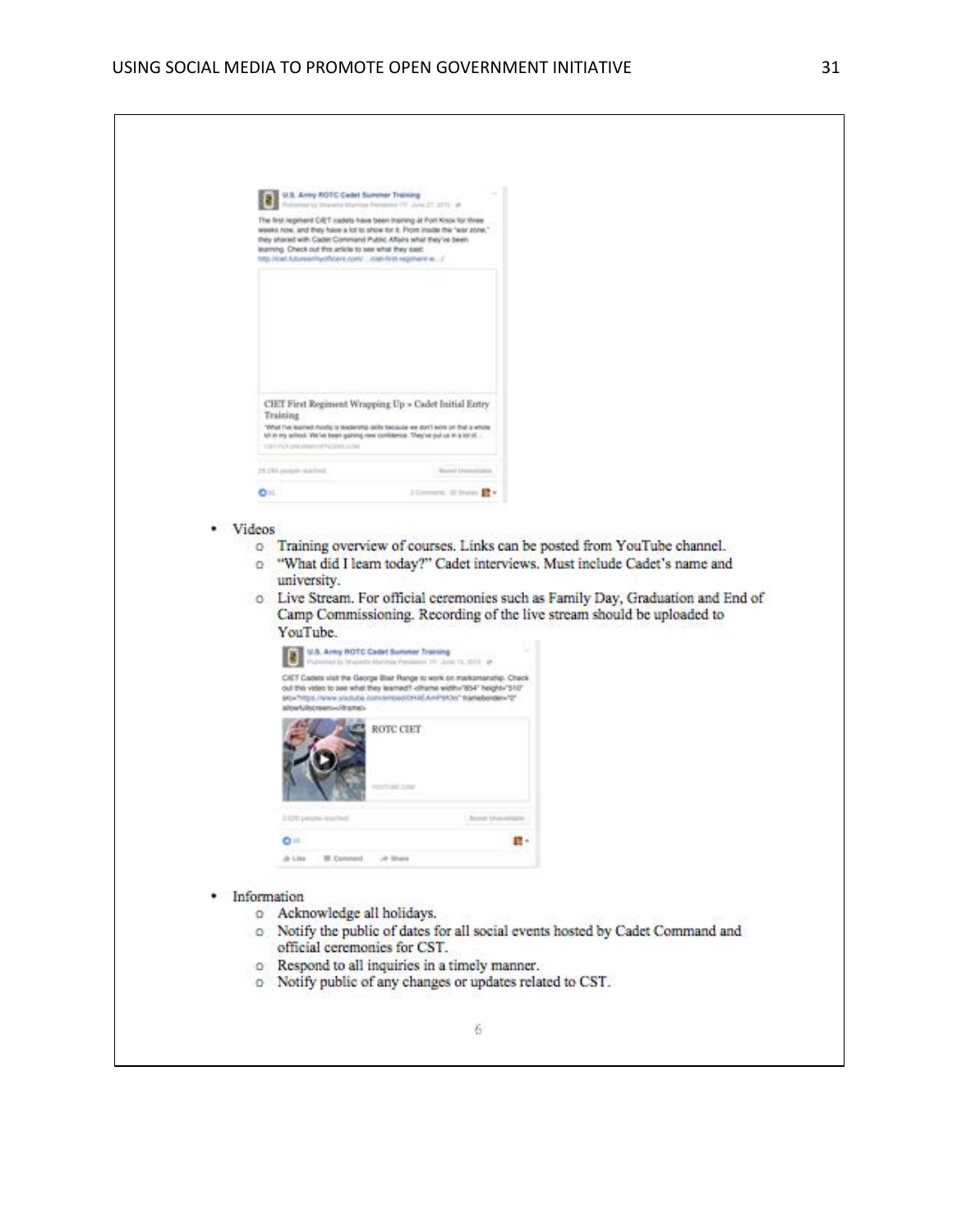| U.S. Army ROTC Cadet Summer Training<br>Published by Sharvetta Marchae Pendieton 111 - July 4, 2015 - W<br>Happy Fourth of July!! Enjoy your Independence Day. | $\sim$                 |
|----------------------------------------------------------------------------------------------------------------------------------------------------------------|------------------------|
| As we celebrate<br>our nation's freedom<br>we honor<br>cthe courageous<br>men and women<br>dedicated to<br>preserving it.<br><u>ulepen</u> dence Dui           |                        |
| 20.353 people reached                                                                                                                                          | Boost Unavailable      |
| Anny Jey Kathleen and 156 others                                                                                                                               | 101 Shares <b>17</b> * |
| de Like<br>El Comment di Share                                                                                                                                 |                        |

- Participation
	- o Welcome audience to share their best experiences at CST (monitor responses closely).
	- o Allow parents to "shout out" their Cadets.

#### **Schedule**

Posting schedule is subject to change.

- Facebook, Twitter and Instagram
	- o Weekday: one posts per day-part during the first week of CST, increase to two posts per day-part after the first week until the end of training as more content becomes available.
	- o Weekend: one post per day-part during the first week of CST, increase to two per day-part after the first week until the end of training.
	- o Posts can be scheduled using Facebook and Hootsuite (for Twitter).
	- o Post should include content from each section throughout the day (i.e. 0900photo, 1145- cadet spotlight, 1400- video, 1700- Information) this is contingent on the availability of newsworthy information.
- YouTube
	- o At least one video per week will be uploaded by each videographers as they become available. Social media team will pull videos from YouTube to highlight on Facebook and Twitter.

#### **SOCIAL MEDIA POLICIES & PROCEDURES**

#### **Roles and Responsibilities**

Public Affairs Interns who are members of the social media team will be responsible for selecting and posting content as well as responding to inquires through the social media platforms. Work of the interns will be managed by the Chief of Public Affairs and the Deputy Public Affairs Officer of Cadet Command.

#### **Rules for Choosing Content**

All approved content ready for social media publishing should be emailed to paosocialmedia@gmail.com by the publisher. For example, if a writer has uploaded a story to

7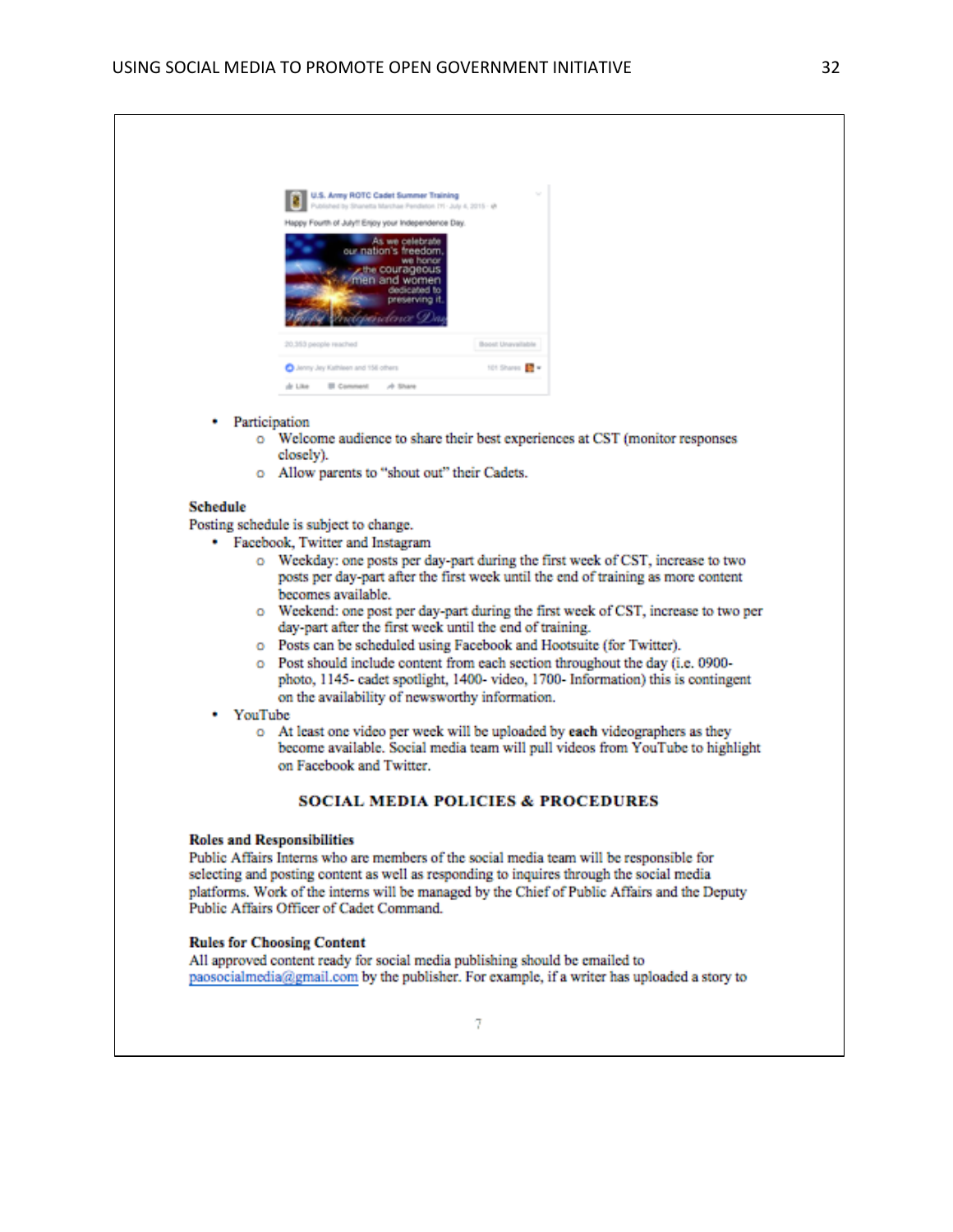futurearmyofficers.com they should notify the social media team through email that the story has been published (a link is acceptable). This also applies to videographers and photographers. We always want to showcase our interns' best work, so photographers are allowed to choose their top 5 photos and include them in the email. All content MUST be approved by the Deputy Public Affairs Officer PRIOR to sending it to the social media team.

#### **Online Etiquette**

As an employee of the United States Army Cadet Command it is your responsibility to ensure that the content posted online is a positive reflection of the organization and is consistent with the organizations values. This policy applies to all social media use on behalf of the U.S. Army Cadet Command and U.S. Army ROTC Cadet Summer Training. Failure to adhere to these guidelines will be reviewed by management and handled accordingly.

Social media Do's:

- Use common sense and good judgment.
- Proofread posts for any grammatical errors.
- Verify that all information is accurate.
- Be respectful.
- Be sensible.
- \* Respond to questions in a timely manner (preferably within 24 hours). If you don't know the answers to the question, ASK.

Social media content posted on behalf of the organization must NOT:

- Be abusive, discriminatory, threatening, defamatory, obscene harassing or create a hostile online environment.
- Negatively impact the image of the Army or Army ROTC.
- Disclose any regulated, restricted or classified information, not meant for public consumption.
- Post any pictures, videos or stories that may be viewed as offensive.

Comment Policy and Moderation

- Comments may be removed from the U.S. Army Cadet Command's social media accounts if they:
	- o Contain obscene, indecent or profane language.
	- o Include threats or defamatory statements.
	- o Reflect hate speech directed at race, color, sex, sexual orientation, nationality, ethnicity, age, religion or disability.
	- o Contain sensitive or personally identifiable information.
	- o Promote or endorse commercial services or products.

#### **Emergency Use**

In the event of an emergency, national or local, social media tools should ONLY be utilized by the Chief Public Affairs officer and the Deputy Public Affairs Officer unless otherwise notified.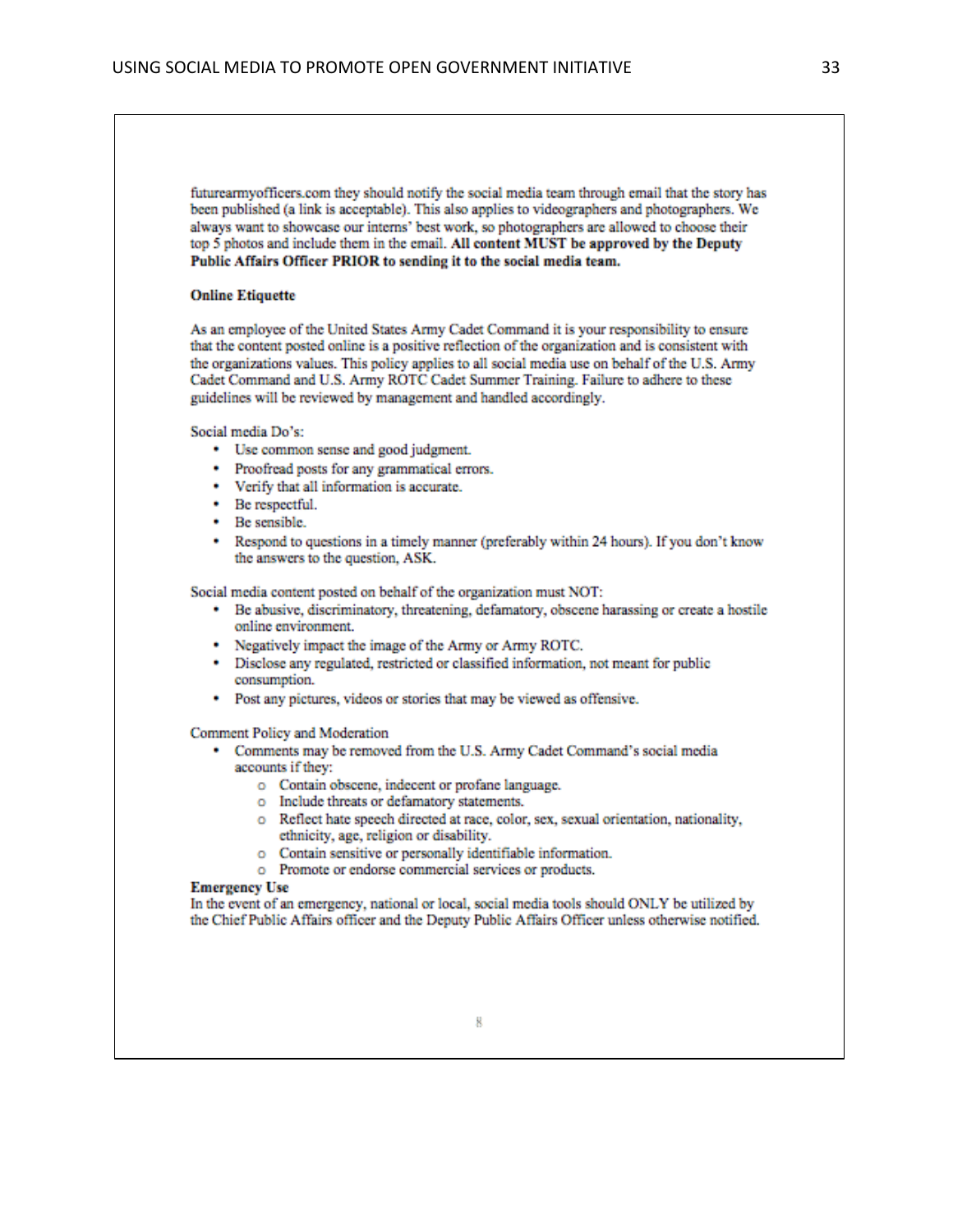#### **Security Requirements and Risk Management**

In order to reduce the risks of security threats, access to social media accounts should only be given to personnel responsible for managing the accounts. All technology used to access accounts must have up-to-date anti-virus software. Passwords should be updated after each internship cycle is completed.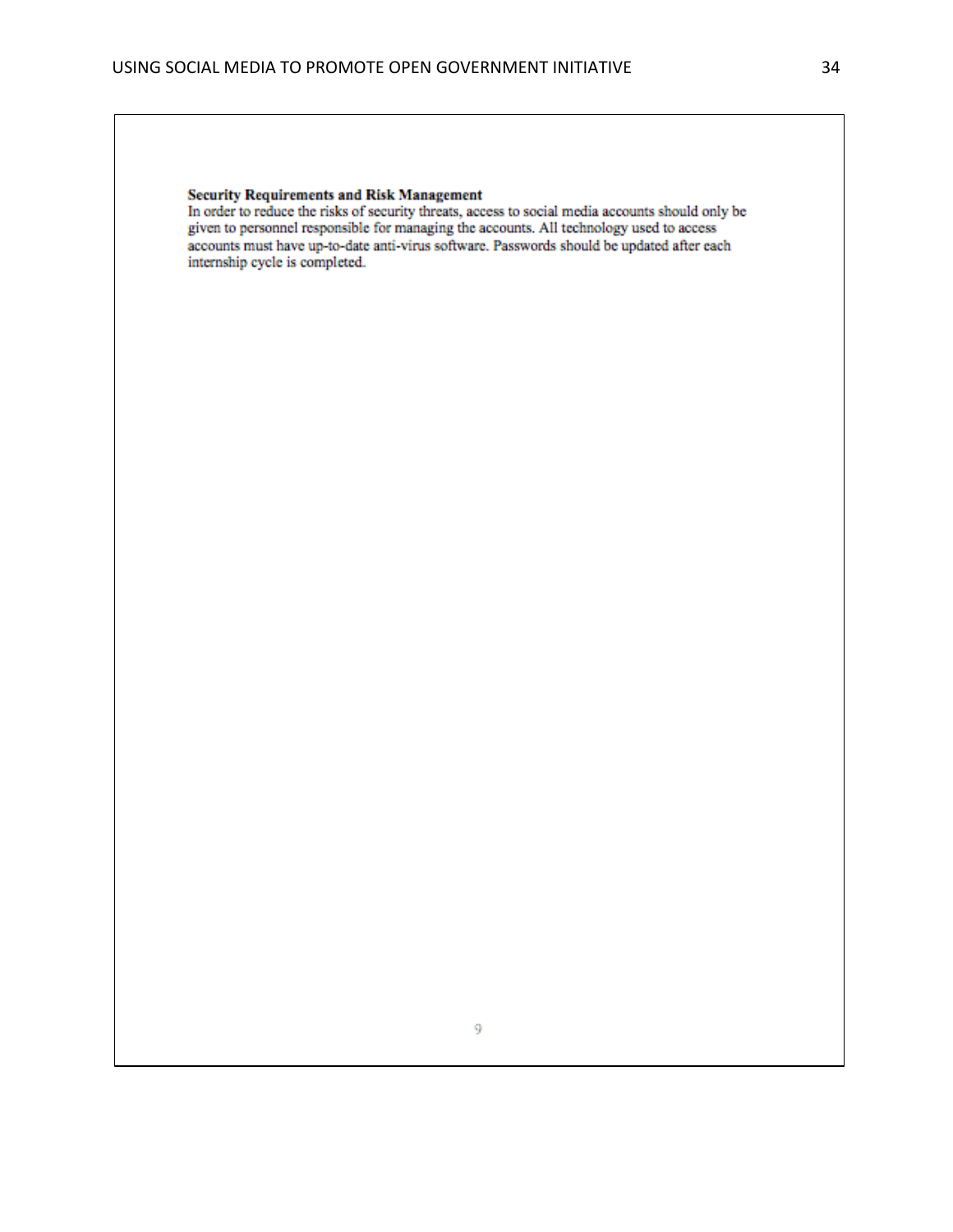#### **Implications & Future Research**

The purpose of this research was to explore the use of social media in building and managing relationships and to assess if the Open Government Initiative increased the pressure for military organizations to be more involved on social media in order to facilitate a sense of transparency, participation and collaboration. I also wanted to evaluate if current communications plan books reflect themes of satisfaction, transparency, participation and collaboration. Based off of the research done for this study, although scholars such as Mergel (2012) suggested that government agencies' use of social media was in response to the Open Government Initiative, military officials who have lucrative experience in public affairs and social media management for military organizations disagreed due to the belief that their use of social media as a tool for two-way communication dates back to before the Open Government Initiative was presented. I found that although the Open Government Initiative did not increase the pressure to be more involved on social media, current plan books failed to reflect some of the themes that are imperative to relationship building and are emphasized in the initiative. It is important to note, however, that certain themes, such as participation and collaboration, seemed to overlap by definition, so an alternative definition was suggested for collaboration to clearly separate the two which might have affected the results of this study.

For future research I would suggest that organizations who have a social media plan in place be analyzed to evaluate the effectiveness of those current plans and if social media activity reflects the content found in the plan. I think it would also be helpful to complete a comparative analysis of two different social media plans from similar organizations. I do think there needs to be more research on relationship management in military organizations and the use of social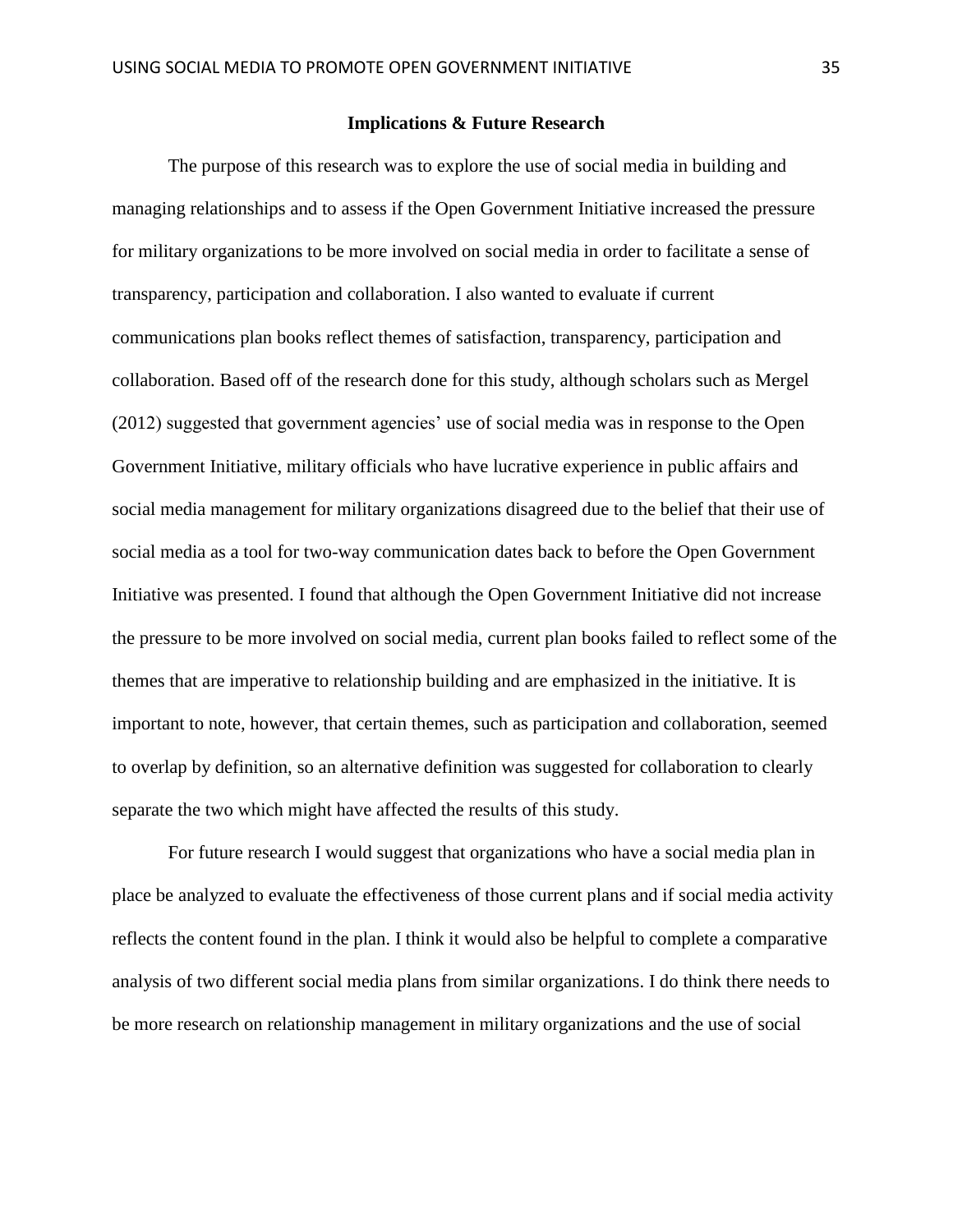media in military organizations. Hopefully this research can be used as a stepping stone to

facilitate more scholarly research in these areas.

# **Outside Evaluations**

# Richard Patterson

- I. Brief discussion of evaluator's credentials (e.g. knowledge and experience of the subject area). 17 years as a public affairs professional for the US Army. Currently employed as the US Army Cadet Command deputy public affairs officer, command information chief, social media chief, media relations chief and this summer will be the Cadet Summer Training Chief of Public Affairs. Served as the Deputy Chief of Army Public Affairs. Managed social media platforms personally for numerous Army General Officers. Additionally managed teams of both military and civilian PA professionals in running Department level social media programs.
- II. Relationship to the student and subject matter. Interviewee and recipient of the Social Media CST 2016 plan.
- III. Evaluation of the topic as appropriate for the creative endeavor. The creation of the social media plan for CST 2016 will assist the command in getting its word out in a more timely and accurate manner. Additionally the ground rules established in the plan will assist this year's interns to understand the process for creating, approval and posting of our online social media content.
- IV. Evaluation of the student's approach. The student's approach laid out a logical approach to the subject matter. Student conducted good research in the literature review.
- V. Evaluation of the body of the project (social media plan).
	- a) Quality. Product is laid out in a logical manner is easy to follow.
	- b) Depth of treatment. The social media plan as built for CST 2016 lays out each of the elements required for someone coming into the public affairs office to intern during the summer. It is easy to follow and provides the user a roadmap to be successful in managing the command's social media program for CST 2016.
	- c) Coverage. Although three individuals with vast experience in military public affairs were interviewed, I believe the student could use more of their interviews to support or not support her research question. Additionally, use of a survey of public affairs professionals from all the branches of the military and interviewing the social media policy makers at the Army level of public affairs could also enhance this research. It is their guidance/policies that inform what public affairs professionals throughout the Army can/cannot do with social media platforms.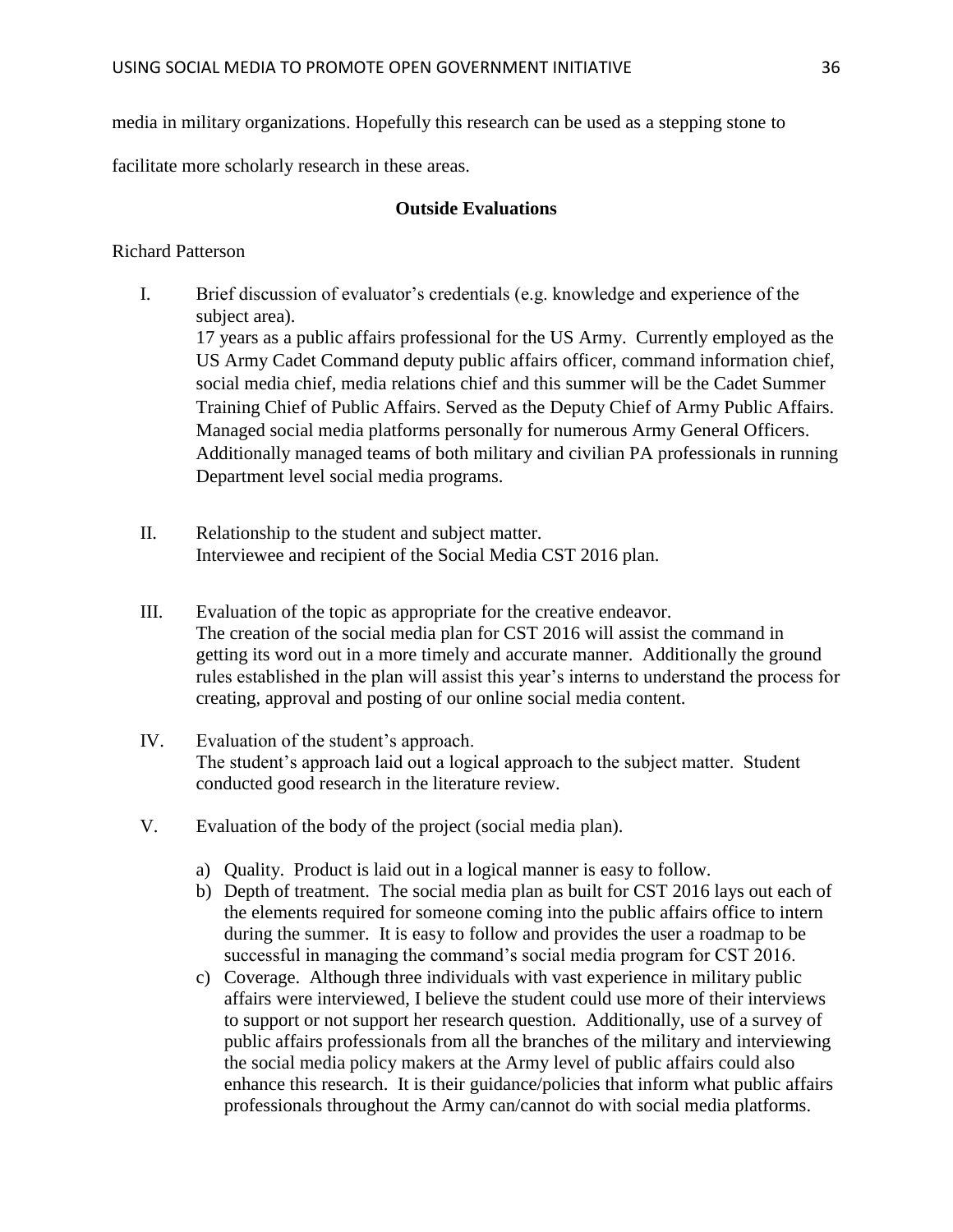VI. Evaluation of the student's work as contributing to the field. The social media plan is a good base of information, detailed enough for our incoming interns to read and understand how the command intends to use our social media platforms to inform our publics. This product will allow the senior public affairs representative to put his personal touches on the plan without creating a solid plan from scratch.

# LTC Christopher Belcher

VII. Brief discussion of evaluator's credentials (e.g. knowledge and experience of the subject area).

I am an Army Public Affairs Officer with 14 years of experience. I have managed multiple social media accounts as part of my job and was responsible for day to day social media operations for two high level military organizations over the last two years. I supervised the planners who developed the social media strategy and campaign for the end of the NATO International Security Assistance Force mission and the beginning of the Resolute Support mission in Afghanistan.

VIII. Relationship to the student and subject matter.

I am currently the Chief of Public Affairs for US Army Cadet Command. My office provides the public affairs support to Cadet Summer Training to include all social media postings. I was the Cadet Summer Training Public Affairs Officer last year and Shanetta was one of my interns responsible for our social media efforts.

IX. Evaluation of the topic as appropriate for the creative endeavor.

The topic was appropriate for the creative endeavor. Government use of social media to enable a two way conversation is growing. The military in particular is using this as a method especially in situations where the location makes it more feasible as a method to provide information and answer questions from the American public. It also allows the military a global reach rather than a localized reach.

- X. Evaluation of the student's approach. The students approach to the topic is a valid one. She laid out her assertion and validated it well. Using the interviews and plans provided she developed a project designed to fit the needs of the client (Cadet Summer Training).
- XI. Evaluation of the body of the project (social media plan).
	- d) Quality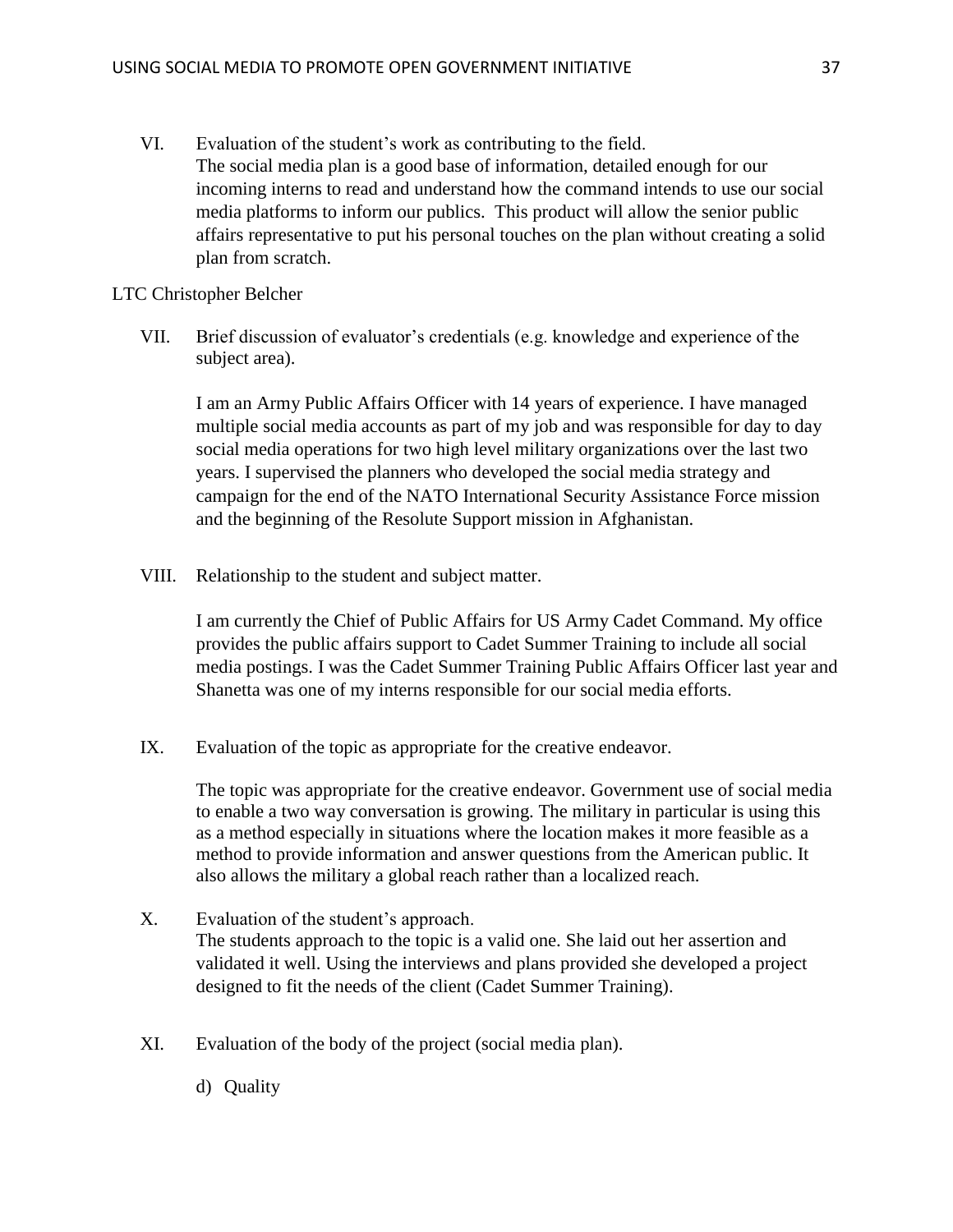I would rate the quality of the project as high. She was able to provide an excellent guideline for implementing social media for Cadet Summer Training.

e) Depth of treatment

The depth of treatment in the social media plan was excellent. She provided a guideline, talking points, and do's and don'ts for interns who will be posting to social media.

f) Coverage She covered the requirements for Cadet Summer Training Social media well.

# XII. Evaluation of the student's work as contributing to the field.

I think her work is a good initial look at government use of social media. This initial work can provide a good framework to develop further research and aid government agencies as they're developing social media plans in the future. Unfortunately many organizations don't have a well-developed plan for social media engagement and many fail to tie it into their overall communication strategy. This social media plan can be used as an example of how to develop a plan for a specific event, ie Cadet Summer Training, and tie that in to an overall communication strategy that develops the two way communication critical to success as a communicator.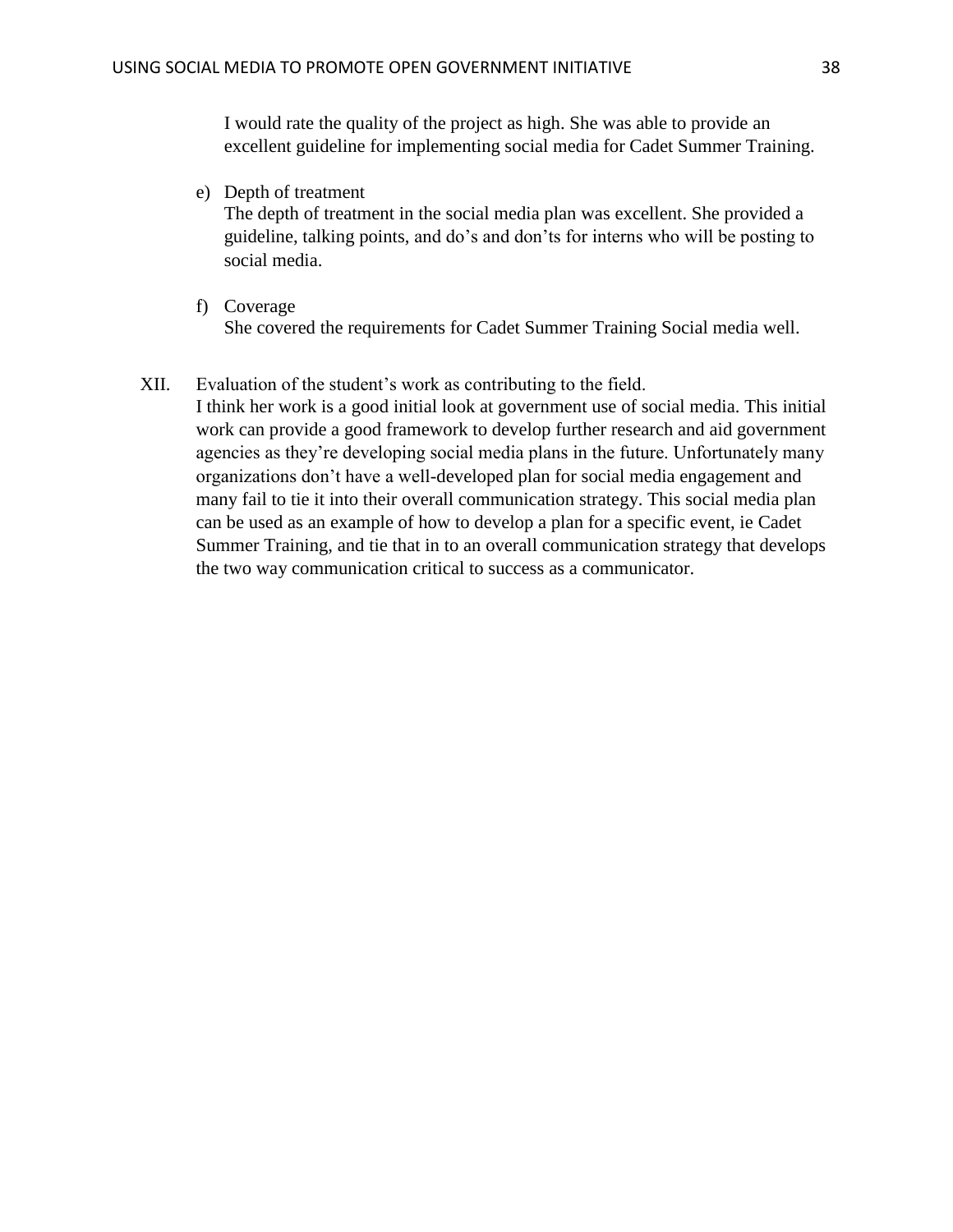#### **References**

- Alexander, D. E. (2013). Social media in disaster risk reduction and crisis management. *Science and Engineering Ethics*, 1–17. doi:10.1007/s11948-013-9502-z
- Alsulaiman, S. A. (2013). *An exploration of the use of social media at Ball State University in crisis management* (Unpublished master's thesis)*.* Ball State University, Muncie, IN.

Botan, C.H. & Hazleton, V. (2006). Public Relations Theory II. New York, NY: Routledge

- Bruning, S. D., & Ledingham, J. A. (1999). Relationships between organizations and publics: Development of a multi-dimensional organization-public relationship scale. *Public Relations Review*, *25*(2), 157–170. doi:10.1016/S0363-8111(99)80160-X
- Bruning, S. D., Dials, M., & Shirka, A. (2008). Using dialogue to build organization-public relationships, engage publics, and positively affect organizational outcomes. *Public Relations Review*, *34*, 25–31. doi:10.1016/j.pubrev.2007.08.004
- Chinthakayala, K. C., Zhao, C., Kong, J., & Zhang, K. (2013). A comparative study of three social networking websites. *Springer Science + Business Media New York*, 1–27. doi:10.1007/s11280-013-0222-8
- Diaz, P., Hiltz S. R., & Mark G. (2011). Introduction: Social media and collaborative systems for crisis management. *ACM Transactions on Computer-Human Interaction, 18*(4), 18-23.
- Dennis, C. M. (2013). Social media defamation and reputation management in the online age. *Journal of Internet Law*, *17*, 15–20.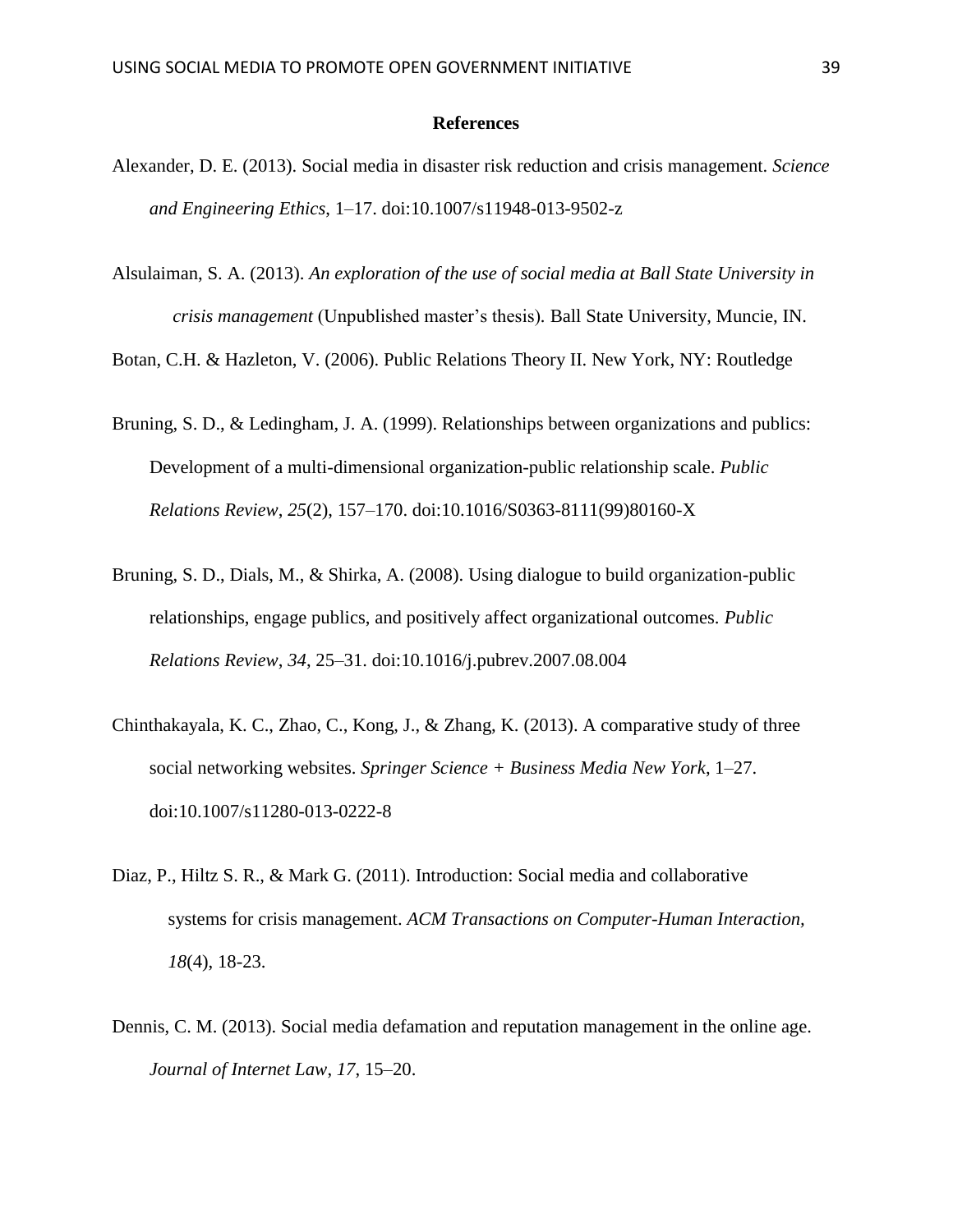- Distaso, M. W., & Mccorkindale, T. (2012). Social media: uses and opportunities in public relations. *Global Media Journal-Canadian Edition, 5*(2), 75–82.
- Duggan, M., & Brenner, J. (2013). The demographics of social media users-2012. *PewResearchCenter*, 1–14. Retrieved from http://pewinternet.org/Reports/2013/Socialmedia-users.aspx
- Eyrich, N., Padman, M. L., & Sweetser, K. D. (2008). PR practitioners' use of social media tools and communication technology. *Public Relations Review*, *34*, 412–414. doi:10.1016/j.pubrev.2008.09.010
- Freberg, K., Graham, K., McGaughey, K., & Freberg, L. a. (2011). Who are the social media influencers? A study of public perceptions of personality. *Public Relations Review*, *37*(1), 90–92. doi:10.1016/j.pubrev.2010.11.001
- Government Accountability Office (June, 2011). Federal agencies need policies and procedures for managing and protecting information they access and disseminate. (GAO-11-605).
- Heath, R. L. (2009). Relationship management theory. *Encyclopedia of Public Relations,* (p. 740–743).
- Hon, L. C., & Grunig, J. E. (1999). Guidelines for measuring relationships in public relations, (November), 1–40. Retrieved from http://www.instituteforpr.org/files/uploads/Guidelines\_Measuring\_Relationships.pdf\nhttp:/ /www.aco.nato.int/resources/9/Conference 2011/Guidelines\_Measuring\_Relationships[1].pdf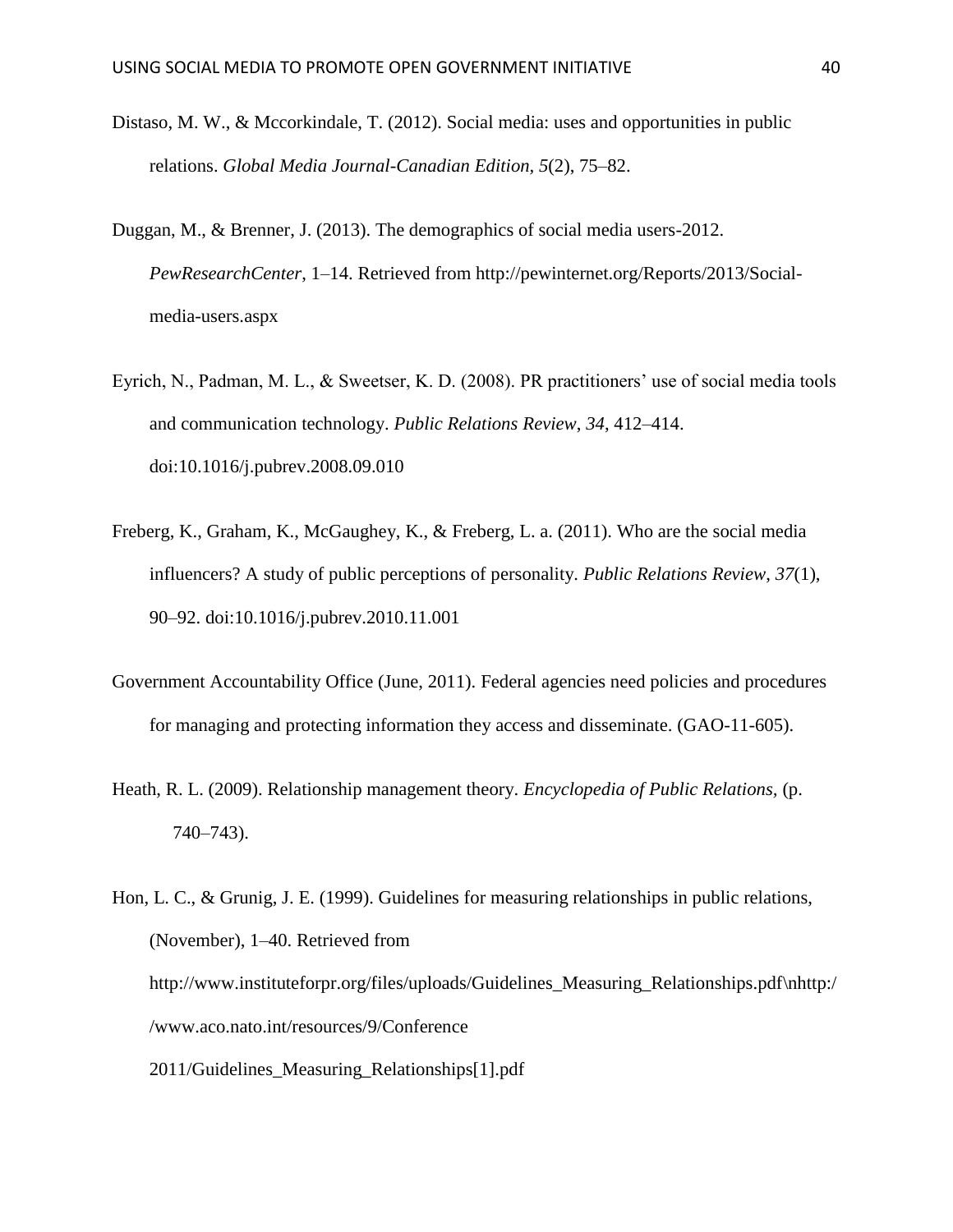- Hon, L. C.& Ki, E. J. (2007). Reliability and validity of organization-public relationship measurement and linkages among relationship indicators in a membership organization. *Journalism & Mass Communication Quarterly*, *84*(3), 419–438.
- How to write a social media plan. (n.d.). Retrieved January 30, 2016, from http://www.business.gov.au/business-topics/business-planning/social-media/write-a-socialmedia-plan/how-to-write-a-social-media-plan/Pages/default.aspx
- Lea, M., & Spears, R. (1995). Love at first byte? Building relationships over computer networks. *Under-studied relationships. Off the beaten track* (p.197-233). Thousand Oaks, CA: Sage.
- Ledingham, J. A. (2001). Government-community relationships: Extending the relational theory of public relations. *Public Relations Review*, *27*(3), 285–295. doi:10.1016/S0363- 8111(01)00087-X
- Lee, H., & Park, H. (2013). Testing the impact of message interactivity on relationship management and organizational reputation. *Journal of Public Relations Research*, *25*(2006), 188–206. doi:10.1080/1062726X.2013.739103
- Macnamara, J., & Zerfass, A. (2012). Social media communication in organizations: The challenges of balancing openness, strategy, and management. *International Journal of Strategic Communication*, *6*(2008), 287–308. doi:10.1080/1553118X.2012.711402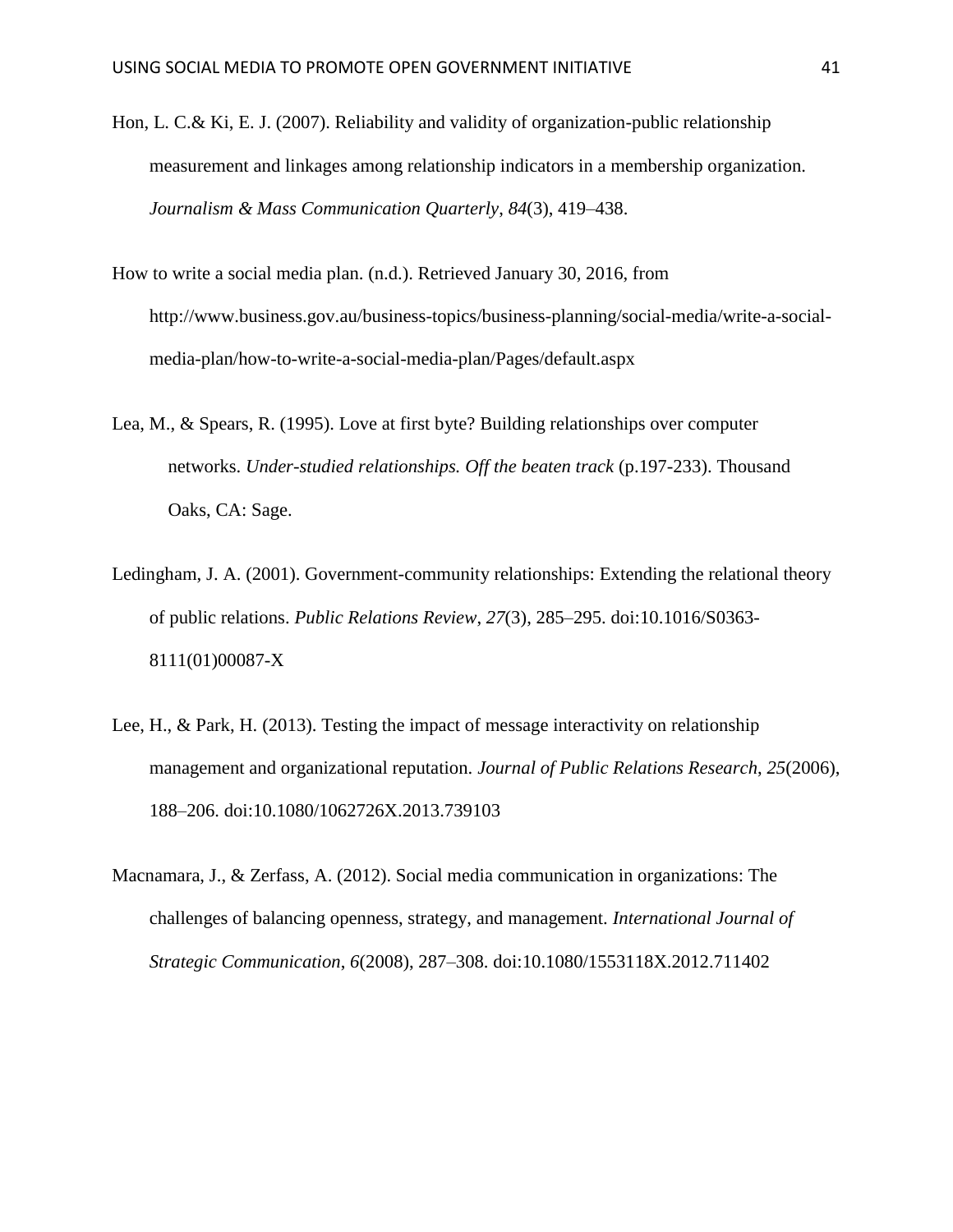- Mergel, I. (n.d.). A Manager ' s Guide to Designing a Social Media Strategy A Manager ' s Guide to Designing a Social Media Strategy. Retrieved January 30, 2016 from [www.businessofgovernment.org.](http://www.businessofgovernment.org/)
- Park, H., & Cameron, G. T. (2014). Keeping it real: Exploring the roles of conversational human voice and source credibility in crisis communication via blogs. *Journalism & Mass Communication Quarterly*. doi:10.1177/1077699014538827
- Reitz, A. (2012). Social media's function in organizations: A functional analysis approach, *5*(2), 41–56.
- Springston, J.K. (2001). Public relations and new media technology: The impact of the Internet. Handbook of Public Relations (p. 603-614). Thousand Oaks, CA: Sage.
- Sweetser, K. D. (2010). A losing strategy: The impact of nondisclosure in social media on relationships. *Journal of Public Relations Research*, *22*(3), 288–312. doi:10.1080/10627261003614401
- Sweetser, K. D., & Metzgar, E. (2007). Communicating during crisis: Use of blogs as a relationship management tool. *Public Relations Review*, *33*, 340–342. doi:10.1016/j.pubrev.2007.05.016
- The White House. (2011). The Obama Administration's Commitment to Open Government: A Status Report. Retrieved from [http://www.whitehouse.gov/sites/default/files/opengov\\_report.pdf](http://www.whitehouse.gov/sites/default/files/opengov_report.pdf)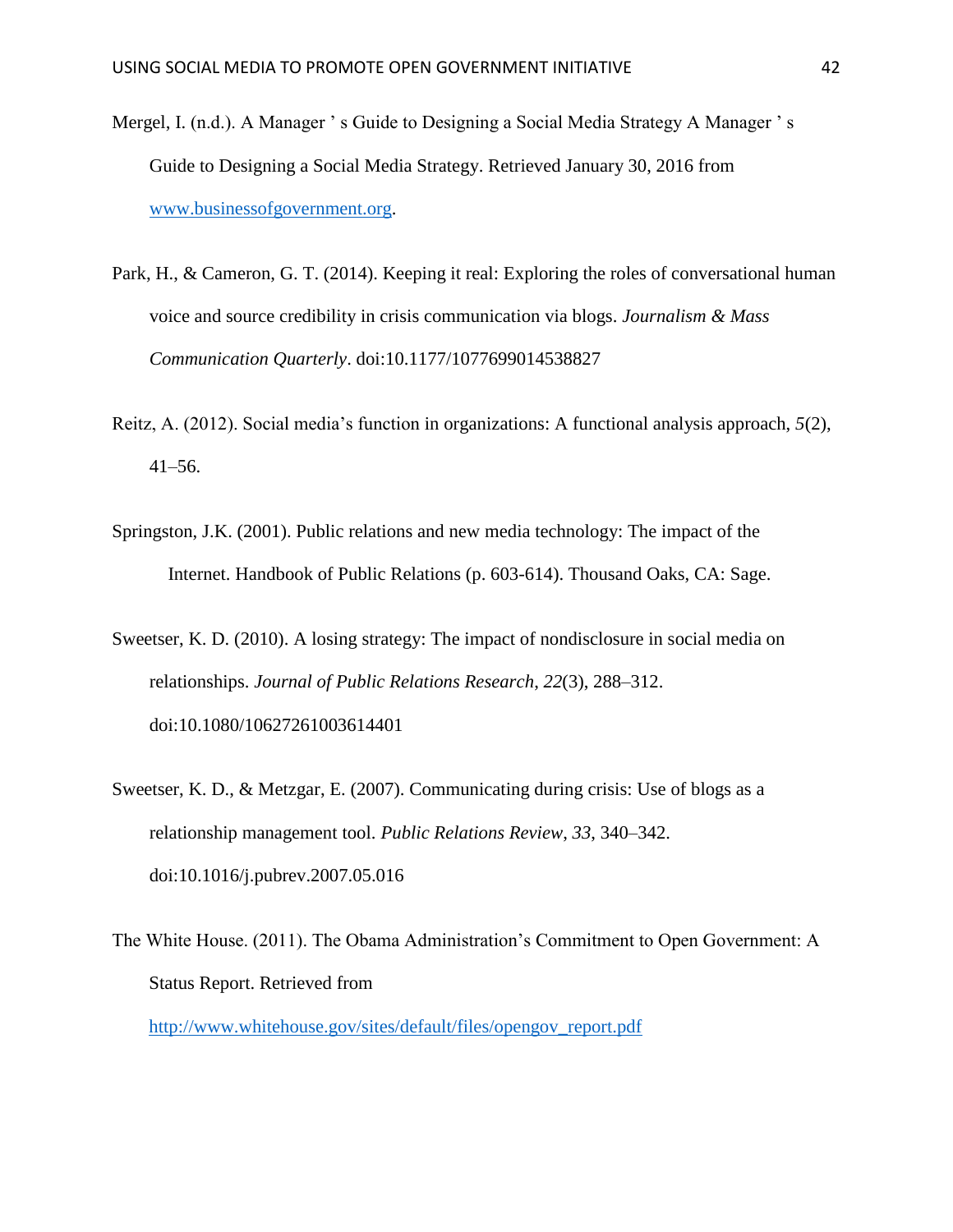Yang, S.-U. (2007). An Integrated Model for Organization—Public Relational Outcomes, Organizational Reputation, and Their Antecedents. *Journal of Public Relations Research*, *19*(2), 91–121. http://doi.org/10.1080/10627260701290612

Zalewski, C. T., & Army, U. S. (2013). Strategies for Civilian-Military Communication.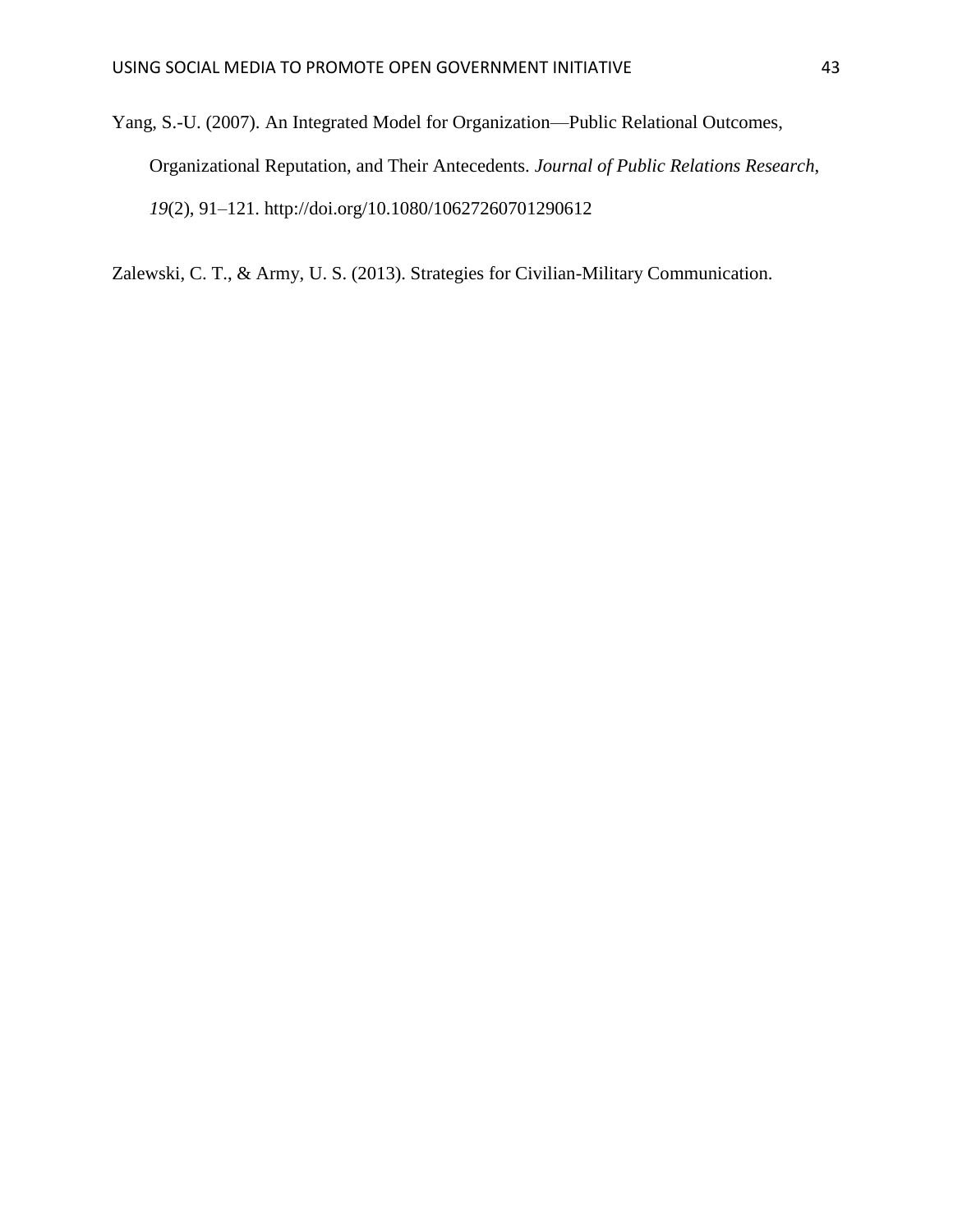# **Appendix A**

## *Interview Questions*

- 1. What is your professional background in social media?
- 2. Are you aware of what the Open Government Initiative is? Do you feel that the Open Government Initiative has increased the pressure for military organizations to be more involved on social media?
- 3. What do you feel is the military's overall social media goal? Is the goal of CST the same? If not, explain.
- 4. Explain the most difficult aspect of managing social media for a military organization.
- 5. What kind of training do social media managers have before managing social media pages for the military?
- 6. What posting frequency do you feel is sufficient for social media pages?
- 7. What benefits have you noticed from using social media in the military?
- 8. What type of content would you like to see more of on military based social media pages?

# **Appendix B**

## Interview Transcriptions

## *Respondent a*

1. What is your professional background in social media?

I've got, I'm just retired after 31 years in the military, 16 of those years I've been a public affairs officer for the U.S. Army. In that capacity, I've been the Chief of Public Affairs for numerous journal officers at the two-star level, both in the deployed setting in Afghanistan and back in Garrison, mainly at fort Bragg NC (15 years). Both in special operations and in conventional forces. I was the proponent director, for the different specialties in the military, we are the ones who develop all of the doctrine, training, education, force packages development like when we develop in our public affairs units, what type of individuals we need in there at what rank structure. So I was the director of proponents for two years for public affairs. And in my last job (active duty) I was deputy chief of public affairs for the U.S. Army. So I've been doing that for 16 years. In my current job, which I've only been in for about two months I am the deputy PAO for the U.S. Army Cadet Command and I'm dual headed as the command information chief which includes social media, newsletters, anything dealing with command and internal information. Social media was not that big when I first came in in the 1990s, but as it came along I did manage mainly Facebook pages and in using YouTube to get our videos out, again for both the deployed setting and back in Garrison. For the deployed setting, it was very very useful in getting information back to family members of things that were going on, obviously with operational security.. always keeping that in the back of your mind. You know we're not going to put a post on Facebook that we are about to go do an operation. But just keeping them up on how things are going with deployment. And then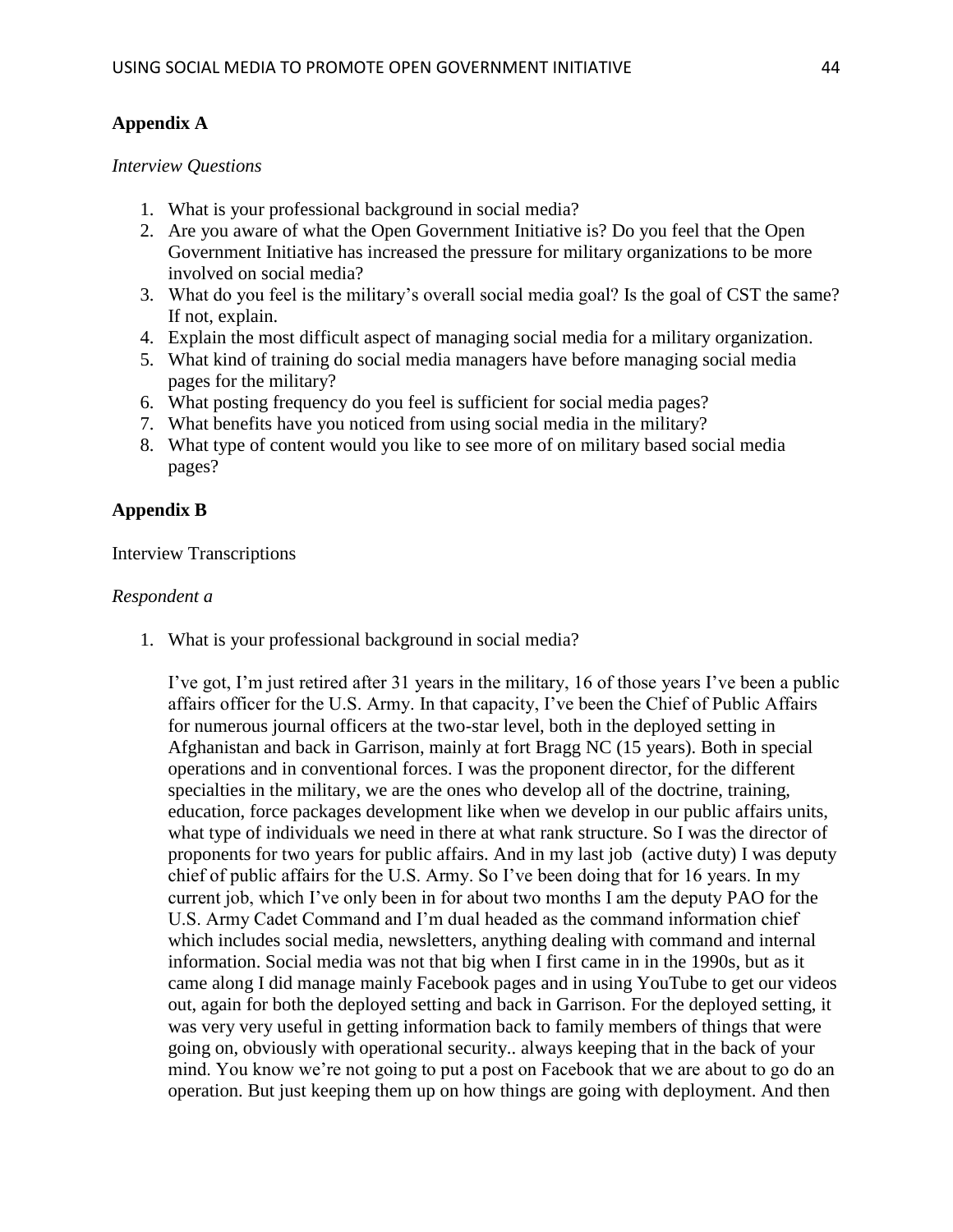as the Deputy Chief of public Affairs for the Army, one of the divisions that I supervised was the online social media division for the U.S. Army.

2. Are you aware of what the Open Government Initiative is? Do you feel that the Open Government Initiative has increased the pressure for military organizations to be more involved on social media?

Somewhat. I don't know if its increased it, what I will tell you is it in all the training in public affairs and one of the things I think the military has done very well over the last 10-12 years is we become a lot more open, because one of the adages for public affairs is maximum disclosure minimum delay. There's always a battle within an organization whether military or corporate, in dealing with or communicating with their publics whether its internal (their employees), or external (the American public or their surrounding communities). The constant battle is providing the information out there that they need and should have verses, like in our case, the operational security issues, so yes it would be very nice to be able to put out there.. like if you remember at the very beginning of the Afghan war and even at the very beginning of the Iraq war, back in the early 2000s, we would not announce troop deployments. As it became more routine we did and that was part of keeping the families informed. I think the reason for that was because when we were first going into Afghanistan or Iraq to conduct military operations, we didn't want to broadcast to the enemy that, "hey we're coming after you." When it became more routine, well at that point, they already know we're there because we are fighting now, and it was just a rotation so there was no operational security breach or reasons not to announce that particular units were going. What that allowed us to do once we got to that place in our communications efforts is that we could be more open and it really helped both the communities and the family members know much further out in advance that hey, you know like when I deployed the first time all I could tell my wife is "I'm leaving in the next week and I'm not telling you where I'm going." Um as it became more routine, six months out I knew and I could start preparing my wife and kids, "hey daddy's gonna be gone for the next year." Um so from a public affairs aspect, the Open Government Initiative is not anything new because we approach everything maximum disclosure minimum delay, but always keeping that operational security mindset in there. Where I think we've gotten better, to wrap that back up, when we first went to war, you know there's always pressure from the intelligence people and all the other staff sections not to put anything out, and from the public affairs we are arguing, "no, there's nothing classified about this, there's nothing sensitive about this, the American people have a right to know." So then there is the constant push back and forth between the two on what can be released. We have the same arguments with lawyers all the time and I'll give you an example. When a soldier is charged with a crime, the lawyers don't want us to put out the charge sheet, the charge sheet is a public document, so yes the charge sheet can go out, now its got to be redacted to protect people's privacy so we don't violate the Privacy Act of 1974. So there's always that give and take, and from the Public Affairs aspect, we have to protect the privacy of individuals, the health insurance affordability privacy act or protected health information, but we also need to and continue to push or commands to be moral and to provide as much information to the public as we can. (11:41)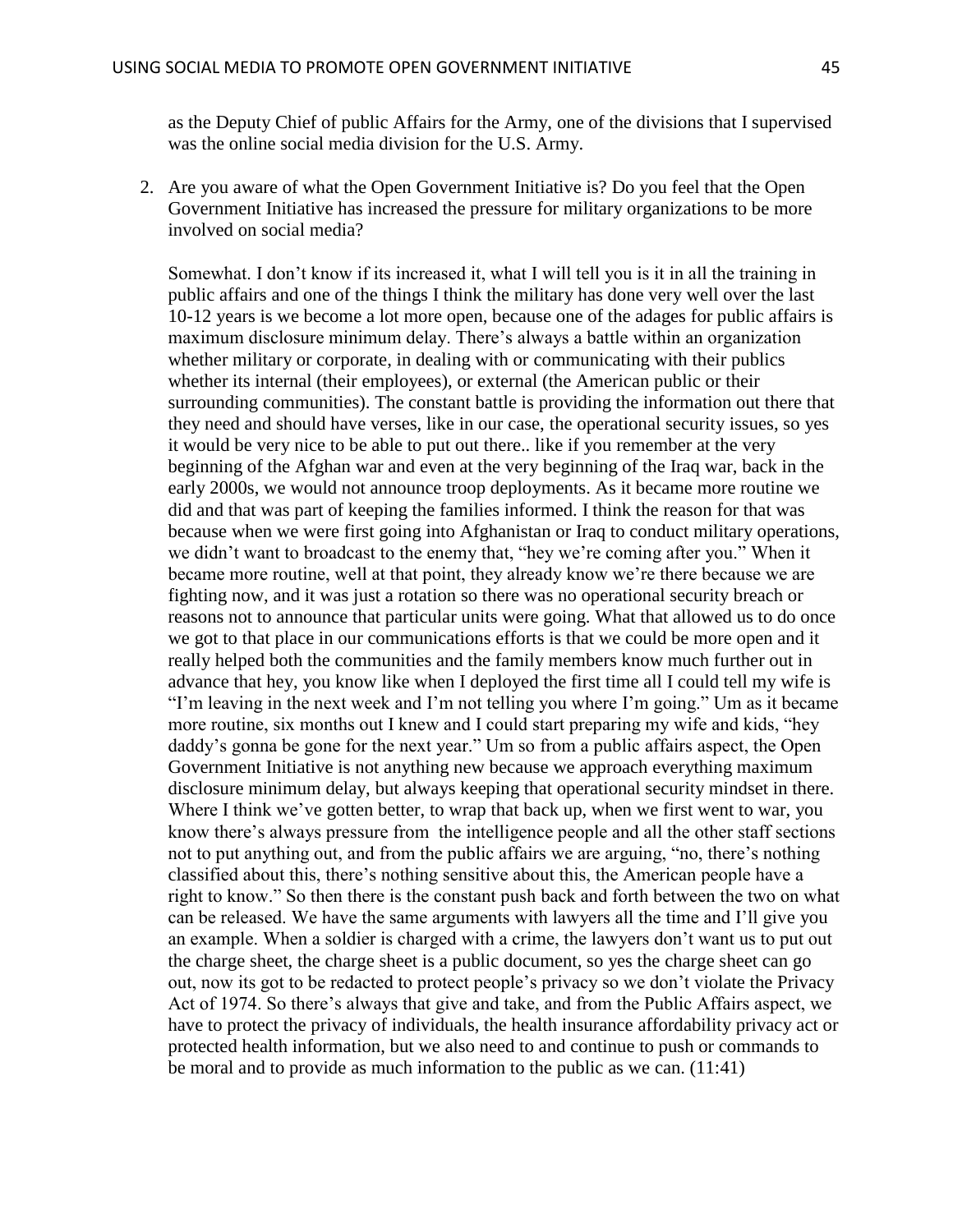3. What do you feel is the military's overall social media goal? Is the goal of CST the same? If not, explain.

The social media goal is probably the goal of everything we do, I mean we are broken down, there is three pillars, there is media operations, community engagement and command information. And then they talk about internal and external information and I am a firm believer that there is no such thing as internal only information anymore, you can't just talk to just your soldiers because soldiers are going to get out there on social media or email. The overall goal of any of those, whether it's a community engagement event or putting out a newsletter, like we put out a newsletter every quarter called leaders for life, whether it's a commanding general going out to talk to the community, or whether it's a media engagement we have, it's the same thing. Social media is the platform or a tool for us to be able to get our message out and to connect with whatever publics that we are trying to reach. And now that has been a dynamic shift within the army over the last two to three years. We used to talk about our audience, who is our target audience that we want to reach? We have had a lexicon change in that that we call them publics now and there is a reason for that, when you're talking about audiences that engrains a one-way conversation, you have an audience out there watching a movie and they're watching the movie, where as if you have a public discussion or a discussion with your publics, its two-way communication. And that's another thing that social media allows you to do very quickly, have a two-way conversation that you can't do particularly with a media interview. Once you do the interview, the reporter puts it on air or put its in the newspaper or a magazine, there's no way to engage in two-way communication, so you don't know if your messages or what you are trying to put out to the American people or your surrounding communities is actually getting to them. Yeah you saw it in the newspaper but you don't know how many people have read it or what their attitudes are towards what you're putting out. With social media, it allows that two-way conversation. We can post, a prime example or deputy commanding general was just promoted to brigadier general he got his first star. We posted a couple of good photos of him out on our Facebook page, 67, 000 likes, that tells me 67,000 people have looked at that photo and liked it. We've got tons and tons of comments a lot of them congratulatory to him. So that tells me that that was a successful campaign because wanted to get out there that hey this is a great thing for this officer, great thing for his family, great thing for the command. Whereas if we would've just put that in the post newspaper, I couldn't tell you how many people we've reached. It doesn't allow the public to comment and say those thing to the general, whereas with social media it does allow us to do that, it really opens up that two-way communication without sitting down and doing a formal type meeting (15:12).

I would say yes it is, and its looking at who are your publics that you're trying to reach, so for CST, its reaching out to the cadets that are here, its reaching out to their families and their loved ones, its reaching out to their local communities where they live and where they go to school at. So if I post something about a soldier form Western Illinois University, which is where I went to school at many many years ago, I would tag the Western Illinois Facebook page or Twitter page to then expand. And that's another great thing about social media vs. traditional media is if I do an interview with a local paper,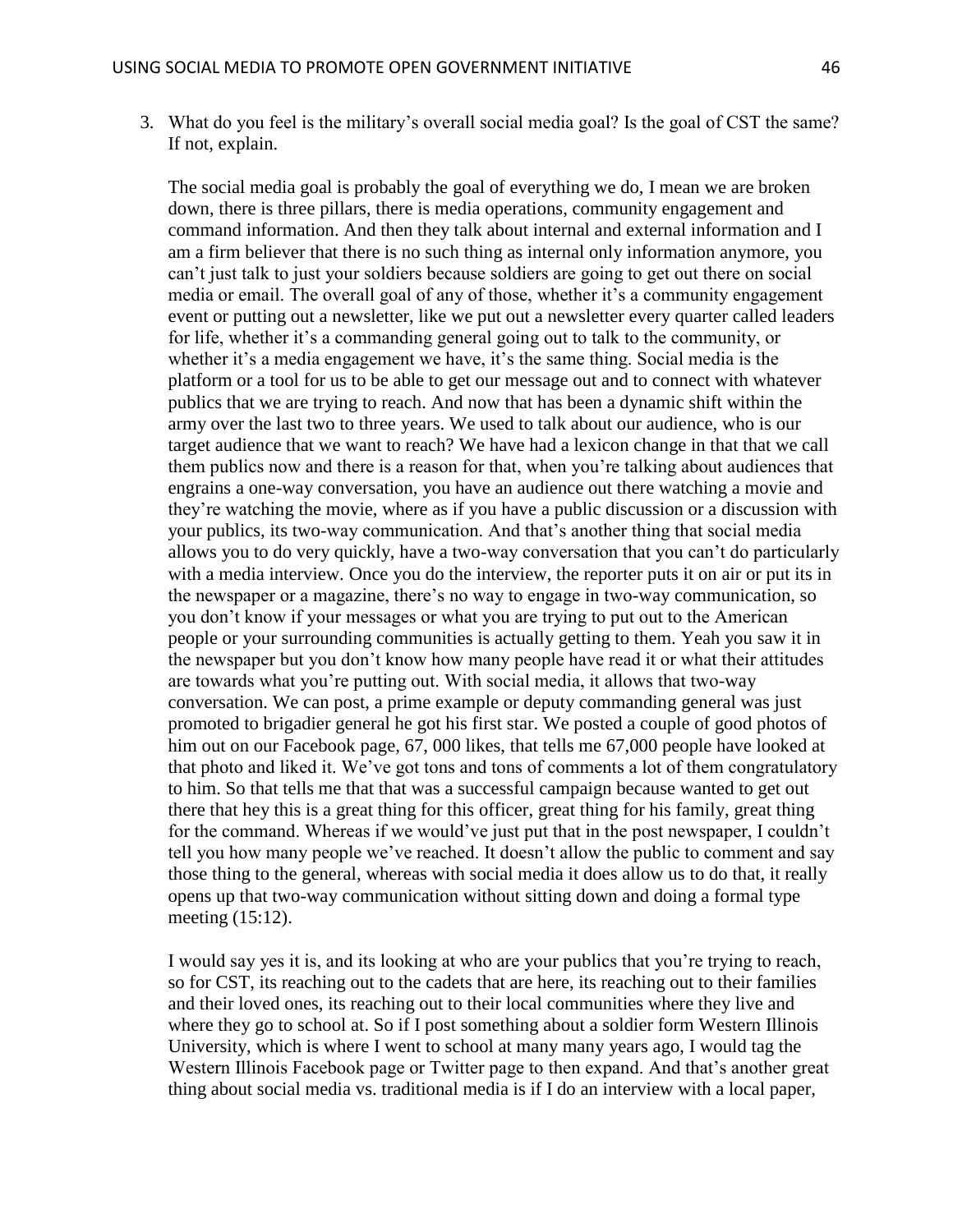that's as far as its going to go, the AP might pick it up if it's a really big story, but typically that's only with bad news. But with social media, you are able to reach out and touch numerous publics just by using particular keywords or tags to where you can expand your reach as far as your imagination can go really. So yeah my goal is the same thing. So that we get the goal out there and have that conversation.

#### 4. Explain the most difficult aspect of managing social media for a military organization.

You see this across Facebook and some of the other social media platforms, but typically on Facebook. Soldiers posting inappropriate material, doing stupid things, or posting things that would violate operational security. I mean you wouldn't post in there, hey I'm getting ready to deploy tomorrow if we were going somewhere other in the world were everybody doesn't know we're at right now, so that's not something you would want to put out there ahead of time. That's something that we're dealing with and that's probably when Facebook really took off and twitter took off and a lot of the commands embraced them. You see unit pages up everywhere, the younger commanders embraced it, what you see is one of my frustrations in dealing with the senior people now this has again changed in recent years, but when this all first started you know really happening here 10 years ago or so, you saw senior commanders not embracing it at all. They did not want a Facebook page, they didn't want to engage. They would get very upset when a soldier would post something that they didn't think was appropriate. The challenge is how do you govern that? We have Army regulations for just about everything, there is actually a public affairs regulation. Some of them are punitive, some of them are just instructional rules but there is no punishment if you don't it just provides you a guide on how to do something. One of the struggles that we were having, both at the army level and at the department of defense level was creating a policy or regulation that would govern social media. Can you then govern, we are still wrestling with this, can you govern a soldier when he is off duty on his own personal Facebook or twitter account not associated with the military at all and he puts something out there that you think is inappropriate, can you then go after the individual for the inappropriateness of that. One of the things you saw if you've been reading the news here recently, this is an air force example, but the two instructor pilots down in Texas that were relieved of their instructor pilot duties because of something they posted out there on twitter dealing with drugs, and it was done as a joke, but it got them relieved. And now the air force has had to back off of that because a judge has said, "no you can not punish them for that, it's called free speech." They weren't doing it on behalf of the air force and they weren't doing it on an official air force twitter page, they were doing it on their personal page on their off time. That is probably the biggest challenge we have, providing enough guidance to our young soldiers on what is appropriate what is not appropriate and then making sure the commands don't overreact when the soldier does do something stupid. Now there are appropriate times, like two years ago three years ago where there were the Wisconsin National Guard soldiers that where doing the rehearsals for the funerals so they had the flag draped coffin and they were practicing how to do a formal military funeral and that went all around the country and made national news because these young soldiers were joking around around the coffin and doing funny poses and that offended a lot of people, mainly veterans and people on active duty. But that became a huge national story because one soldier decided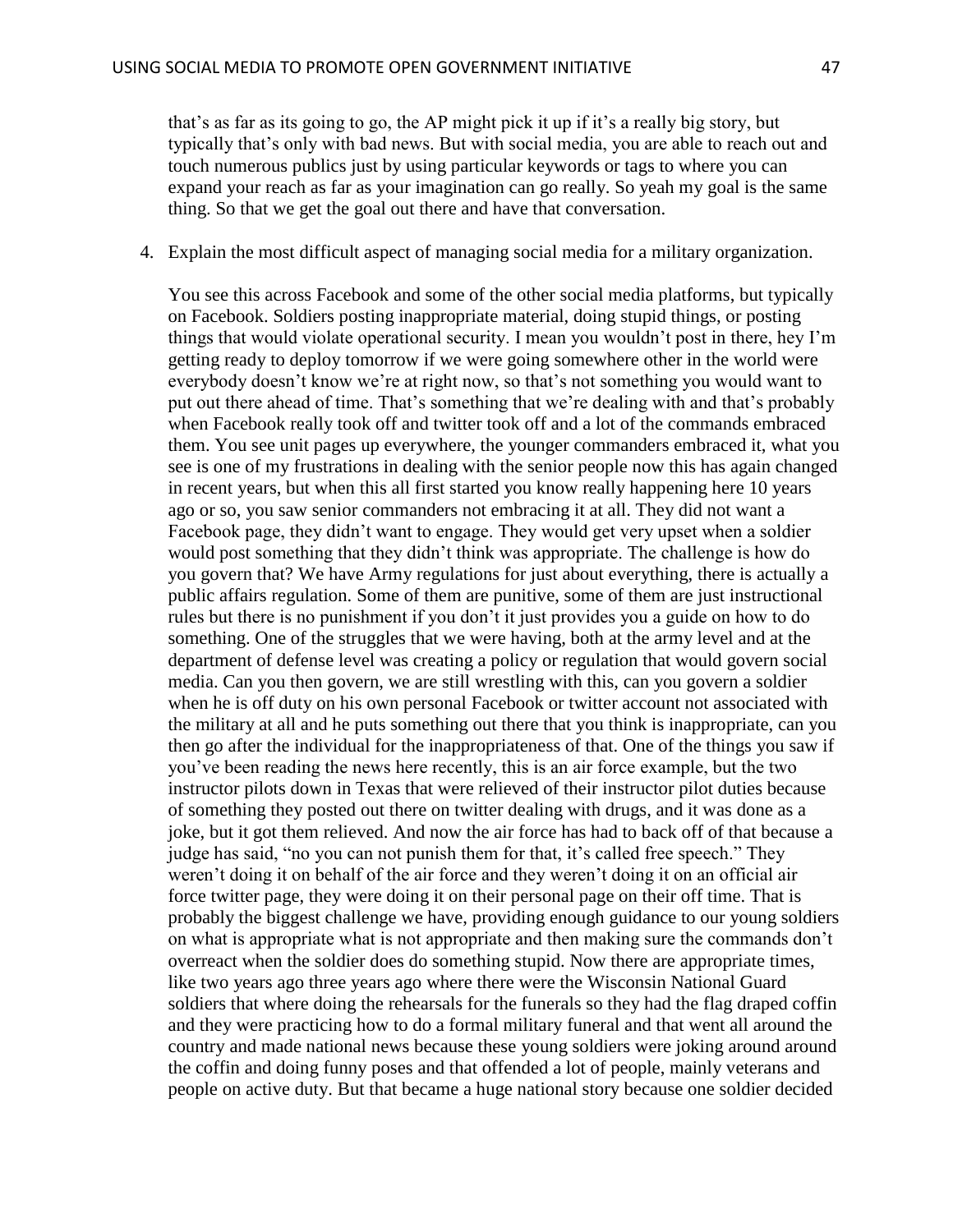to post that on their personal Facebook page, and how do you regulate that. Now, they could go after them because they were on duty, they were in uniform and they were doing things absolutely inappropriate. Now the punishment wasn't real severe but that's the danger in social media. (21:37).

5. What kind of training do social media managers have before managing social media pages for the military?

Yes, there is now an actual requirement within the united states army that anybody who is managing a social media or external facing webpage account, an official one, there is mandatory training that is done online that they have to go through, and you have to do it annually. And its pretty much the do's and don'ts of what's appropriate and what's not appropriate, its not very detailed and its not technical such as how do you post things, how do you get a boost for your post, that's not a part of that formal training. But this takes about 15 to 20 minutes to do for anybody who is managing one of those pages. On top of that, the online social media division from the Army public affairs, they post a social media handbook that gives the do's and don'ts, talks about what to do if there is an imposter page out there for your boss, its actually a very good handbook. Matter fact the other three services (the Navy, Air force and Marines) took the Army's handbook and they're adopting it for their use. Its not formalized training but it's a very good handbook and is constantly updated by the Chief of Public Affairs. And about every other month we get an email from the Chief of Public Affairs that the online social media puts together and it gives some good tips on how to do different things. What I am going to do for this summer, I have actually expanded the time that the interns need to come here by several days before the cadets show up. I'm bringing in a couple of NCOs that are trained in journalism from a reserve unit and we are going to do a full week of training versus that two days. And the other thing I'm looking at is bringing out two actual professional instructors from the Defense Information School at Fort Meade that will give classes and then work with the interns not only for social media but for journalism, how to properly write a cutline, the proper ways to take photos, to kind of work with them on the front end. And what I'm going to do is bout a month later, bring them back to again work with them to see where you are with what I taught you, are you improving? Can we take it to the next level? That's my intent to do that. And then at the Defense Information School where all public affairs soldiers, officers from ALL services, they're incorporating social media much more into all of their courses. So when a soldier goes through their advance individual training to learn to become say a photojournalist, they're getting a big block on how to conduct social media, same with the PAO and broadcasters. And the NCOs go back through what is called advance NCO course or the basic NCO course, basically when you make E6 or E7 in the Army, you have to go back to your NCO academy. Part of that training that they have to go through, there is a big chunk in there about social media. That's just for public affairs. For the rest of the army, they don't get anything.

6. What posting frequency do you feel is sufficient for social media pages?

My goal is there ought to be a minimum of several posts a day. And the reason why I say that is with having both the basic and advance course here, we are going to have 20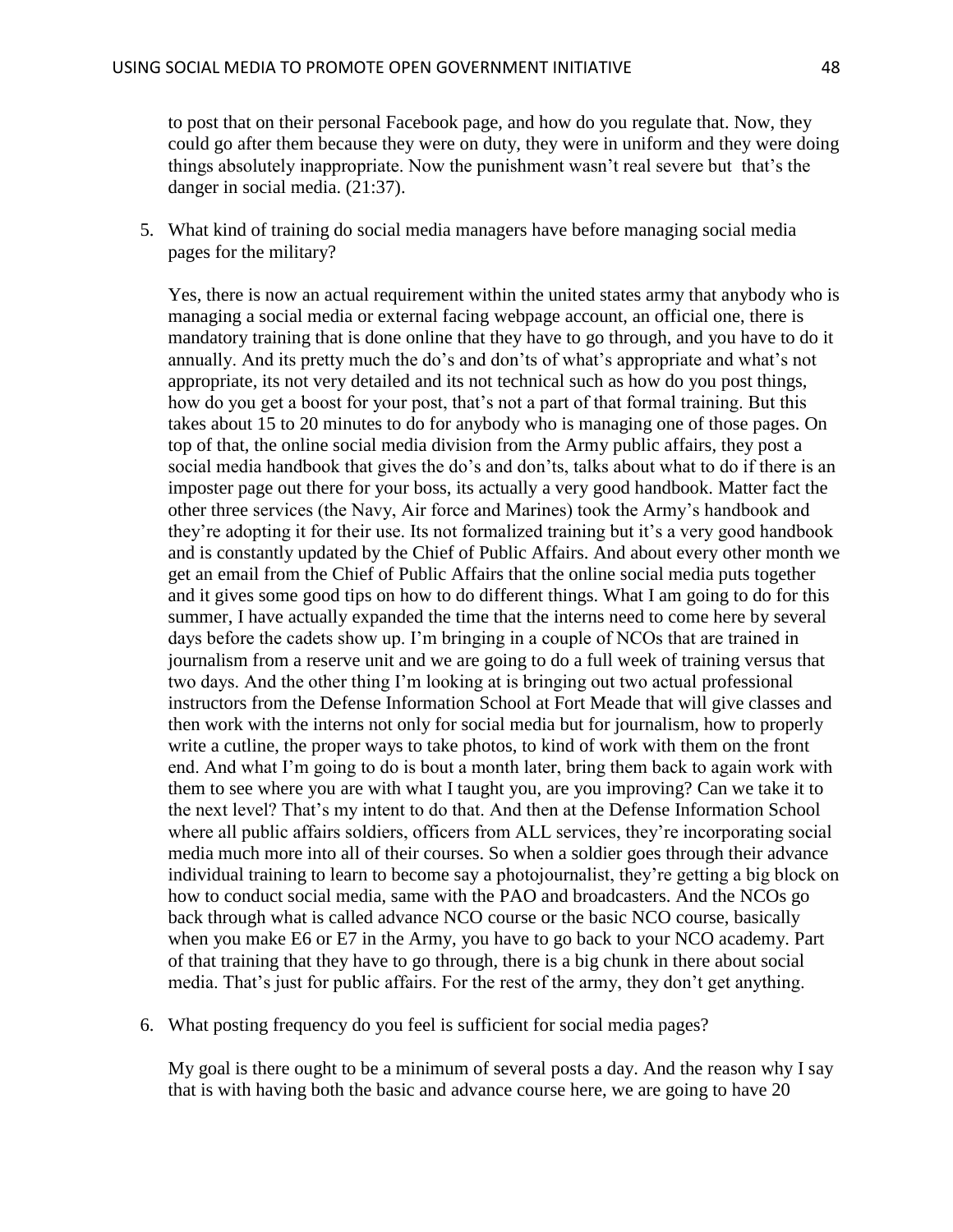different regiments here at any given time. There is enough going on with summer training that we should be doing at least a post a day if not more.

- 7. What benefits have you noticed from using social media in the military? Answered in question three.
- 8. What type of content would you like to see more of on military based social media pages?

I think you have to look at the publics, your trying to tell the cadets story and reach out to the family members and possibly other university students who might want to join the army, so I think if you show a bunch of guys and gals in a classroom getting "death by PowerPoint presentation" so what? When you are showing someone repelling off of a 30 foot tires those action type things I think are a lot more compelling. As far as other little short stories such as something really cool happens to a cadet that day, that would be something for twitter. It really depends on the particular situation on which platform you want to use and figuring out I think probably the biggest mistake folks make is that they just throw everything on Facebook or twitter, and there is no forethought as to who you are trying to reach and why, and if you have that forethought, you put a plan together that says, here's my target publics and here's the stuff I want to get out to them. Then you can gear or post towards that and you would have a more chance of success.

#### *Respondent b*

1. What is your professional background in social media?

I've been in and out of public affairs both in the private and public sector since 1982, I have a degree in Journalism and Public Relations from the University of Georgia, 1976. I'm a graduate of the department of defense public affairs officer course. Three years with the  $24<sup>th</sup>$  infantry division, 3 years with the supreme headquarters allied powers reserve (Europe?) as a public affairs officer, 5 years at the Army recruiting command as a staff officer in their marketing and advertising department along with two years and the last half of that as the battalion commander in the touring unit and then retired and I had a number of public affairs positions. In both Kentucky and D.C. I was recalled to active duty in 2006 as a public affairs staff officer for headquarters department of the army public affairs office, I served 3 years here and then I became a civil servant in public affairs in 2009, during that time I, probably around 2012, I got on social media specifically twitter as part of my work to amplify the army's message under the moniker @armyspokesman and I use that extensively during the period of 2012-2014 until I left, and then I was an employee at the U.S. Army Cadet Command where I oversaw and then maintained and executed during cadet summer training the work of the CST interns for their public affairs office.

2. Are you aware of what the Open Government Initiative is? Do you feel that the Open Government Initiative has increased the pressure for military organizations to be more involved on social media?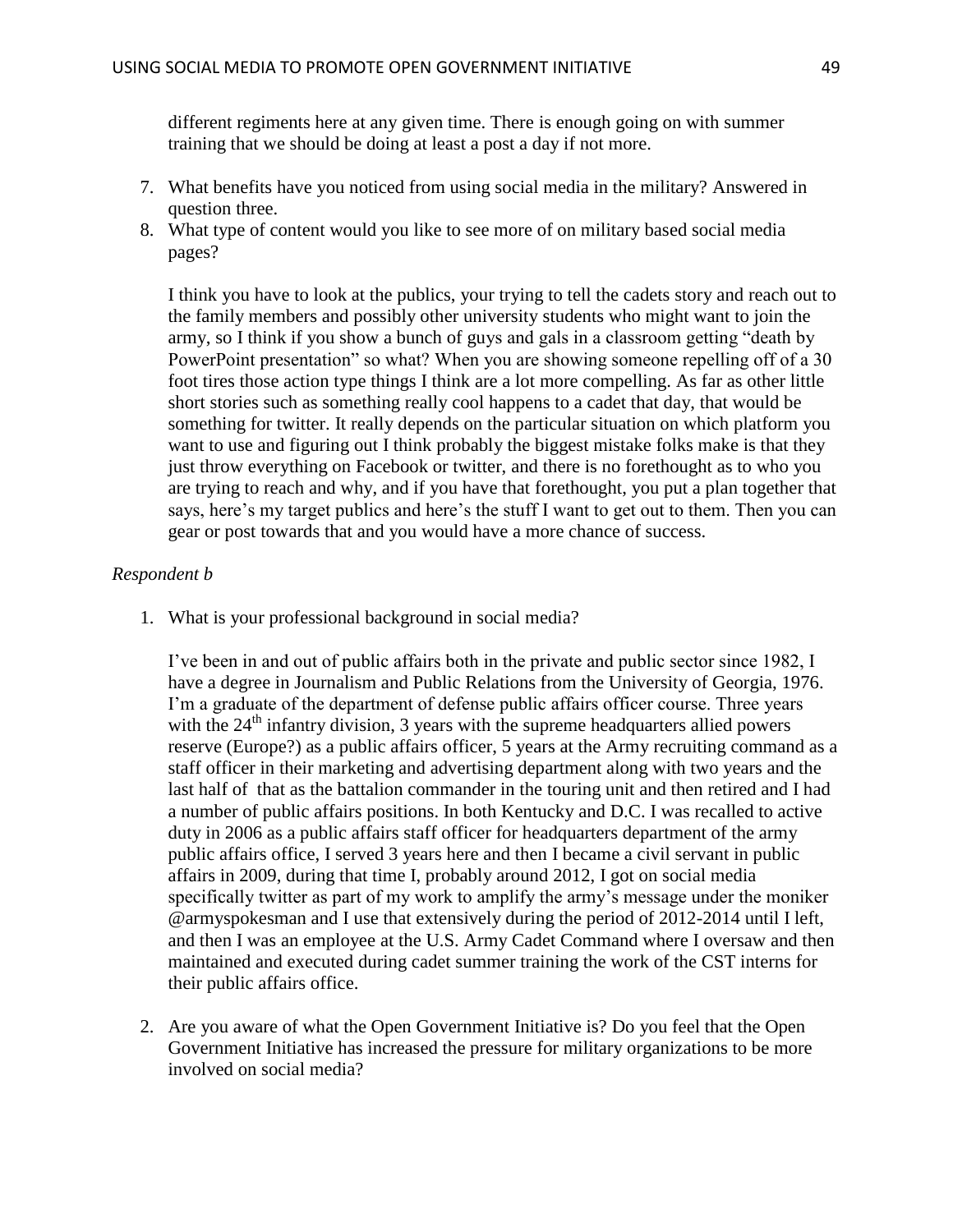In principle, yes, I can't site a chapter or verse, but I've known for a long time the government has been leaning towards openness, which has long been a principle of journalism and public relations theory that government should be open and forthright and forthcoming with information to the news media and the general public. I'm aware of these initiatives and I'm a firm believer in them.

I would say yes, with the advent of social media there have been opportunities for the government to communicate not only with journalists… and this is where I am most familiar with the twitter as @armyspokesman, a large number of reporters did follow me on twitter, many of them contact me via twitter and quoted me from tweets, but we also have seen an opening of opportunities for government communicators to communicate to a much larger audience. I know that's certainly something that we did with cadet command, I would say, and I don't know if we did any audience surveys, well we didn't when I was there, but our audience consisted of these groups, internal audience (cadets and cadre), parents, veterans, and prospects. We briefed you that one of the goals of CST was recruiting and retention and as such it was my desire to portray the activities that were taking place at CST in a positive light in order that prospects would seek out more information on army ROTC and that people who were currently in the program would be more inclined to stay. And so yes, I see social media as an important communications tool for government, for information and at least with the army for recruiting and retention.

3. What do you feel is the military's overall social media goal? Is the goal of CST the same? If not, explain.

I would say that based on my experience that its information sharing to provide a better understanding of the Army's roles and missions, the people in the army and the programs we have in order to generate positive support for the army and it's policies and programs.

I do, its certainly much more narrow in that the CST public affairs social media activities, well the audience was narrower first of all, and our messages as a result were also much narrower for example we used social media in some affect to inform families of end of camp ceremonies, we used it to announce the live streaming of graduation ceremonies and end of camp commissioning and those are the kinds of things that we will not be doing here at this level at the headquarters of the department of the army . we do our own social media just around the corner here, but all those principles apply.

4. Explain the most difficult aspect of managing social media for a military organization.

In the defense information officer school one of the things that we take with us as students of the public affairs officer course are the principles of what we call SAPP security, accuracy, policy and propriety, and those are all things that are key challenges for any agency whether its military or not to control. In exchange for the quickness, reach and engagement of social media there is *some* giving up of those things. Now you or one as the manage of the page, when you are sending out the message you control those things but what you lose is control of the feedback that you get. And that might not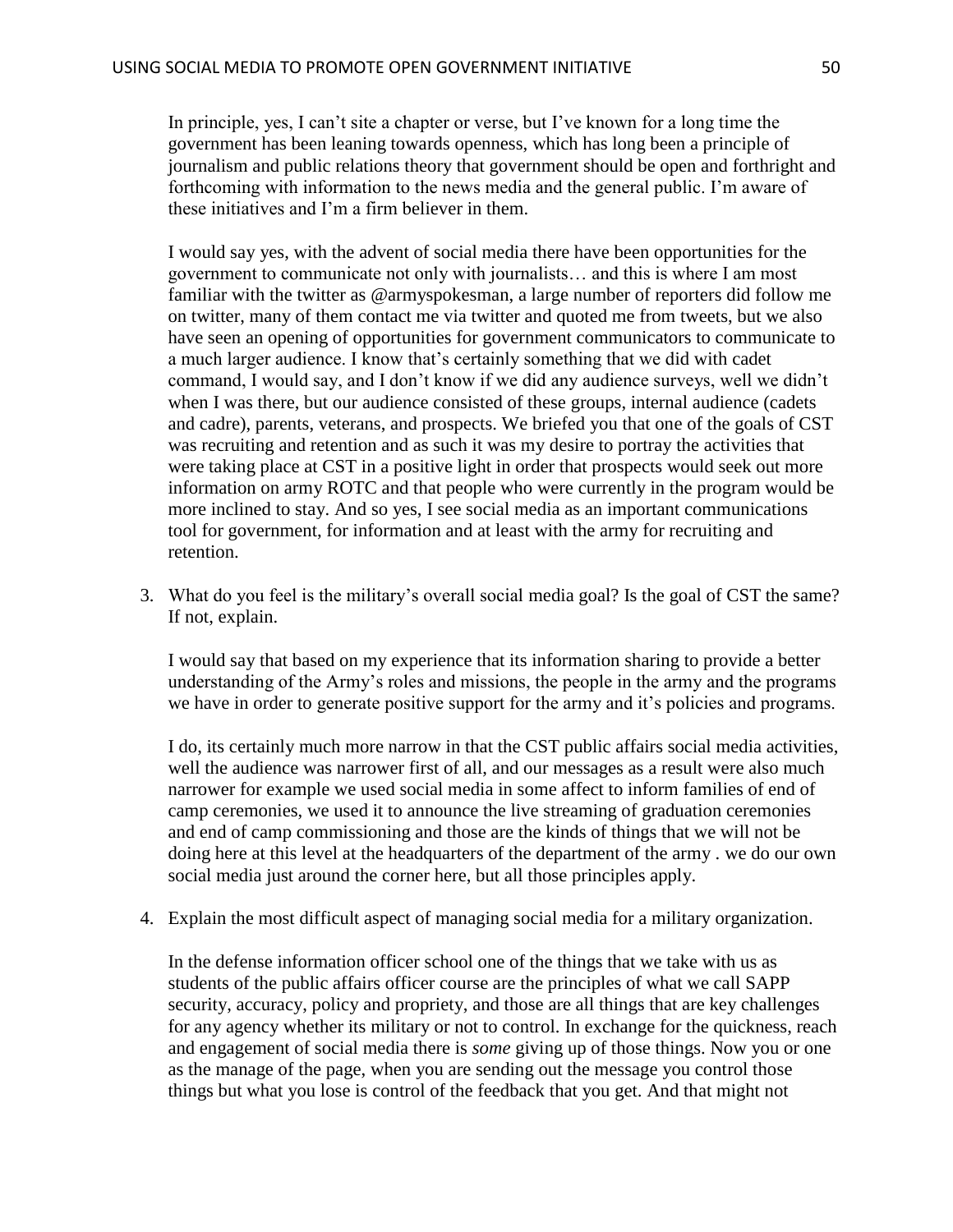always be accurate, complementary or proper and classification guidelines don't always come up in Army ROTC CST, but certainly at the army and department of defense level, those kinds of things are concerns as well.

5. What kind of training do social media managers have before managing social media pages for the military?

I mentioned the public affairs officer course in fort mead Maryland as part of the defense information school, there is a block of instruction or core curriculum for social media, I don't know how long it is, it's a two month course overall for everything that goes into a public affairs officers training but I don't know how long social media is. The good news these days is that a lot of people that come into that training already have their sleeves rolled up in their fingernails dirty with the use of social media already.

6. What posting frequency do you feel is sufficient for social media pages?

Well you my recall that when I was in CST I directed that we start off at one post per day part and then as we spiked in terms of the maximum number of cadets present and the corresponding increase in the number of activities, I said well we will increase from their and then we will go back to one per day part. And a lot of it, as you'll remember was very repetitive, it was like a groundhog day. But in the army we don't have that, we have a number of lines of efforts throughout the Army, there's the training part, and our training is a very set piece, like CST but lets take airborne training for example there's a new airborne class that starts every week and it's a three week long course and the first week is called ground week and you learn the principles of military parachuting and how to make a proper landing and how to exit and aircraft, and then the second week is what's called tower week and you actually do some simulated jumps out of a 34ft tower and later on in the week you jump form a 250ft tower to give you that sensation of flight. And the first one is on a guide wire and the second one is on a free fall. And the third week is jump week and the qualification for your jump week its five jumps. So at jump school its much like CST its repetitive of those three phases. But there is the training aspect and whether its airborne, ranger, weapons or language training or CST. Or the secretary army designee was interviewed by the center of armed services committee today on his nomination to be the secretary of the army. ON the other end of the spectrum those very formal senior high level activities in the army .. so it runs a spectrum. I don't know what their frequencies are but its probably at least one post per day part, if not more. And then others as needed. (16:05)

7. What benefits have you noticed from using social media in the military?

I was skeptical at first, I thought that twitter was something for kids and movie stars, but my boss, who was the director of media relations, he was a visionary he worked for General Odierno for about 4 years, at one point of time in his tenure probably 2011 or 2012 he said okay I want all of you to get a twitter account and we all kind of rolled our eyes. And he said no I'm serious I want you to do this it's a new thing and I want you to tweet three times a day and I want you to build your followers and we'll see how it goes.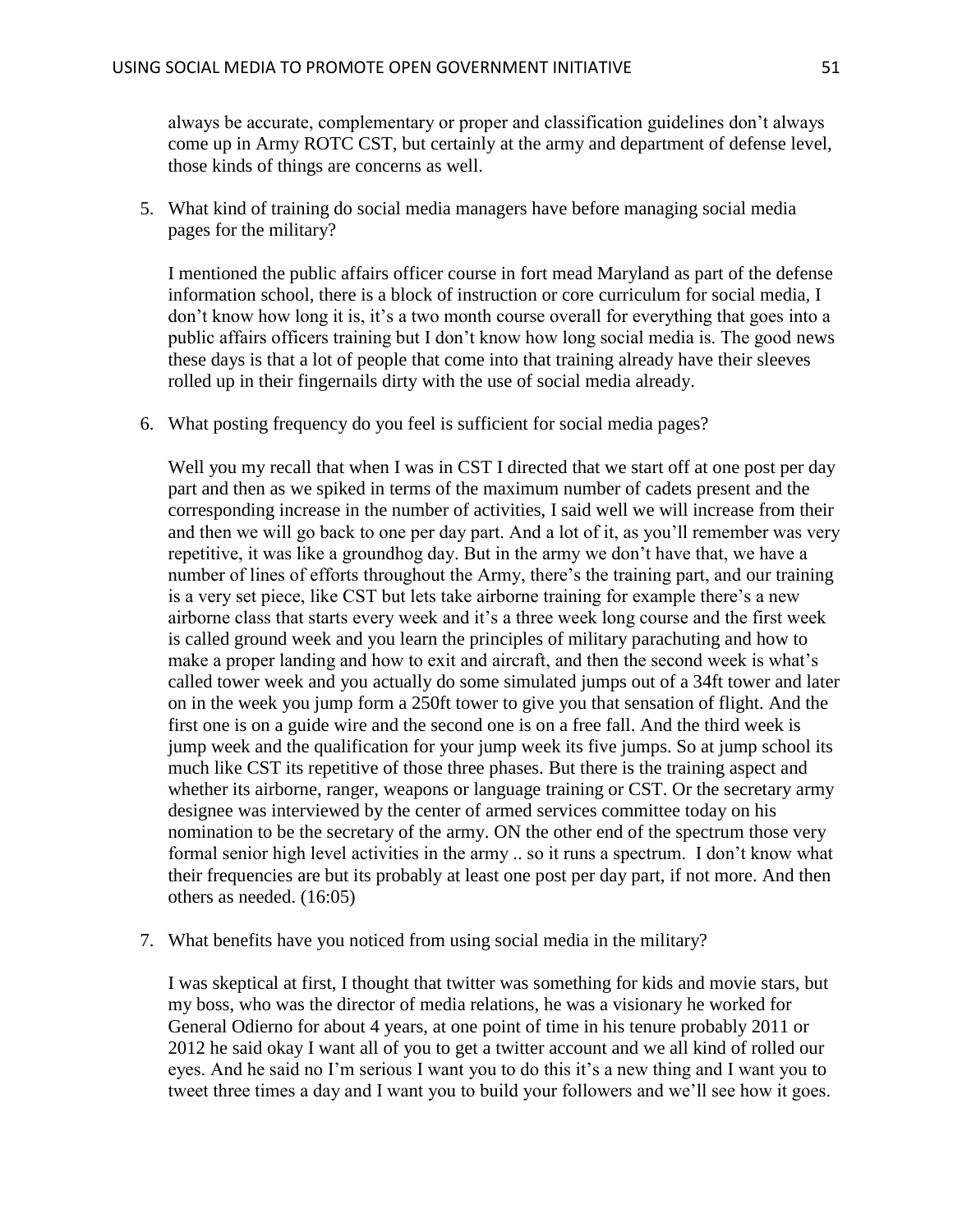He said, "now it's a new thing, but I want you to think, years ago the telephone was a new thing, the fax was a new thing, email was a new thing and we saw what happened there so lets get on board and see what happens, we'll try to be the vanguard of this operation." Well some weeks past and I thought you know maybe I'll try too so I signed into @armyspokesman and I added my twitter handle to my signature block on my email so after some interaction with reporters, which I had regularly, they would start to follow me and then all of those followers would just build and it came to past that I was quoted on twitter based on what I had tweeted. I was a skeptic but I cam to believe that being on twitter was like having my own AP wire machine in my back pocket. And for my purposes I tailored it to defense issues so I could use it as an information source, I could read the twitter feed and it made me a better public affairs officer. I could tell by leadership what reporters and opinion leaders where saying if not at that moment that day.. and twitter could serve or has served as a medium among which news breaks, and so during the course of the day I would be in my office in the media relations department and I would have my meetings and typically MSNBC or CNN were on the TV in my office but I also had my twitter feed on so I kept one eye on the TV and the other on twitter, so it was a valuable resource for me as an engaged PAO.

8. What type of content would you like to see more of on military based social media pages?

I think we do a pretty good job as it is, I think the department of defense has a good program and I think the army's social media department has a good calendar and balance. That's a big question for a big tent. Some units do it very well and are engaged, and some units aren't. In some ways it's the wild west, and there's trolls and naysayers and people with ulterior motives but a good PAO will see all that and say okay we need to engage and we need to take the risks and umm those are calculated risks and we're going to do our best.

#### *Respondent c*

1. What is your professional background in social media?

I've been a public affairs officer for 14 years, I've done that from garrison to deployed in Iraq Afghanistan both as a lower level PAO and the as a deputy in my last deployment as the Deputy Director of the NATO headquarters resolute support. As part of those duties I started initially as the deputy public affairs officer for garrison working on webpages and so helping approve those for posting and reviewing them, and then after my first Afghanistan deployment I became one of the admins for the recruiting commands Facebook page which was newly formed. Then when I was the Deputy Director for Resolute support I was also one of the administrators for the commands Facebook page and I am currently and administrator for all of Cadet commands social media, which include Facebook, twitter and flicker and YouTube as our primary social media outlets. Social media since 2009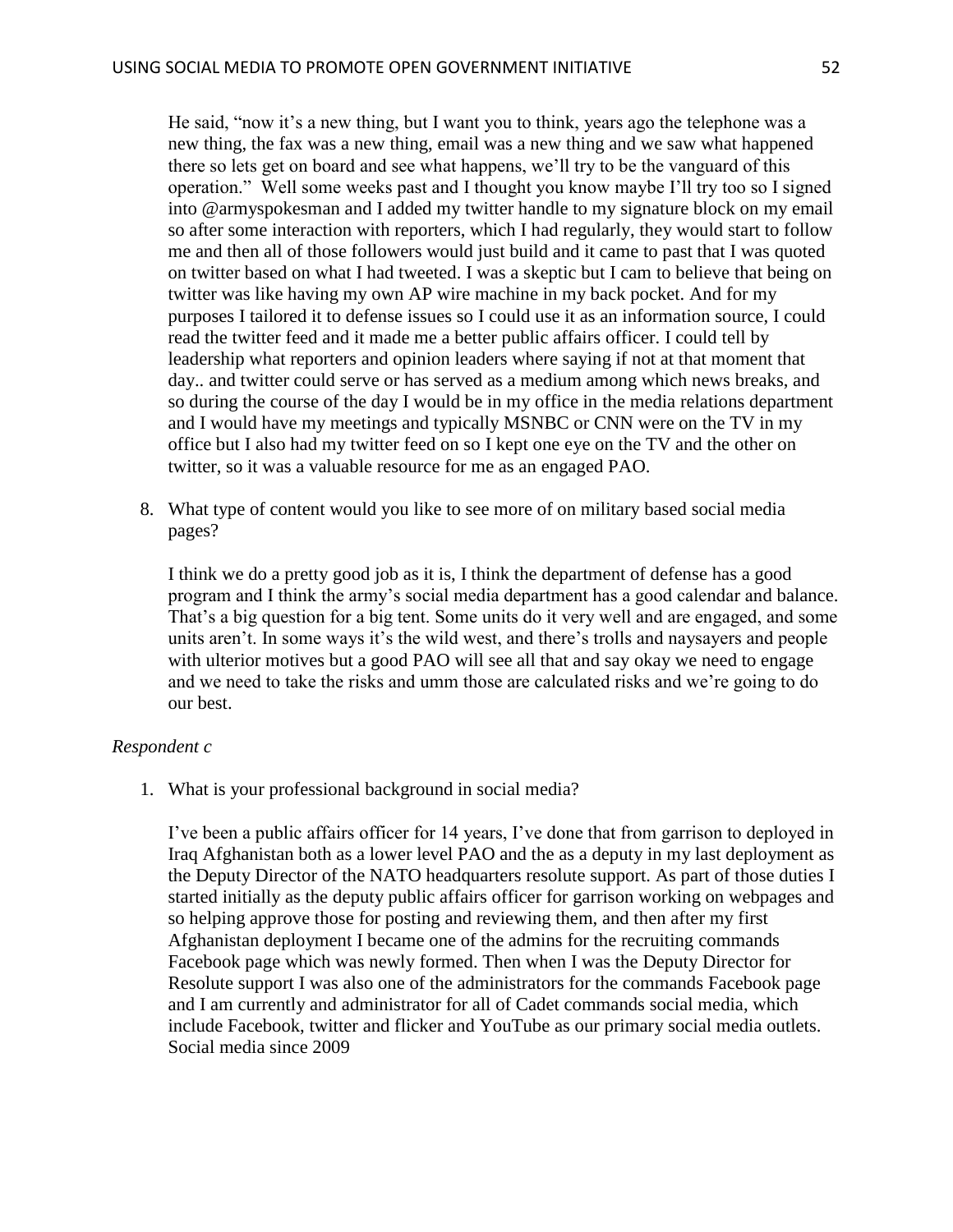2. Are you aware of what the Open Government Initiative is? Do you feel that the Open Government Initiative has increased the pressure for military organizations to be more involved on social media?

Yes, an initiative that makes the government more transparent with communication with the American public in particular but the global public also.

I don't think its increase the pressure of the military organizations to be more involved in it because the military, and this is my perspective, seemed to be one of the early adopters of social media when it first started become popular as a way to be able to communicate with the publics, especially to do two way communication where you were getting feedback and it wasn't just the old model of public relations of pushing out a press release and never getting any feedback.

3. What do you feel is the military's overall social media goal? Is the goal of CST the same? If not, explain.

The overall goal is to be able to communicate what we do. Especially with recruiting command, cadet command and organizations that are part of the accessions model for the army of letting people know what opportunities exist immediately in the military and combatting those rumors out there that might not necessarily contain truth on what its like to be a soldier in the military, or serving over seas in a combat environment.

I think for CST, based on our publics we have a couple different goals, one of our goals is to keep the family members of the cadets who are in the training kind of in touch with the cadets so they can see what the cadets are doing and understand what these future leaders go through in the process of becoming a  $2<sup>nd</sup>$  lieutenant and then we're also reaching those cadets who have not come to CST yet so they are seeing what their peers in earlier positions are going through and it gives them a chance to better prepare themselves for their turn for CST, and also to reach those prospects out their that we want to kind of attract to our program, where they see quality college students going through this program and training and becoming  $2<sup>nd</sup>$  lieutenants.

4. Explain the most difficult aspect of managing social media for a military organization.

I think for a lot of military organizations, the most difficult aspect is deciding what social media platforms to be on and not overextending yourself. So like this office has three people, so we can be on a lot more social media platforms, but can we really manage them along with our other day to day activities such as media relations, command information, you know putting out a quarterly newsletter, prepping the CG for media engagements so not committing yourself to social media platforms that aren't sustainable in the long run, I think is the biggest challenge. And having a plan, because I think a lot of organizations don't actually come up with a plan of what they're going to do over a time period and its kind of a hit and miss, so they're not building a consistent rhythm of posting and getting stuff out there that their publics can go "okay I know every Thursday there's gonna be a throwback Thursday that talks about the history of Army ROTC"